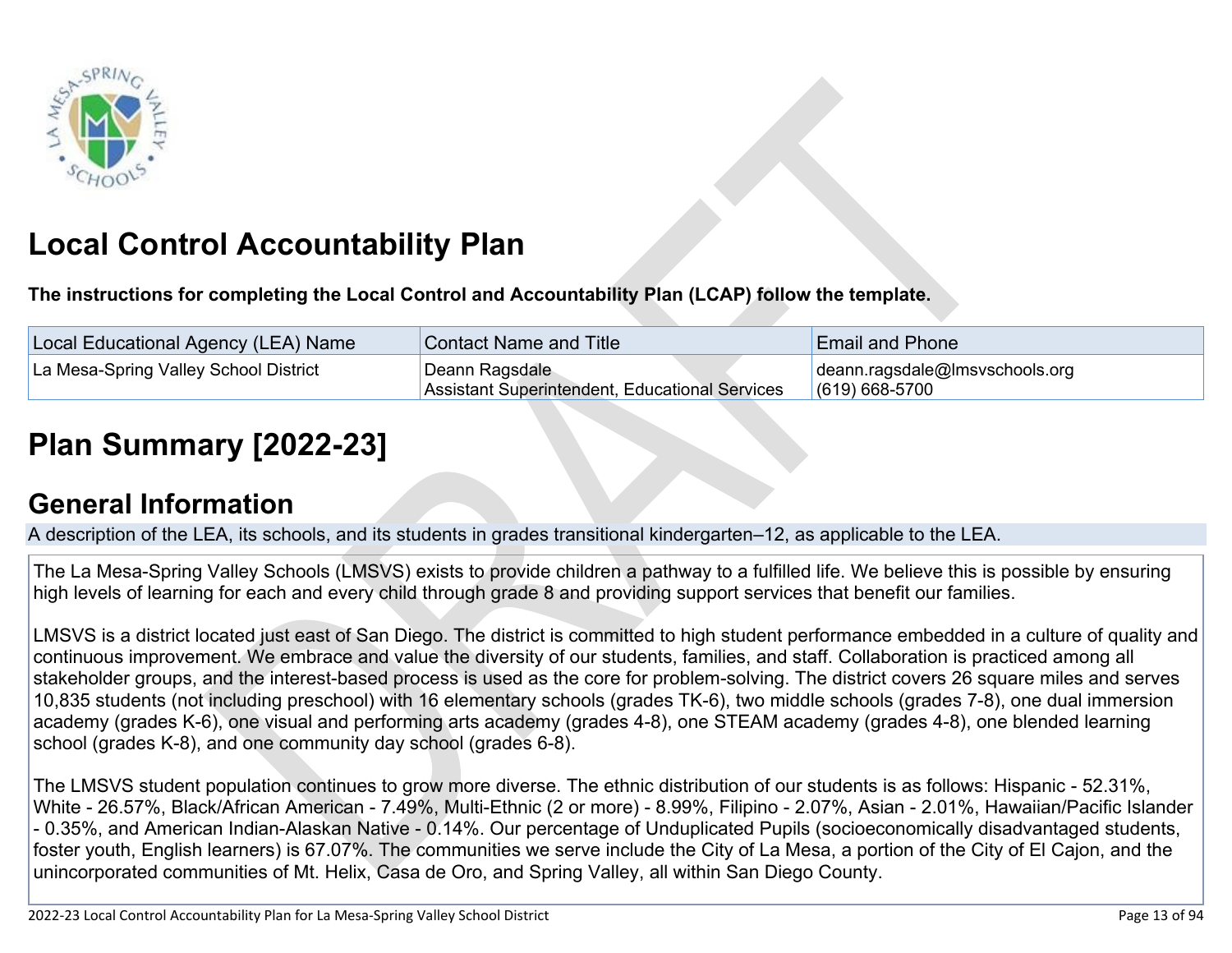The district employs 1,494 people with an annual general fund budget of approximately \$161.3 million.

Board of Education:

- Rebecca McRae President
- Chardá Bell-Fontenot Vice President
- Megan Epperson Clerk
- Minerva Martinez Scott Board Member
- Sarah Rhiley Board Member

District Administration:

- David Feliciano Superintendent
- Jennifer Nerat Assistant Superintendent, Business Services
- Deann Ragsdale Assistant Superintendent, Educational Services
- Margaret Jacobsen Assistant Superintendent, Human Resources
- Guido Magliato Assistant Superintendent, Leadership & Learning

## **[Reflections: Successes](http://www.doc-tracking.com/screenshots/22LCAP/Instructions/22LCAPInstructions.htm#ReflectionsSuccesses)**

A description of successes and/or progress based on a review of the California School Dashboard (Dashboard) and local data.

Senate Bill 98 and Assembly Bill 130 suspended the reporting of performance indicators in the Dashboard for 2020–21 and 2021–22; therefore, our reflections on successes are based on the most recently available state and local data.

The district continues to be proud of the work our educators do everyday to support our students and families. Classified and certificated employees have worked collaboratively as students have returned to their first "normal" school year in two years, which turned out to be anything but normal. After two years of disrupted learning, students and staff returned to school campuses this fall and had to adjust to new routines, relearn social interactions in light of health regulations, and many experienced extended absences based on state and local health requirements. Despite all of this, local data shows that students are making progress both socially-emotionally and academically, and are on-par with students across the nation returning to school this year.

### Virtual Learning Academy and Technology:

During the summer of 2021, LMSV evaluated both the existing health orders that we knew would require extensive student absences in the event of a COVID-19 exposure, and the requirements of AB130 that would require virtual instruction for students who would be learning on an independent study agreement for more than 15 days in a year. We knew that we needed a plan to support students who would be out of school for extended periods of time, but who were healthy and able to learn while at home. For the 2021-2022 school year, the district implemented a Virtual Learning Academy to support students in these circumstances. This program, separate from our fully online learning option for families (Trust Blended Learning), has teachers dedicated to creating lessons aligned to essential standards and curriculum, providing grade span enrichment experiences and social-emotional learning lessons, and providing dedicated office hours to support with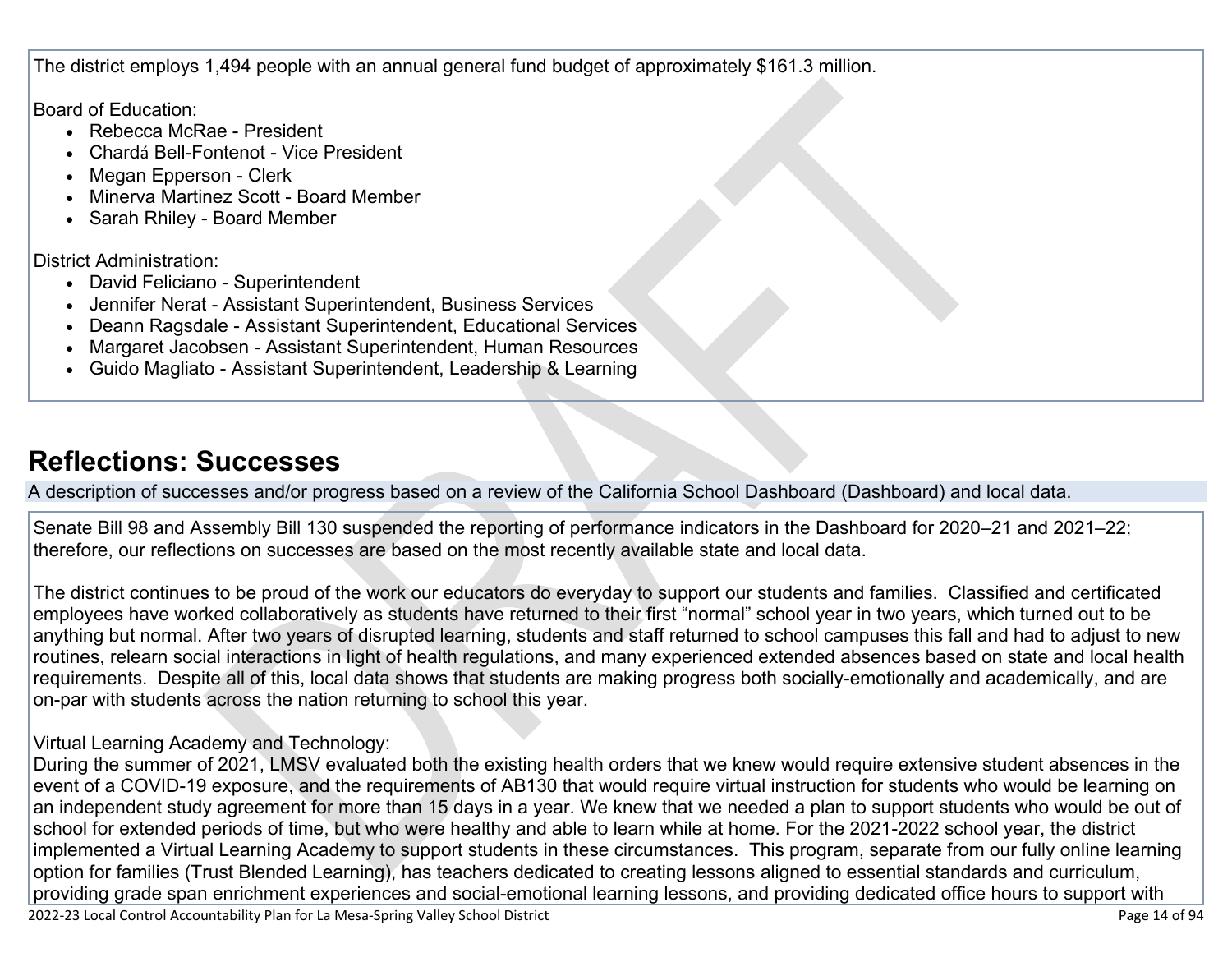independent study agreement assignments from students' teachers. Credentialed special education staff also provided students with disabilities support and services, including related services, per their IEPs during these periods of extended absences. Having staff dedicated solely to this program helped serve our students and families even during very difficult times, and provided a consistent opportunity to continue learning even when students were required to stay home. The success of this program is anecdotal and found in the comments and emails from our parents who expressed gratitude for the program, for the opportunity for students to continue accessing necessary special education services, and for the teachers who served in this program and continued to provide a connection to school even when students were required to be home. The implementation of 1-1 technology for students and the infrastructure, leadership and support built in our technology department during the 2019-2020 and 2020-2021 school years were foundational to ensuring the success of this program.

#### Social-Emotional Learning and Suspensions

In the 2019-2020 school year, LMSV hired district social workers to provide support to students and families at each site. Recognizing the impact that the pandemic would likely have on our students, the amount of dedicated time for social workers to serve each site was increased for the 2021-2022 school year. Each elementary school received two days of dedicated support per week, with Title I sites receiving one additional day, and each middle school site received a full time social worker. The need for full time support at our middle school campuses was identified and provided about 8 weeks into the school year, when we identified an increase in mental health challenges for our adolescent students. At that time, additional social workers were hired to increase staffing for our middle schools. The social workers provided support to students and families on our campus in various ways, including but not limited to, individual student counseling, SEL groups, classroom lessons utilizing the Second Step curriculum, family outreach and reengagement, and crisis intervention. Our social workers also helped implement an elementary diversion program for students to serve as an alternative to suspension. Students at the elementary level worked responsively with social workers through restorative practices in many instances in lieu of a suspension, in order to learn appropriate behaviors and choices and to repair harm that was caused. This year the district also continued to partner with Mending Matters to provide a diversion program as an alternative to suspension for students in grades 6-8 for offenses such as fighting, disruption, bullying, etc. The focus of this program is to help students learn proactive strategies for coping with their emotions and help them identify better responses to avoid those emotional triggers in the future. We also established a partnership with McAllister Institute to provide an after school diversion opportunity for students who presented with drug or alcohol offenses at school. The after school diversion program was less successful, so we are exploring a program that students can attend during the school day next year. Anecdotally, our school social workers, psychologists, teachers and counselors have all reported an increase in behaviors this year as students adjust back to a school routine that has become unfamiliar to them. Despite this, and due to the efforts of our staff to build relationships, provide opportunities to restore and repair harm, and their commitment to provide students time to relearn appropriate behaviors, the district has demonstrated a decline in overall suspension rates. As of May 13, 2022, LMSV's 2021-22 suspension rate is 2.25% district-wide. This represents a significant decline from 4.6%, which was the suspension rate during the 2018-19 school year, our last uninterrupted school year prior to the COVID-19 pandemic. Additionally, our African American students, who are typically disproportionately represented in school discipline data, had a decrease in suspension rate from 9.7% to 7.0%. Our students with disabilities, also a typically disproportionate group, had a decrease in suspension rate from 7.4% to 5.0%. Although we saw a 2.7% and 2.4% decrease for these student groups, respectively, the fact that they are still suspended at a higher rate than all students demonstrates a continued need for improvement. Additionally, we have maintained the same number of student expulsions from the 2018- 2019 school year to the 2021-2022 school year, so although student suspensions are down, more students have had to be considered for expulsion for mandatory expulsion offenses or for repeated offenses and lack of response to other means of correction. This is a continued area for focus.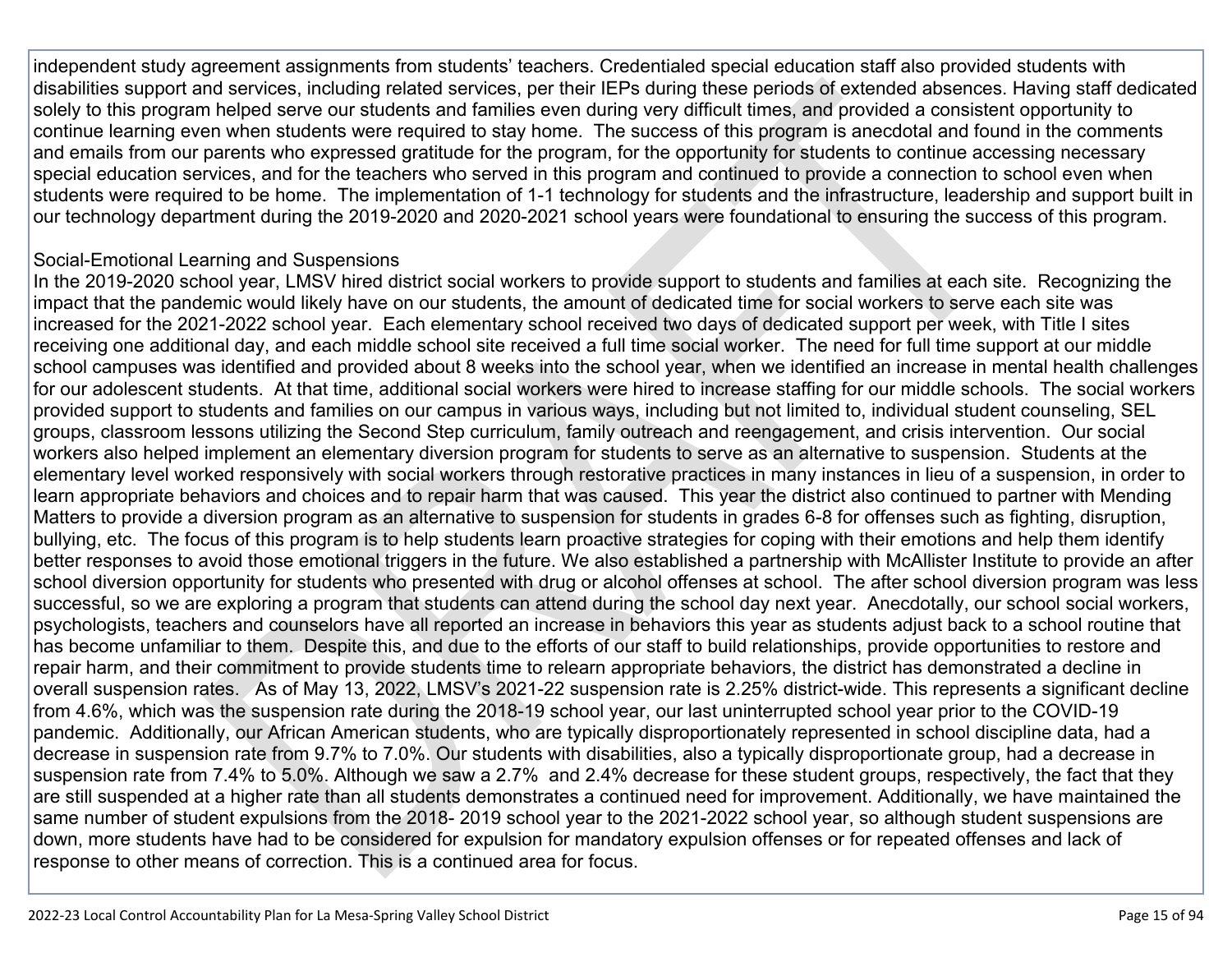#### Equity Work

This year, LMSV partnered with Dr. Trudy Arriaga, author of Opening Doors, to provide professional learning to all staff with intensive time spent with our instructional leaders. Our learning focused on what it will take to be a culturally proficient school district. More specifically, we took time to review the policies and practices of our organization, as well as the behaviors and values of us as individuals. As leaders, we were able to think, reflect, and act on our policies and practices with the intent of leading more of our students, regardless of their differences, to achieve at a higher level and engage at a deeper level…without giving up who they are. This deep work is an ongoing process that will continue as we evaluate equitable practices in our school district and review systems and structures to ensure that every student is getting what they need, both academically and socially-emotionally.

#### Summer Learning Academy, Breakthrough English and Speech Camp

LMSV offered several opportunities for targeted, extended learning during this school year. We implemented a successful Summer Learning Academy that served over 1000 students between June 28th and July 23rd. All students were given the opportunity to attend with a special invitation and priority given to English language learners, students with special needs, homeless and foster youth, socioeconomically disadvantaged students, and disengaged/particularly challenged during distance learning. Learning at SLA focused on math and English language arts, building social emotional skills through Collaborative groups and social-emotional learning lessons and support, and filling gaps that may have occurred as a result of learning during the pandemic. Baseline Assessments were given to identify gaps and target instruction that allowed us to accelerate the learning and prepare students for the new school year. During fall and spring breaks, we offered Breakthrough English, which is targeted at strengthening the English language development of our newcomer students - English Learners who have been in US schools for a year or less. Our data has shown that students who participate in Breakthrough English have made huge gains in their academics the following years. Over 150 students participated in these intersession programs. Additionally, this year we offered Speech Camp during fall break. Approximately 60 students with disabilities participated in Speech Camp and received additional speech and language services over the break. Students recommended for these services were identified as students who could benefit from additional in-person speech services post-pandemic.

### i-Ready and IDS

LMSV implemented their first year of i-Ready throughout all schools this year. This has served as both an assessment and personalized learning tool in both reading and mathematics. The district provided professional development for teachers and administrators throughout the year to ensure we are maximizing and leveraging all the program offers as well as our ability to strategically analyze the data. School and district teams have focused on the strategic use of data, and have refined their processes for analyzing data and using that data to inform instruction. Having consistent data from i-Ready across grade levels and schools has been a helpful and necessary step in this process. LMSV also 22 Instruction and Data Support (IDS) Teachers. IDS teachers are site-based and also led at the district level. At the beginning of the year, IDS teachers attended an intensive bootcamp on several different topics ranging from curriculum and induction to leveraging Professional Learning Communities (PLCs) and intervention systems. They also received training on the Student-Centered Coaching model. IDS teachers meet to collaborate and build on professional learning every week. The IDS teachers have implemented student-centered coaching at each site and support teachers in their PLCs with a focus on supporting and strengthening tier 1 instruction using evidencebased practices. The work they do with site leaders and teachers is always data-driven. This year, that data has been primarily from i-Ready. IDS teachers have been instrumental in developing systems of data analysis that lead to instructional practices in the classroom.

### Academic Progress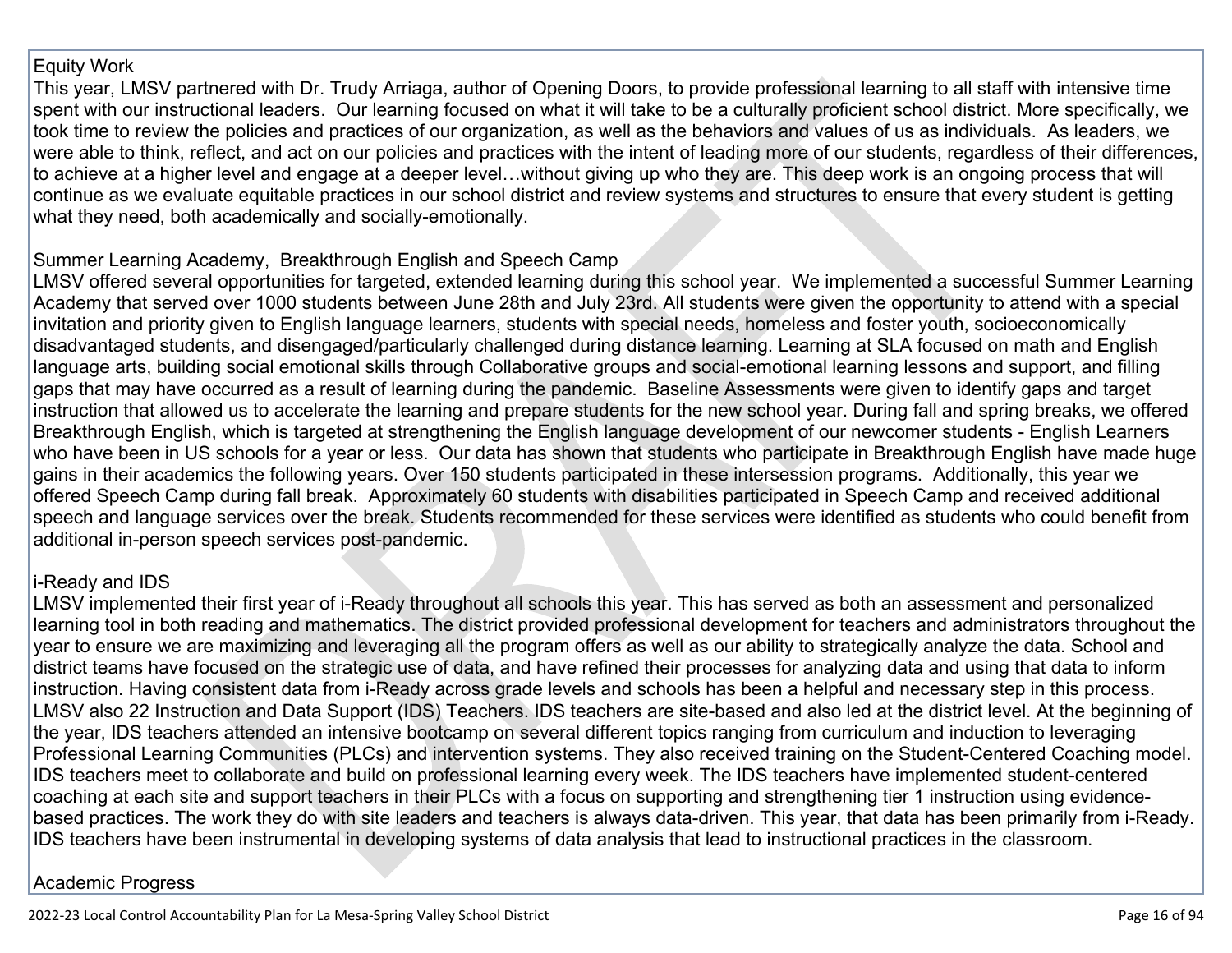Students participated in three i-Ready diagnostic assessments throughout the year (September, January, March). The district saw a 13% increase in reading and a 16% increase in mathematics of students performing at or above grade level over the six month span of assessments. The March diagnostic resulted in 31% of students meeting or exceeding grade level in reading and 21% in mathematics. When compared to the National in-school tested population who took the same assessment between March 2, 2022 and April 2, 2022 (over 800,000 students), the district performed 5% higher in reading and 1% higher in mathematics.

Although there are several weeks left in the school year, we were certainly targeting higher growth than what we observed in March via i-Ready and continue to address learning gaps through standards-based instruction.

## **[Reflections: Identified Need](http://www.doc-tracking.com/screenshots/22LCAP/Instructions/22LCAPInstructions.htm#ReflectionsIdentifiedNeed)**

A description of any areas that need significant improvement based on a review of Dashboard and local data, including any areas of low performance and significant performance gaps among student groups on Dashboard indicators, and any steps taken to address those areas.

Senate Bill 98 and Assembly Bill 130 suspended the reporting of performance indicators in the Dashboard for 2020–21 and 2021–22; therefore, our reflections on areas of need are based on the most recently available state and local data.

After reviewing the most recent district data and comparing it to the district's data pre-pandemic, we have identified several areas needing improvement, including increasing the academic performance of all our student groups, reducing chronic absenteeism and continuing efforts to focus on student mental health and behavioral supports in order to reduce suspensions and expulsions, especially for our student groups.

Increasing academic performance in English/language arts and math continues to be a need for all of our students and a priority for the district. We are committed to reducing the academic disparities among student groups. Students participated in three i-Ready diagnostic assessments throughout the year (September, January, March). The district saw a 13% increase in reading and a 16% increase in mathematics of students performing at or above grade level over the six month span of assessments. The March diagnostic resulted in 31% of students meeting or exceeding grade level in reading and 21% in mathematics. When compared to the National in-school tested population who took the same assessment between March 2, 2022 and April 2, 2022 (over 800,000 students), the district performed 5% higher in reading and 1% higher in mathematics. Last year's LCAP data was administered in June, so it's difficult to make a direct comparison to this year's results. Although we are on-pace or better than the progress of other students across the nation, we recognize the impact of two years of disrupted learning on our students. We continue to see a disparity in the achievement of our student groups such as foster youth, students experiencing homelessness, and students with disabilities, and we recognize the need to significantly increase the number of students at/above grade level district wide in each subject area.

The district will continue to address these student academic performance needs in a variety of ways next year: 1) Instruction and Data Support (IDS) Teachers will continue to facilitate and support the development and implementation of a systematic schoolwide approach to multi-tiered interventions and supports; collaborate and build capacity with site leadership teams and administrators to effectively use assessment data to drive instruction and establish a model for continuous student improvement; provide direct training, coaching and support for teachers with interventions and curriculums at the site and district level (this is the final year of funding for this initiative); 2) teachers will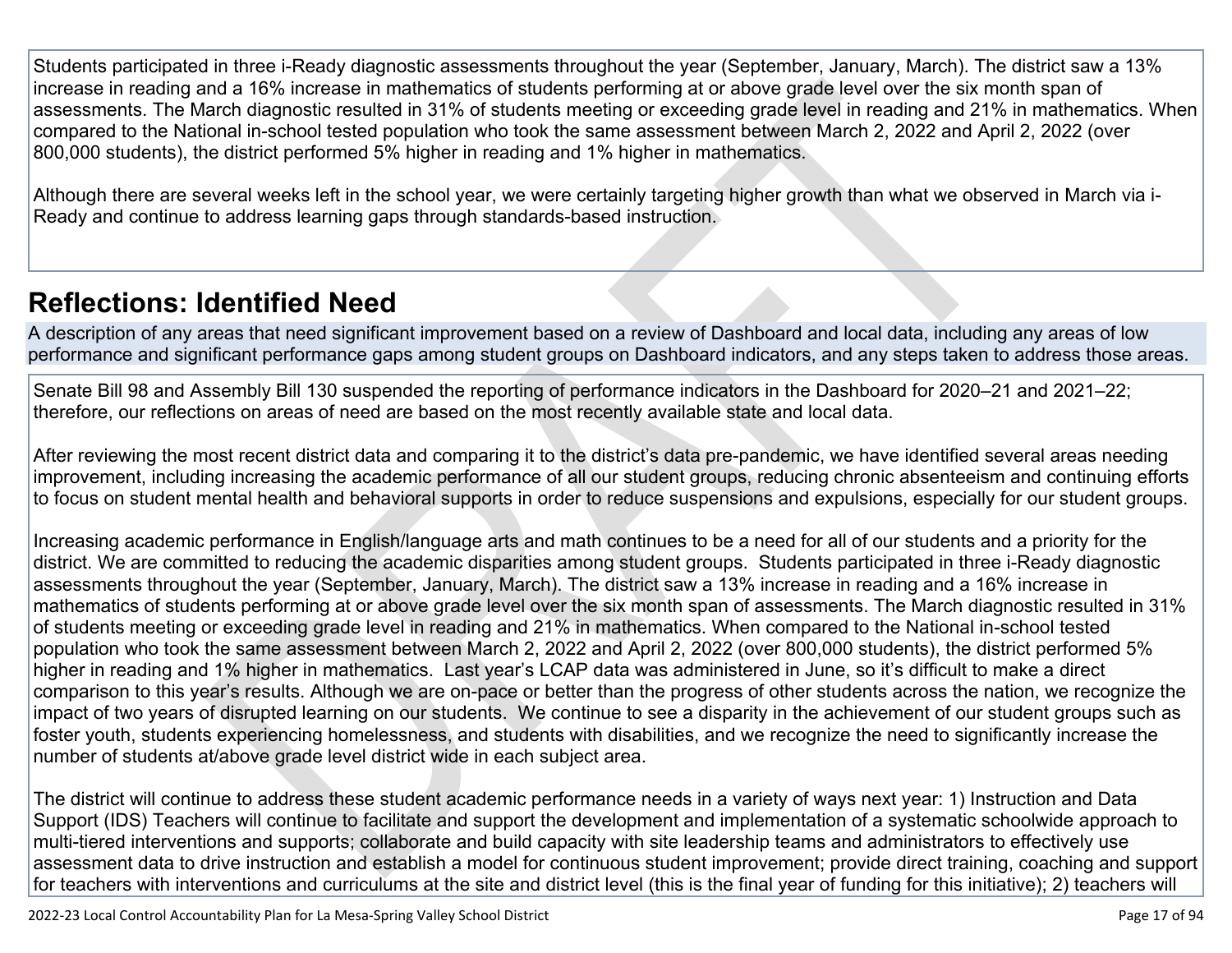be provided time during weekly collaboration meetings and staff release days to analyze English language arts and math achievement data in order to identify students who need targeted and differentiated instruction; 3) professional learning will be aligned to the Framework for Powerful Learning with a districtwide focus on improving reading comprehension in informational text; and 4) The district will continue to focus on ensuring that student achievement is viewed through a lens of equity, so that each student gets what they need. This will be done through ongoing work examining the systems and structures that promote equitable access to instruction for all student groups.

Attendance has been a challenge during this school year given the requirement of the health regulations. The district's chronic absentee rate is 34.1 percent as of May 13, 2022. This was an expected increase, as a student absent 18 or more days in a school year is deemed chronically absent, regardless of the reason for the absence. Our district social workers continue to support and make contact with families experiencing extended absences to ensure they have the resources and support that they need. Our Virtual Learning Academy has helped bridge the gap for students if they were home due to extended absences this year, even if they did not complete their Independent Study Agreements for attendance credit. Moving into the new year, with health regulations lessened, our social workers will continue to support families of students who are chronically absent to ensure continuity of learning. We anticipate a significant decrease in the percent of students chronically absent, but will continue to ensure that the health of our students and families remains a priority.

Continuing to decrease the number of suspensions remains a priority of the district. Although our suspension rate significantly decreased since the last pre-pandemic school year (4.6% to 2.25%), we still notice that specific student groups, including students with disabilities and African American students are suspended at a higher rate than the district average. Our African American students had a decrease in suspension rate from 9.7% to 7.0%, and our students with disabilities had a decrease in suspension rate from 7.4% to 5.0%. Although we saw a 2.7% and 2.4% decrease for these student groups, respectively, the fact that they are still suspended at a higher rate than all students demonstrates a continued need for improvement.

Over the last two years we have implemented alternatives to suspension programs such as a middle school diversion program with Mending Matters and a significant investment in district social worker support to support social-emotional learning, coping skills, and support with behavior intervention. This year site social workers also worked on providing alternatives to suspension for elementary level students. Moving forward, we continue to need more systemic opportunities for elementary students to engage in alternatives to suspension. Additionally, we are looking at ways to continue to embed restorative practices at all levels of our system, and will provide a diversion program for alcohol/tobacco offenses within the school day (instead of after school) next year.

Finally, we plan to continue our systemic work around cultural proficiency and educational equity. This year we identified some systemic issues and practices that create barriers for student success within our system. In the coming year, we will begin our collaborative work to revisit and revise these practices to ensure that every student is getting what they need, both academically and socially-emotionally.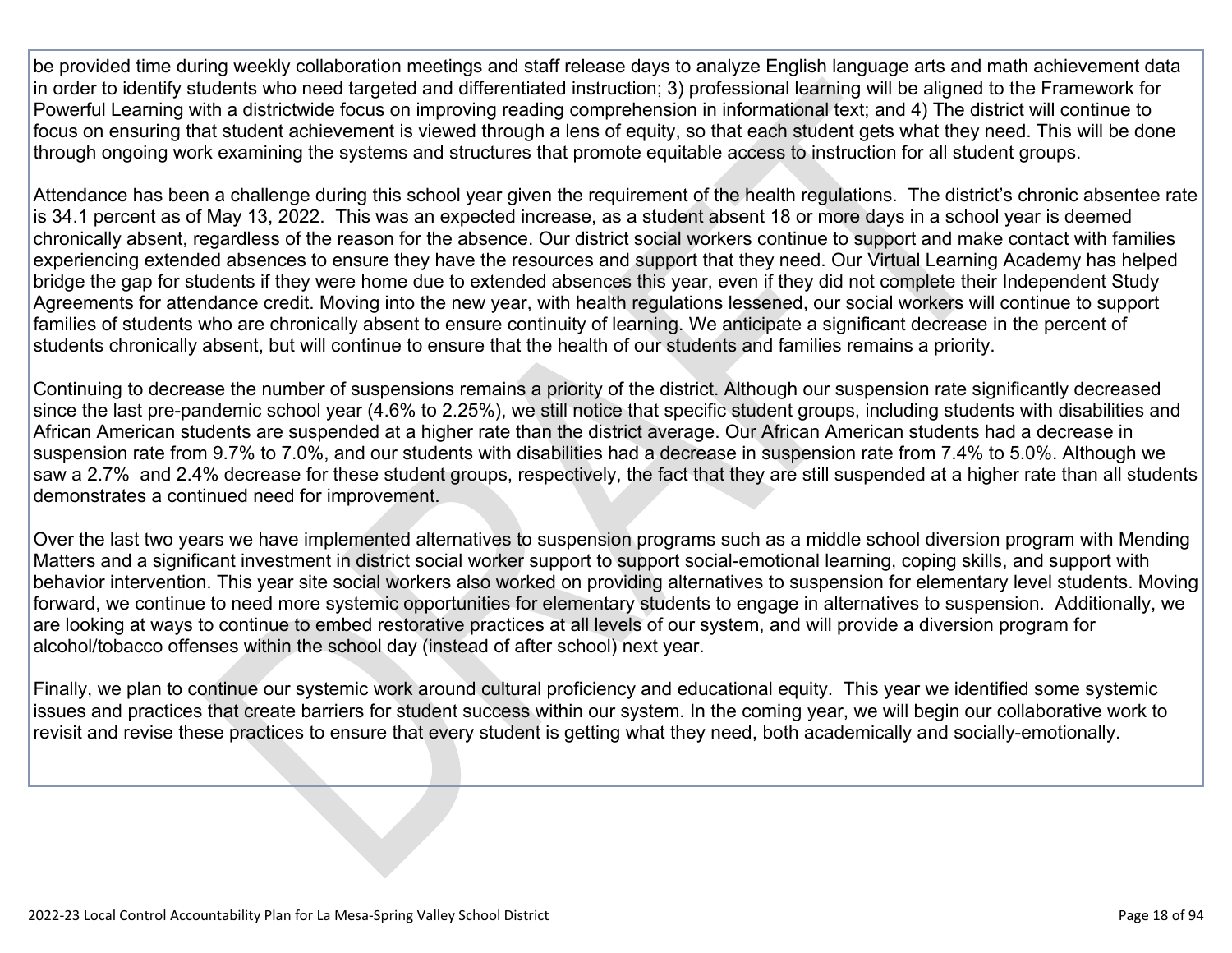## **[LCAP Highlights](http://www.doc-tracking.com/screenshots/22LCAP/Instructions/22LCAPInstructions.htm#LCAPHighlights)**

A brief overview of the LCAP, including any key features that should be emphasized.

Working closely with educational partners throughout the district, three goals were identified for focus within the 2021-24 LCAP: Goal 1 - ACHIEVE - We will increase achievement for all of our students while decreasing performance gaps and educational inequities. (State Priority 4-Pupil Achievement, 8-Other Pupil Outcomes)

Goal 2 - ENGAGE - We will engage our students and the learning community in order to ensure the skills and supports necessary for social, emotional, and physical well-being. (State Priority 3-Parent Involvement, 5-Pupil Engagement, 6-School Climate)

Goal 3 - EQUIP - We will equip our students with the tools necessary to realize their fullest potential. (State Priority 1-Basic Services, 2- Implementation of State Standards, 7-Course Access)

Our analysis and reflections on student outcomes for the past several years has solidified our commitment to dedicate district funds to ensure we continue to meet the needs of our students. As such, we included in our 2021-24 LCAP actions that will support this work. Specifically, we will include the following highlighted actions:

- Provide equitable and healthy learning environments that enhance the social-emotional and academic learning for each and every student
- Engage in professional learning that promotes equity for all student groups
- Continue the use of site-based Instruction and Data Support (IDS) Teachers to support the data analysis and intervention efforts at each school
- Continue a Summer Learning Academy to accelerate learning and to focus on social-emotional learning skills and English language arts and math essential standards/skills
- Continue to develop a culture of inclusion and collaboration with families that builds meaningful partnerships
- Use and refine our technology plan to guide our decisions as we maintain and update technology devices for both students and staff
- Improve our school facilities and security of our campuses

## **Comprehensive Support and Improvement**

An LEA with a school or schools eligible for comprehensive support and improvement must respond to the following prompts.

### *[Schools Identified](http://www.doc-tracking.com/screenshots/22LCAP/Instructions/22LCAPInstructions.htm#SchoolsIdentified)*

A list of the schools in the LEA that are eligible for comprehensive support and improvement.

Spring Valley Academy (grades 7-8) Quest Academy (grades 6-8) \*\* This school will be closed due to no enrolled students, effective 7/1/22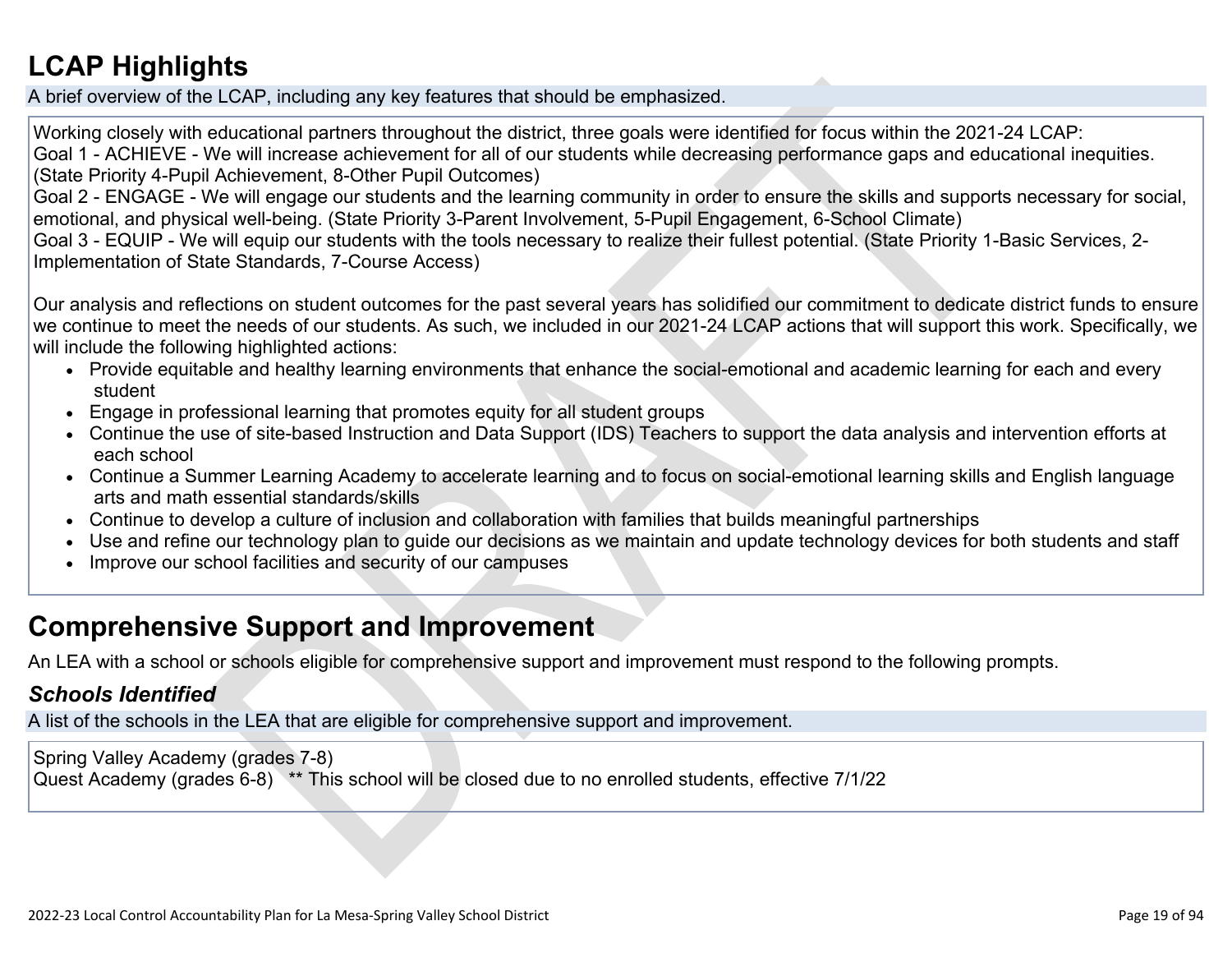### *[Support for Identified Schools](http://www.doc-tracking.com/screenshots/22LCAP/Instructions/22LCAPInstructions.htm#SupportforIdentifiedSchools)*

A description of how the LEA has or will support its eligible schools in developing comprehensive support and improvement plans.

Spring Valley Academy has been identified for Comprehensive Support and Improvement (CSI) for all areas of measure (academics--English language arts and mathematics, chronic absenteeism, and suspension rates). Several student groups (English learners, socioeconomically disadvantaged, African American, and students with disabilities) are in need of additional supports and services to improve their attainment of goals in these areas.

Prior to the development of the CSI plan, which is also the School Plan for Student Achievement (SPSA), a review of the CSI program and why the school became eligible for CSI occurred with the principal. School site administrators and the School Site Council (SSC), in collaboration with district administrators, developed their initial plan between February and June 2020 and revised the plan between February and June 2021 and again between March and June 2022. This plan encompasses a comprehensive needs assessment, thorough data analysis, and an investigation of resource inequities evident at the site after reviewing budget allocations, staffing experience, and course/intervention opportunities for students. Parents (through SSC and ELAC meetings) and staff engaged in multiple opportunities to provide input on site needs. These educational partners will continue to provide input on these needs and on the school plan at every SSC meeting during the 2022-23 school year .

The CSI plan includes evidence-based interventions and services for at-risk student groups, which will ultimately impact Spring Valley Academy's highest areas of need: chronic absenteeism, suspension, and academic achievement in mathematics and English language arts. The district is already using numerous evidence-based interventions at all sites; however, the interventions focusing on the areas of greatest need at Spring Valley Academy were discussed with and then selected by site leadership and educational partner groups because they were the most appropriate for the demographics and specific needs at the site.

The district supported a Comprehensive Needs Assessment at the school that included parent/student satisfaction survey data. This survey provided data showing the percentage of how welcomed and respected parents/students felt at the school, the percentage of parents who regularly attended school-sponsored meetings/events, and the percentage of parents who agreed that the school met their child's academic needs. In addition, thorough data analysis of the Dashboard and local indicators was done by and with the staff and SSC of the school. District leadership provided data review protocols that were modeled and practiced in training sessions for all site leaders. Specific emphasis was on root cause analysis, leading with "the why" and how to craft a thoughtful strategic action plan in the SPSA. Site leadership reviewed data for all students at Spring Valley Academy, as well as for each student group, to identify and address gaps in student performance. Additional support from district leadership for this data review, goal setting, and strategic planning process was available via SPSA development sessions. Learning Support staff will also continue to provide follow-up support via meetings and phone calls to assist school leadership/SSC to actively engage the school community in the planning and monitoring process of their CSI plan to ensure increased student achievement.

The alignment of strategies and funding allocations to the district goals and vision as outlined in the Local Control Accountability Plan/Learning Continuity Plan was also addressed with the site principal. A key message shared with Spring Valley Academy school leadership was that critical data review and thoughtful planning steps must be put in place in order to address achievement gaps so the school could exit CSI status as soon as possible. Site leaders were encouraged to focus on ongoing monitoring and data review so school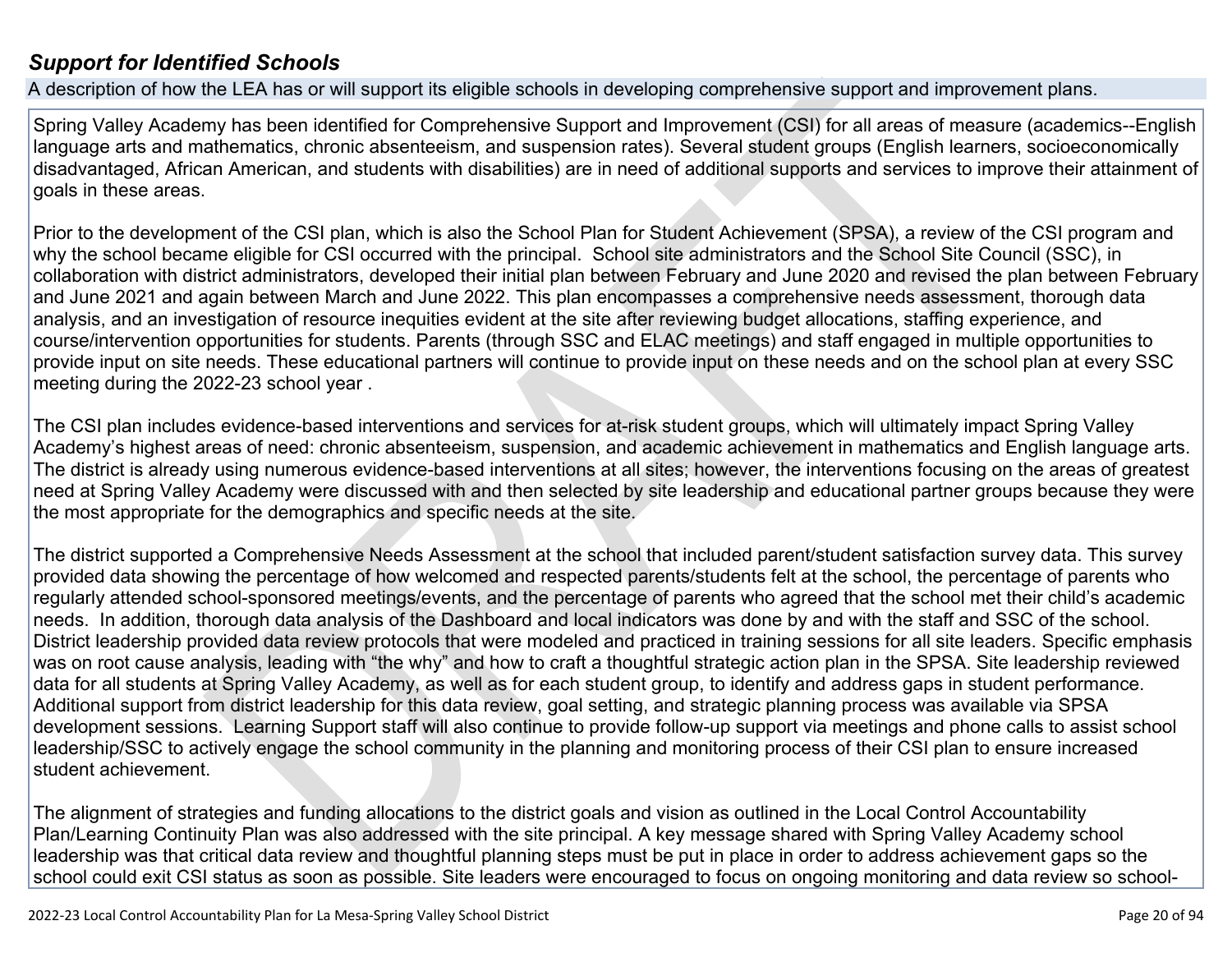level staff could play a proactive role in making instructional adjustments throughout the year to ensure student success. The principal was also encouraged to focus on the engagement of parents and staff to play active roles in supporting school plan development and implementation processes.

In working with educational partners regarding improvement efforts to include in the improvement plan (as documented in the site's SPSA), several activities were identified to be instituted with CSI funds in the 2022-23 school year. The activities and expenditures were approved by the school's SSC. The 2022-23 plan will also be approved by the school board in July 2022.

Discussions between site and district leadership regarding the interventions possibly needed to support improved student learning occurred. Ultimately, site leadership determined what would best serve their particular students, which included utilizing a currently employed district intervention teacher, current district classroom teachers, and site substitutes to facilitate and implement intervention courses, mentoring, coaching, project-based learning, after school intervention and enrichment, and goal setting at the site. Additional supplementary instructional materials in reading and math, along with books and materials for project-based learning were purchased. Social and emotional support was and continues to be addressed with the implementation of evidence-based strategies in social-emotional learning modeled/taught by a district social worker and a district counselor. While the site has already included Restorative Practices, Trauma-Informed Care, and individualized behavior and academic planning/monitoring in their daily work, the site will increase its efforts in these areas.

To support the site in reducing their chronic absenteeism rates, the district will continue to provide training to new office staff including, strengthening current attendance procedures through better accuracy and follow through in monitoring and recording absences; embedding increased parent outreach through phone calling by attendance staff; increasing the use of the School Attendance Review Team (SART) and District Attendance Review Team (DART) process; and in sharing parent education materials and events that focus on attendance benefits and requirements.

The site will also receive support in suspension reduction from the district team. This will include providing monthly staff training on traumainformed instructional practices, providing monthly staff training on school-wide social-emotional curriculum implementation, and developing school-wide in-classroom supports for student behavior needs, such as coaching and culturally relevant teaching strategies.

We feel confident this one-time money will be able to impact the areas of greatest need at Spring Valley Academy, and discussions are being held to address how the district will continue to support and sustain these actions and services at the site.

### *[Monitoring and Evaluating Effectiveness](http://www.doc-tracking.com/screenshots/22LCAP/Instructions/22LCAPInstructions.htm#MonitoringandEvaluatingEffectiveness)*

A description of how the LEA will monitor and evaluate the plan to support student and school improvement.

The La Mesa-Spring Valley School District will monitor and evaluate the implementation and effectiveness of the CSI plan at Spring Valley Academy in systematic ways to support student and school improvement. The performance of the school will be reviewed regularly throughout the year.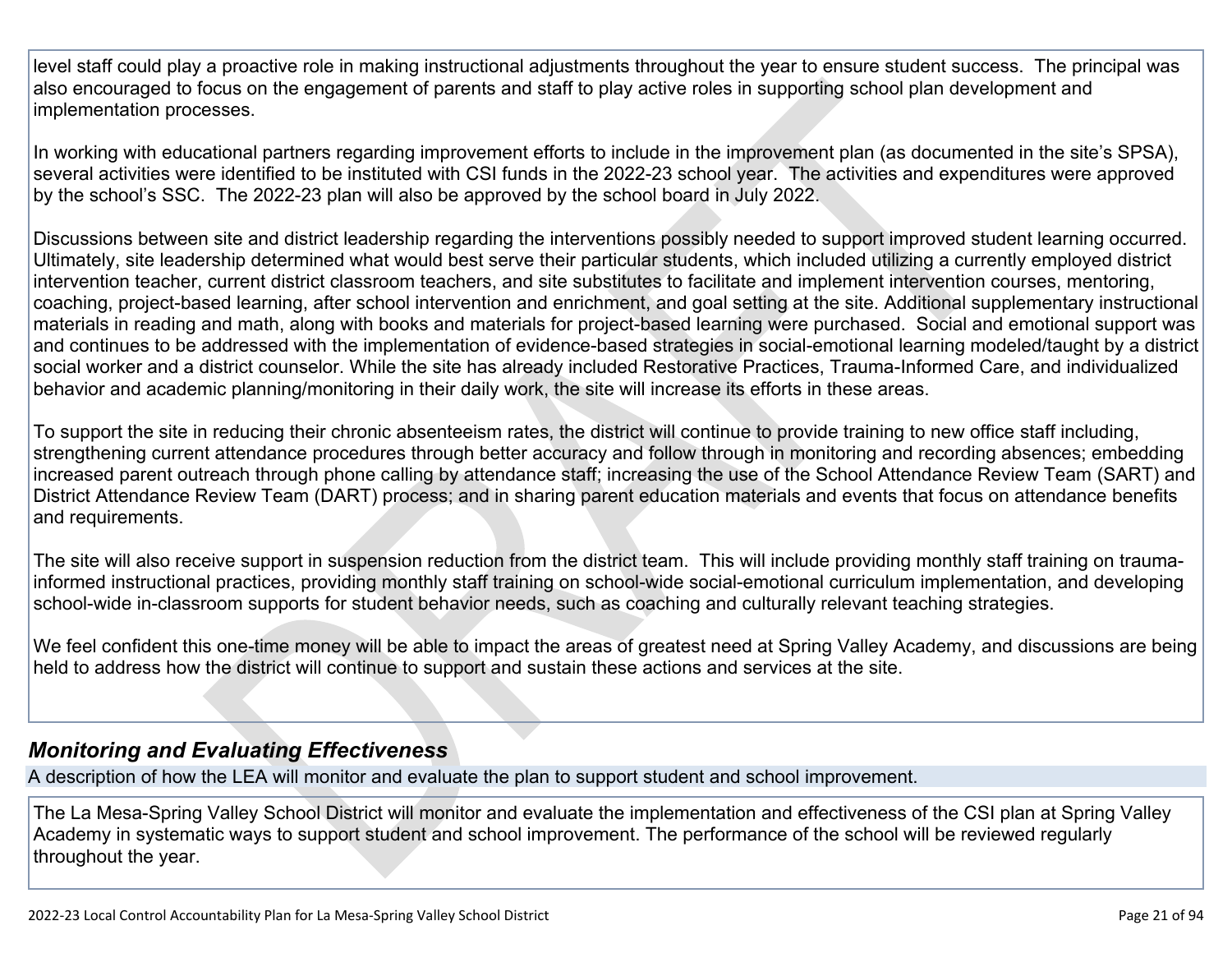The Assistant Superintendent, who directly supervises the site principal, and two Executive Directors who will be coaching and mentoring the site principal, will continue to play a significant role in supporting Spring Valley Academy to intentionally follow the action steps outlined in the school's School Plan for Student Achievement (SPSA). The SPSA is the CSI plan and includes an annual data review, strategic vision and planning, and alignment of resources. Through regular site visits, classroom observations, and attendance at staff professional learning (with virtual participation occurring during times when COVID transmission is high), the Assistant Superintendent and Executive Directors will continue to support, mentor, and monitor the implementation of the plan to impact student achievement.

In the area of academic improvements, regular school site walk-throughs will be conducted to review the implementation of effective teaching and learning strategies. An internal rubric developed to measure how aligned the student tasks are to grade level standards will be used along with our instructional framework (5 Dimensions of Teaching and Learning). Data should indicate an increase in standards-based instruction over time.

Under the direction of the Assistant Superintendent, the principal has continued to receive professional learning around the 5D framework and will continue to access district-provided resources to build teacher capacity in this area. The principal will continue to work in a "Principal Network" that entails classroom walk-throughs throughout the year to develop a shared understanding of high-quality teaching and learning, increase noticing skills, refine feedback to teachers, and develop site professional learning for student learning needs.

Additionally, trimester data analysis of student academic performance, using our internal assessments and site specific data will also be analyzed for increased academic improvement, and to target student intervention needs. As local assessments in mathematics and English language arts are used, the Assistant Superintendent and Executive Directors will oversee the work that the principal, leadership staff, and grade-level/department teams engage in as they meet to review data, look at the progress students are making, and measure the impact of the instructional program to date. Then, the site-based team will be supported by district leadership as they make instructional changes to address any learning gaps or challenges that students are experiencing. Goals will continue to be set and monitored to support improvements and to support next steps by site administration.

Annually, in the late Spring, the principal of Spring Valley Academy will make a presentation to district leadership staff and/or the Principal Network on the results of the Spring needs analysis and progress made toward meeting goals for the past year as outlined in the SPSA. Feedback from the district leaders/colleagues in response to the information in this presentation will then be incorporated into the Annual Review sections of the SPSA as it is developed for the following year.

Parents (through SSC and ELAC meetings) and staff will engage in multiple opportunities throughout the year to provide input on the implementation of the plan. Once activities are underway, student thoughts and opinions will also be sought to determine if students feel that the selected activities, programs, and interventions are making an impact. The opinions of all educational partners will be critical as the site works toward continuous improvement.

In the area of Chronic Absenteeism, we are using the data from our district attendance program to focus on students who are experiencing attendance difficulties. Our district Director of Student Services will work monthly with the office staff at Spring Valley Academy to ensure that proper procedures for attendance accounting are occurring, including phone calling families who have students who are absent, and recording absence reasons with accuracy in the system. If attendance concerns are present, the school is expected to conduct meetings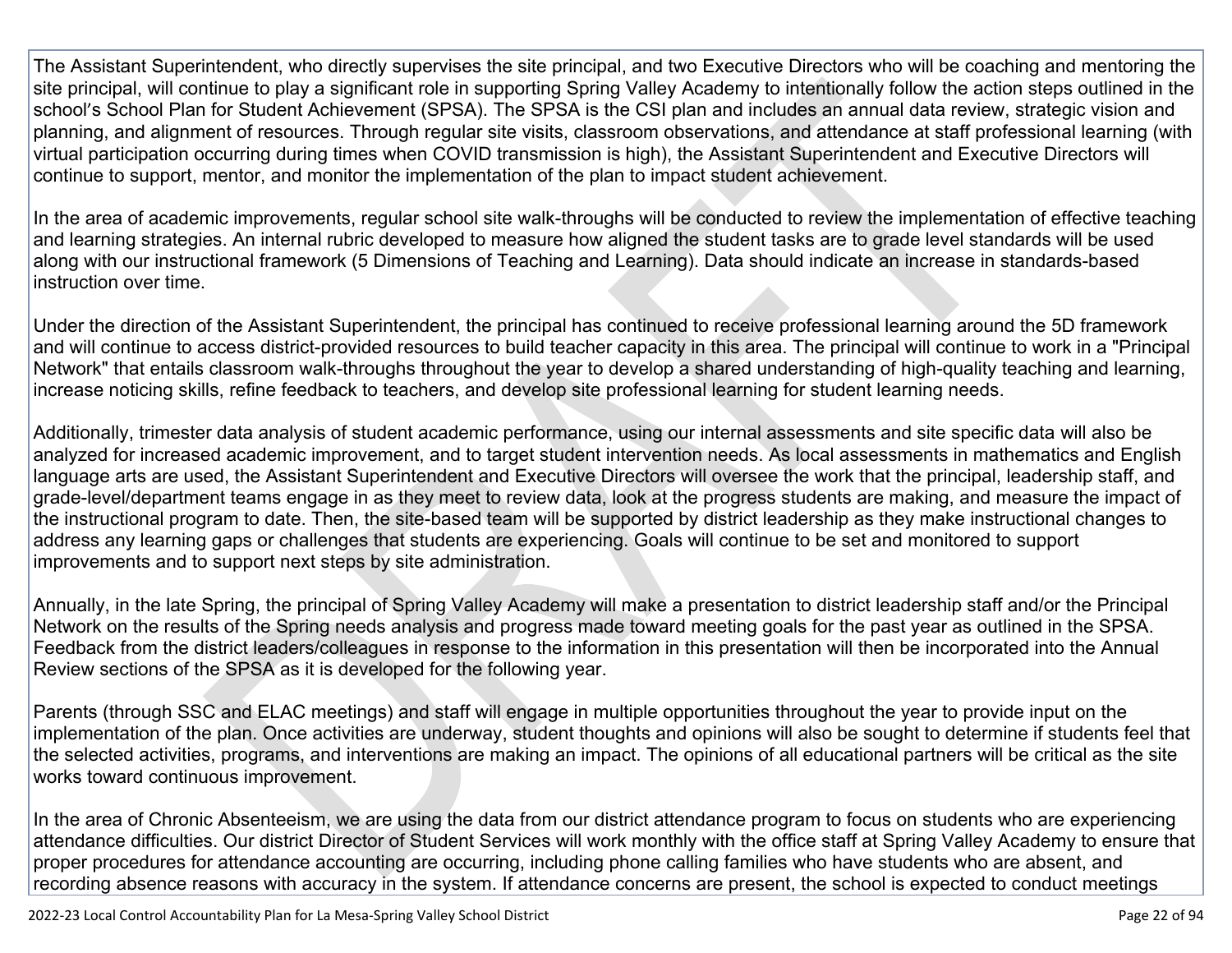and/or home visits with families prior to initiating a formal School Attendance Review Team (SART) contract. Should these steps not remedy the attendance concerns, the family is then referred to the District Attendance Team. A District Attendance Review Team (DART) meeting is then scheduled and a DART contract is put into place with intensive interventions to support the student and school in hopes of resolving the barriers to regular attendance. At all times, the focus of this work is to support students and families with a focus on problem-solving the issues that are creating attendance concerns. The school's attendance data will be reviewed monthly to see the impact of these actions on student attendance, and corrective actions will be taken to address continuing issues.

In the area of Suspensions, we will continue to engage Spring Valley Academy regarding the implementation of in-class structures, supports, and strategies to reduce referrals and incidents that lead to suspension. Suspension data is reviewed monthly by district leadership, and data is shared with relevant staff. Follow up measures will occur with staff in need of support in developing strategies for student behavior, and bimonthly meetings held with district leadership will further provide action steps to take for students experiencing chronic difficulty.

Spring Valley Academy will continue to receive ongoing support and resources from district-level staff to monitor and evaluate the effectiveness of their CSI plan, but protocols are in place if the required improvement is not made. If after three years of implementing the school plan, the school has been unsuccessful in improving student outcomes to a level that exceeds initial eligibility criteria, the district shall identify the problem and take additional action as necessary. If the school fails to improve student outcomes within four years to a level that exceeds the CSI eligibility criteria, it shall be subject to more rigorous interventions that include, but are not limited to, partnering with an external entity, agency, or individual with demonstrated expertise and capacity to 1) Conduct a new needs assessment that focuses on systemic factors and conduct a root cause analysis that identifies gaps between current conditions and desired conditions in student performance and progress and 2) Use the results of the analysis along with educational partner feedback to develop a new improvement plan that includes:

- A prioritized set of evidence-based interventions and strategies
- A program evaluation component with support to conduct ongoing performance and progress monitoring

District and site leadership look forward to continuing their focused CSI plan work together as they work toward improved student performance at Spring Valley Academy.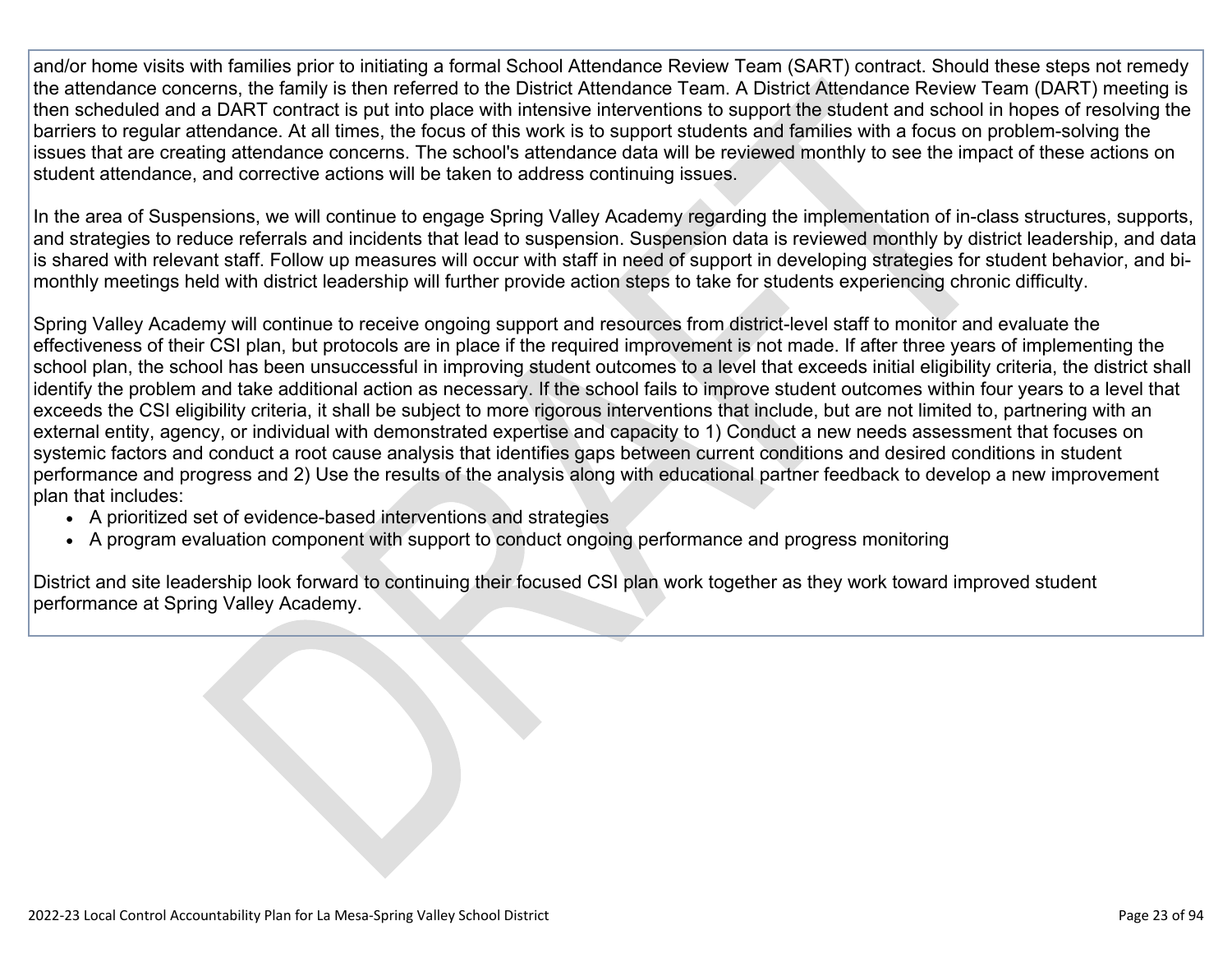# **Engaging Educational Partners**

A summary of the process used to engage educational partners and how this engagement was considered before finalizing the LCAP.

District leadership met with all constituent groups (District (parent) Advisory Committee, District Staff Council (certificated staff), Classified Staff Council (classified staff), Administrative staff (certificated and classified), and School Board during the 2021-22 school year to review current goals, metrics, and actions in the LCAP.

Additionally, we engage in ongoing collaboration specifically with families of students with disabilities (Special Education Parent Advisory Committee), families of English learners (District English Learner Advisory Committee), those representing the needs of the students in our district experiencing homelessness and in foster care (SchoolLink committee meetings), and our underserved students (Spring Valley Collaborative, SAY San Diego).

In addition, school sites conducted both School Site Council (SSC) and English Language Advisory Committee (ELAC) meetings throughout the year. Parent representatives from both of these groups are participants on district-level committees and serve as conduits to bring information to central office leadership from the school site as well as bring district-level information to the school site.

The educational partner meetings conducted throughout the year review the district's LCAP goals and actions as agenda items, so that our partners can provide feedback. Conversations were held about what each group felt was going well in the district and where each group felt additional work (if any) needed to be done. These groups and conversations have continued, in virtual formats, during the 2021-22 school year and have resulted in only minor changes to the actions of our three LCAP goals (Achieve, Engage, Equip).

In addition to meetings, the district released a parent survey to gather input on the services provided through the district's LCAP. The survey was offered in multiple languages. Board sessions were held where all LEA educational partners were given the opportunity to provide further input. The draft LCAP Plan Summary 2022-23 was posted to the district's website in May/June. The Superintendent reviewed and responded in writing to comments and questions from district-level parent advisory groups (DELAC/DAC). These responses were made public through posting on the district website. Educational partners have continued to be deeply engaged and involved in the development, review, and implementation of the LCAP.

LCAP educational partner involvement meetings have been held throughout the school year (morning, afternoon, and evening sessions) to solicit input regarding metrics, expected progress, and next steps. Educational partner groups that were involved in those discussions throughout the year include:

- District Leadership (Principals, Executive Directors, Directors, Coordinators, Managers) (Monthly)
- District English Language Advisory Committee (Monthly)
- District Parent Advisory Council (Quarterly)
- La Mesa-Spring Valley Teachers Association
- La Mesa-Spring Valley Classified School Employees Association
- District Staff Council (Certificated)
- Classified Staff Council (Classified)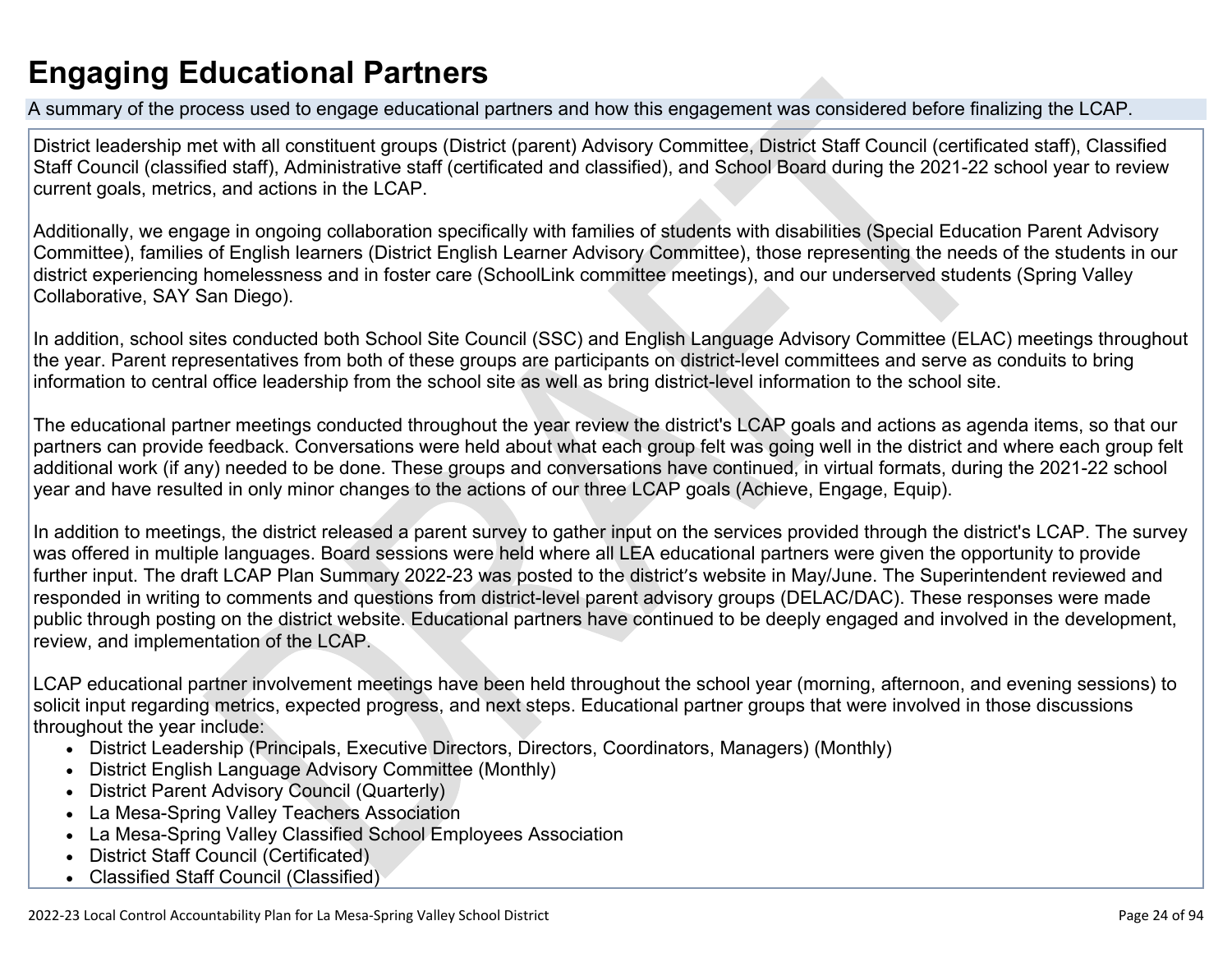- PTA Presidents Council
- San Diego County Office of Education Differentiated Assistance Team
- East County Special Education Local Plan Area (SELPA)
- Board of Education (LCAP Public Hearing June 7, 2022; LCAP approval June 21, 2022)

Student survey results from the most recent California Healthy Kids Survey and input from our Foster Youth Liaison meetings with CASA, social workers, Probation Officer, and counselors have also contributed to the development of our new LCAP.

Our State Preschool Program, a free, part-day program for families that meet income and other eligibility criteria at seven locations across La Mesa Spring Valley School District, also surveyed parents to solicit input. The annual spring parent survey was distributed to enrolled families. Survey results are used to identify key findings/areas for improvement and create program-wide goals which are shared with families and staff. Results from the most recent survey identified that 100% of our families were either very satisfied or satisfied with the overall quality of our program. Survey results showed a need for improvement in hours of operation, nutrition, and increasing opportunities for interactions with other parents. Due to COVID restrictions, morning "Coffee Talks" and other parent meetings this year have been through Zoom; however, we anticipate that they will return to in-person meetings in the coming year.

The Extended School Services (ESS) program, which provides before and after school childcare in an academic and recreational setting, distributes annual parent surveys to participating families at all twenty-one La Mesa-Spring Valley School District sites. The primary goal of the ESS parent survey is to collect and understand parent opinions, perspectives, attitudes, and perceptions of the ESS team members, the services provided, and the general environment. Results are shared with all ESS employees and action plans are developed and put into place to assist in achieving improvement goals. This year's data revealed that more than 90% of the families surveyed feel that ESS provides a safe and happy environment for children, that the ESS team members communicate and interact positively with children, and that the ESS office team are courteous and professional when communicating about their account or answering questions. A highlight from this year's survey was the feedback on ESS field trips and assemblies held during the breaks. 95% of families felt that their children enjoyed the special assemblies and trips. Continued opportunities for growth include informing parents and students of the extracurricular activities available through the ESS program as well as additional support for student homework completion.

District families have also been engaged with the district via social media, including YouTube, Twitter, Facebook and Instagram. Focus groups have been conducted with parents of students in all age groups regarding ways to engage students, staff, and families.

Meaningful collaboration, through the variety of methods listed above, has been key to identifying the needs of our students and families and revising our plan to address those needs.

A summary of the feedback provided by specific educational partners.

Feedback from our educational partner groups is crucial for continued success at La Mesa-Spring Valley Schools. The educational partner engagement opportunities listed above resulted in minor suggestions for meaningful improvement for the upcoming academic year. With input from educational partner groups, common themes (as listed below for each LCAP goal) continued to emerge.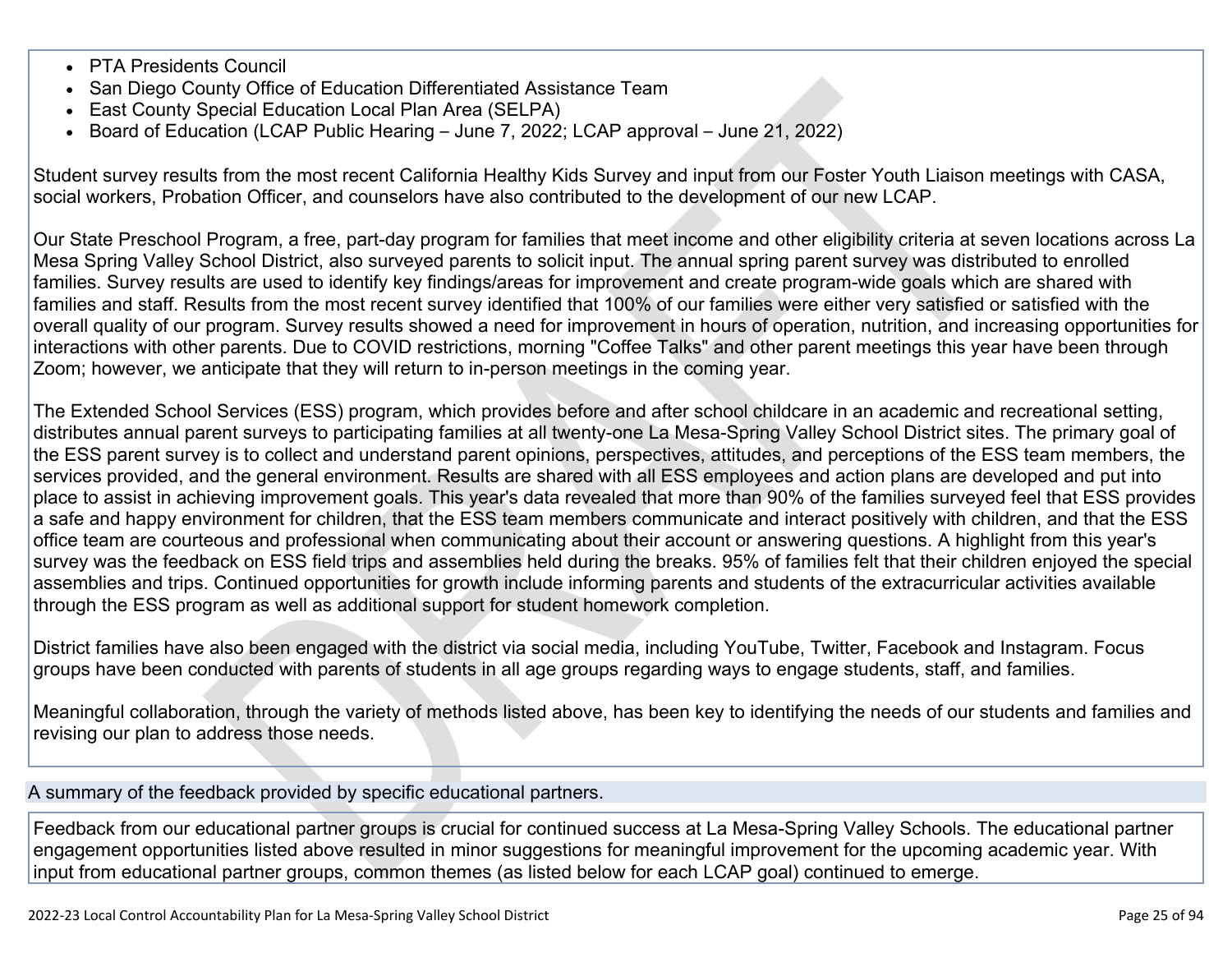Achieve (Goal 1) - We will increase achievement for all of our students while decreasing performance gaps and educational inequities.

- Positive feedback on how the district is using data to drive decisions
- Positive feedback about interventions used to meet the needs of specific student groups and school sites
- Need for continued training around newly adopted curriculum materials and essential standards
- Need for continued work in closing the achievement gap among student groups
- Need for continued support and intervention for all students in the area of mathematics and reading instruction
- Interest in adding more enrichment/vocational classes (art, music, etc.)
- Interest in more Equity Training (external/district-wide)

Engage (Goal 2) - We will engage our students and the learning community in order to provide the skills and supports necessary for social, emotional, and physical well-being.

- Positive feedback around Positive Behavior Intervention and Supports (PBIS)
- Positive feedback on the interactions teachers have with their students
- Need for additional social worker/counselor support
- Interest in additional parent education topics, especially around the topic of math
- Continued focus on improving chronic absenteeism

Equip (Goal 3) - We will equip our students with the tools necessary to realize their fullest potential

- Positive feedback around implementation of instructional technology
- Positive feedback around the work of the maintenance and operations teams for upkeep of facilities
- Desire for updated and modernized facilities (general and major campus infrastructure improvements)
- Desire for additional fencing for safety and security
- Desire for more upgraded technology and apps that pair between all the different devices used in the district

A description of the aspects of the LCAP that were influenced by specific input from educational partners.

We intentionally sought out feedback for each of our three LCAP goals and actions, as listed in the summary above, and prioritized educational partner interests. Consultations and connections with our educational partners took place through virtual Zoom meetings, online surveys, phone conversations, and student home visits (when possible) and allowed us to assess our educational program, academic supports, social-emotional and behavioral supports, parent engagement, and school connectedness.

Parent data indicated desires for more inclusive and equitable teaching practices and bullying prevention. Teacher and staff data displayed the desire to connect with their students and reach those students who were disengaged and experiencing learning loss due to COVID-19. Teachers and staff also expressed the desire for additional professional development. All educational partners shared comments about the safety needed as we continued in-person learning. Our community educational partners, particularly those supporting underserved students, continued to reinforce the need to provide social-emotional support to students and families, and to ensure students remained connected to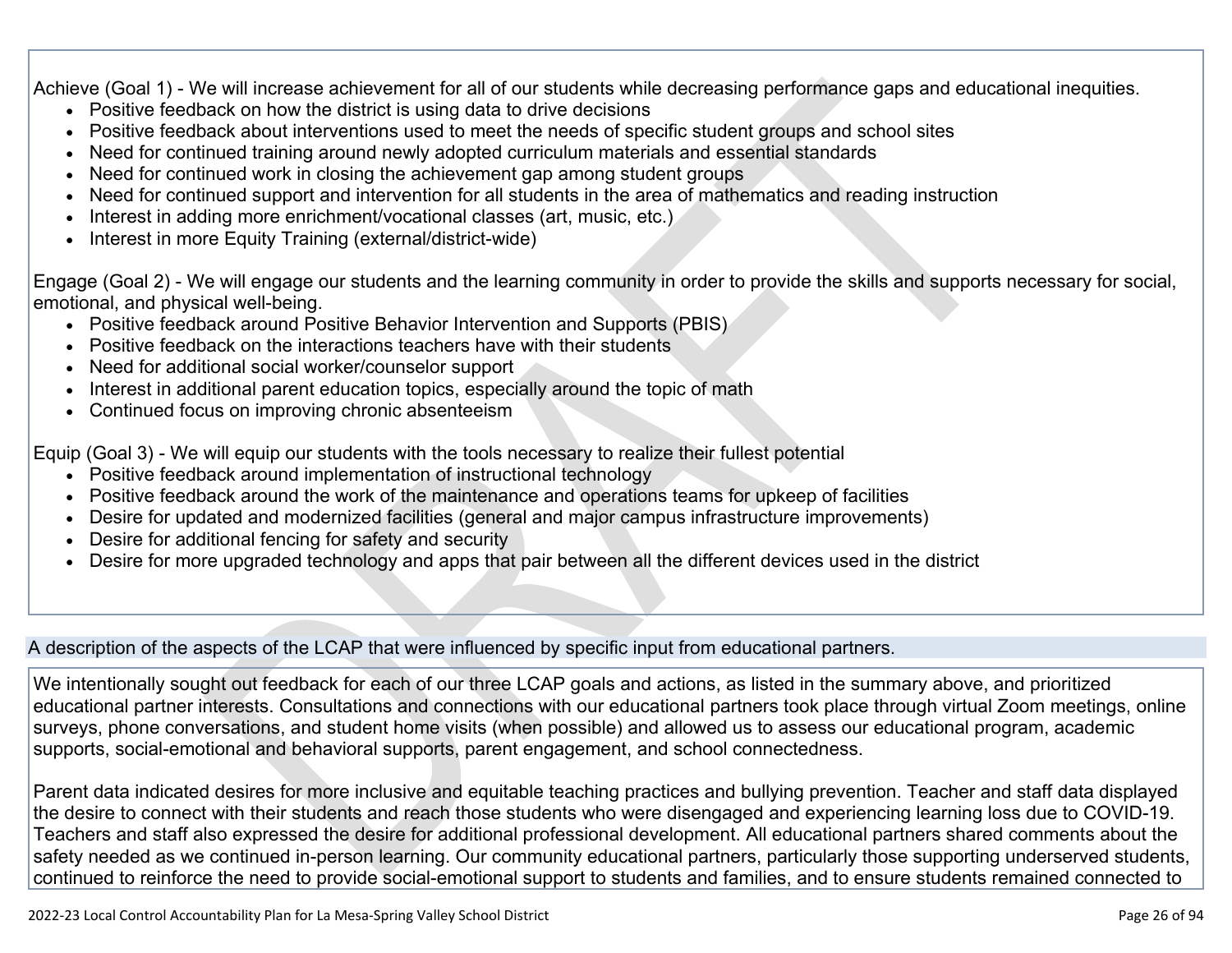learning even when they were forced to be out of school due to COVID-19 quarantine requirements. This input directly influenced the development and revision of our LCAP actions in each of our three goals during the past year.

Achieve (Goal 1) - We will increase achievement for all of our students while accelerating the achievement for those student groups who are underserved (including unduplicated students and individuals with exceptional needs). Educational partners shared a mutual interest in additional professional development on closing the achievement gap (Action 1) and building cultural proficiency to ensure equity (Actions 1, 2, 3). We are also continuing the positions of 22 site-based Instruction and Data Support (IDS) Teachers that will focus on the development of multi-tiered systems of interventions, assessment, and data analysis (Action 4) in service of supporting all of our students academically.

Engage (Goal 2) - We will engage our students and the learning community in order to provide the skills and supports necessary for social, emotional, and physical well-being.

Our educational partners expressed an overwhelming interest in additional social worker support (Actions 1, 2) and expansion of current successful programs (Actions 2, 5). Educational partners also shared that there was a need to continue our focus on chronic absenteeism (Actions 7, 8). Several educational partner groups requested subject-area parent education (Action 12), which will continue to be offered in addition to other parent education topics such as social-emotional needs of children, internet safety/educational technology resources, and how to help and get involved in your child's education.

Equip (Goal 3) - We will equip our students with the tools necessary to realize their fullest potential. All educational partner groups expressed the desire to house our students in updated facilities, which are safe and secure (Action 5). Upgraded technology services and infrastructure (Action 8),were clearly high priorities for educational partner groups.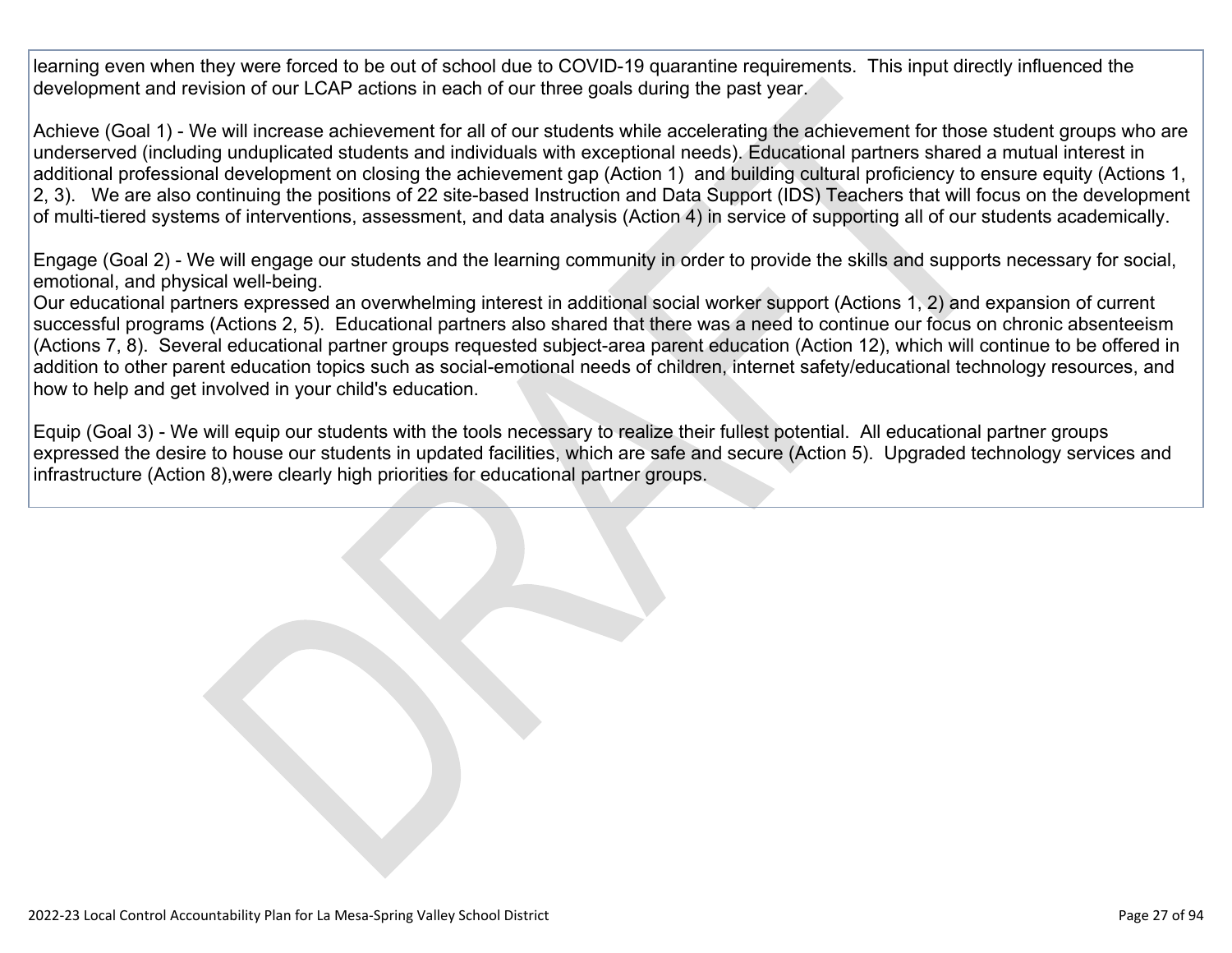# **[Goals and Actions](http://www.doc-tracking.com/screenshots/22LCAP/Instructions/22LCAPInstructions.htm#GoalsandActions)**

## **[Goal](http://www.doc-tracking.com/screenshots/22LCAP/Instructions/22LCAPInstructions.htm#goalDescription)**

| Goal # | Description                                                                                                                      |
|--------|----------------------------------------------------------------------------------------------------------------------------------|
|        | ACHIEVE - We will increase achievement for all of our students while decreasing performance gaps and educational<br>'inequities. |

An explanation of why the LEA has developed this goal.

As a school district committed to high levels of learning, we remain focused on continuous improvement in student achievement. This goal is a result of what local and state achievement data reveals about our student groups and what our educational partners specifically shared regarding their desire to address the achievement gap and increase proficiency to ensure equity for all of our students. This goal will continue to shine a light on the needs of our student groups and how we intend on addressing those needs.

## **[Measuring and Reporting Results](http://www.doc-tracking.com/screenshots/22LCAP/Instructions/22LCAPInstructions.htm#MeasuringandReportingResults)**

| <b>Metric</b>             | <b>Baseline</b>          | Year 1 Outcome           | Year 2 Outcome | <b>Year 3 Outcome</b> | Desired Outcome for<br>$2023 - 24$ |
|---------------------------|--------------------------|--------------------------|----------------|-----------------------|------------------------------------|
| Pupil Achievement:        | Due to COVID-19,         | March 2022: i-Ready -    |                |                       | Desired outcome for                |
| ELA - Scores on           | statewide                | Percent of students      |                |                       | 2023-24: SBAC                      |
| SBAC will increase by     | assessments were         | who are at or above      |                |                       | District - 62%                     |
| 3% for "All Students"     | suspended in 2019-       | grade level - 31%        |                |                       |                                    |
| and                       | 20; therefore, we are    |                          |                |                       | <b>English Learners:</b>           |
| will increase by 8% for   | using the most recent    | <b>English Learners:</b> |                |                       | 42%                                |
| our underserved           | SBAC data in             | 8.9%                     |                |                       | Foster Youth: 61%                  |
| student groups            | conjunction with         | Foster Youth: 19.6%      |                |                       | Socioeconomically                  |
| (including English        | current local data.      | Socioeconomically        |                |                       | Disadvantaged: 62%                 |
| learners, foster youth,   |                          | Disadvantaged:           |                |                       |                                    |
| and                       | 2018-19: SBAC            | 21.5%                    |                |                       |                                    |
| socioeconomically         | District 53%             |                          |                |                       | Desired outcome for                |
| disadvantaged) or         |                          | *In 21-22 the i-Ready    |                |                       | 2023-24: i-Ready                   |
| until the gap is          | <b>English Learners:</b> | Diagnostic was           |                |                       | District (March) - 48%             |
| eliminated.               | 18%                      | administered at the      |                |                       |                                    |
|                           | Foster Youth: 37%        | beginning of Trimester   |                |                       |                                    |
|                           | (2018)                   | 3. In 20-21 the i-       |                |                       | <b>English Learners:</b>           |
| <b>Pupil Achievement:</b> | Socioeconomically        | Ready Diagnostic was     |                |                       | 35%                                |
|                           | Disadvantaged: 41%       |                          |                |                       | Foster Youth: 49%                  |

2022-23 Local Control Accountability Plan for La Mesa-Spring Valley School District **Page 28 of 94** and 2022-23 Local Control Accountability Plan for La Mesa-Spring Valley School District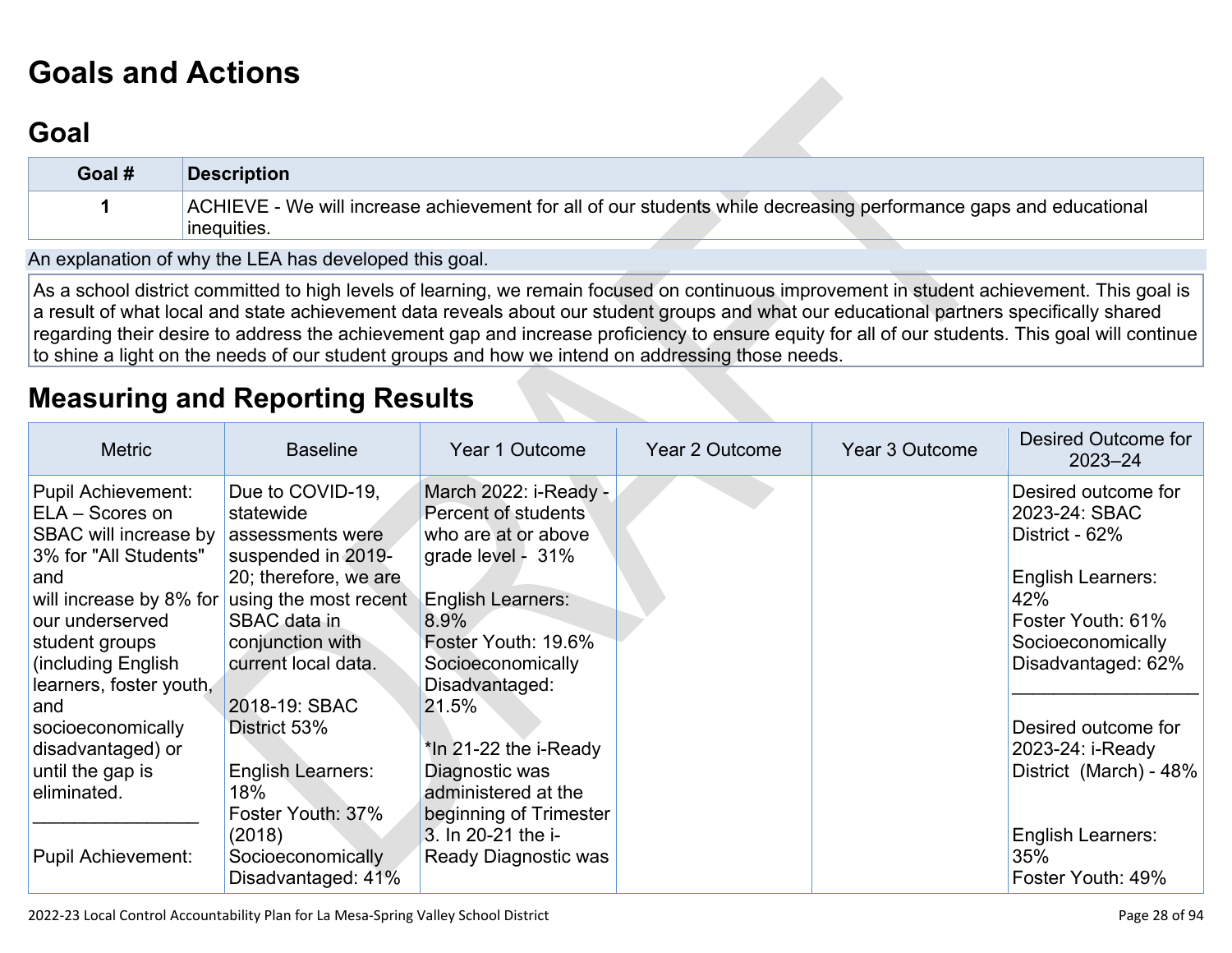| <b>Metric</b>                                                                                                                                                                                                                                                                                                                                                                                                      | <b>Baseline</b>                                                                                                                                                                                                                                                                                                | Year 1 Outcome                                                                                                                                                                                                                                                                                                                                                                                     | Year 2 Outcome | Year 3 Outcome | <b>Desired Outcome for</b><br>$2023 - 24$                                                                                                                                                                                                                                                                         |
|--------------------------------------------------------------------------------------------------------------------------------------------------------------------------------------------------------------------------------------------------------------------------------------------------------------------------------------------------------------------------------------------------------------------|----------------------------------------------------------------------------------------------------------------------------------------------------------------------------------------------------------------------------------------------------------------------------------------------------------------|----------------------------------------------------------------------------------------------------------------------------------------------------------------------------------------------------------------------------------------------------------------------------------------------------------------------------------------------------------------------------------------------------|----------------|----------------|-------------------------------------------------------------------------------------------------------------------------------------------------------------------------------------------------------------------------------------------------------------------------------------------------------------------|
| ELA - Scores on i-<br>Ready will increase by<br>5% for "All Students"<br>and<br>will increase by 8% for<br>our underserved<br>student groups<br>(including English<br>learners, foster youth,<br>and<br>socioeconomically<br>disadvantaged) or<br>until the gap is<br>eliminated.                                                                                                                                  | June 2021: i-Ready -<br>Percent of students<br>who are at or above<br>grade level - 33%<br><b>English Learners:</b><br>11%<br>Foster Youth: 25%<br>Socioeconomically<br>Disadvantaged: 23%                                                                                                                     | administered at the<br>end of Trimester 3.                                                                                                                                                                                                                                                                                                                                                         |                |                | Socioeconomically<br>Disadvantaged:47%                                                                                                                                                                                                                                                                            |
| <b>Pupil Achievement:</b><br>Math-Scores on<br><b>SBAC</b><br>will increase by 3% for suspended in 2019-<br>"All Students", and will<br>increase by 8% for<br>our underserved<br>student groups<br>(including English<br>learners, foster youth,<br>and<br>socioeconomically<br>disadvantaged) or<br>until the gap is<br>eliminated.<br><b>Pupil Achievement:</b><br>Math - Scores on i-<br>Ready will increase by | Due to COVID-19,<br>statewide<br>assessments were<br>20; therefore, we are<br>using the most recent<br>SBAC data in<br>conjunction with<br>current local data.<br>2018-19: SBAC<br>District - 42%<br><b>English Learners:</b><br>15%<br>Foster Youth: 34%<br>(2018)<br>Socioeconomically<br>Disadvantaged: 30% | March 2022: i-Ready -<br>Percent of students<br>who are at or above<br>grade level - 21%<br><b>English Learners:</b><br>4.7%<br>Foster Youth: 15.2%<br>Socioeconomically<br>Disadvantaged:<br>13.6%<br>*In 21-22 the i-Ready<br>Diagnostic was<br>administered at the<br>beginning of Trimester<br>3. In 20-21 the i-<br><b>Ready Diagnostic was</b><br>administered at the<br>end of Trimester 3. |                |                | Desired outcome for<br>2023-24: SBAC<br>District - 51%<br><b>English Learners:</b><br>39%<br>Foster Youth: 51%<br>Socioeconomically<br>Disadvantaged: 51%<br>Desired outcome for<br>2023-24: i-Ready<br>(March) - 37%<br>English Learners:<br>29%<br>Foster Youth: 24%<br>Socioeconomically<br>Disadvantaged: 37% |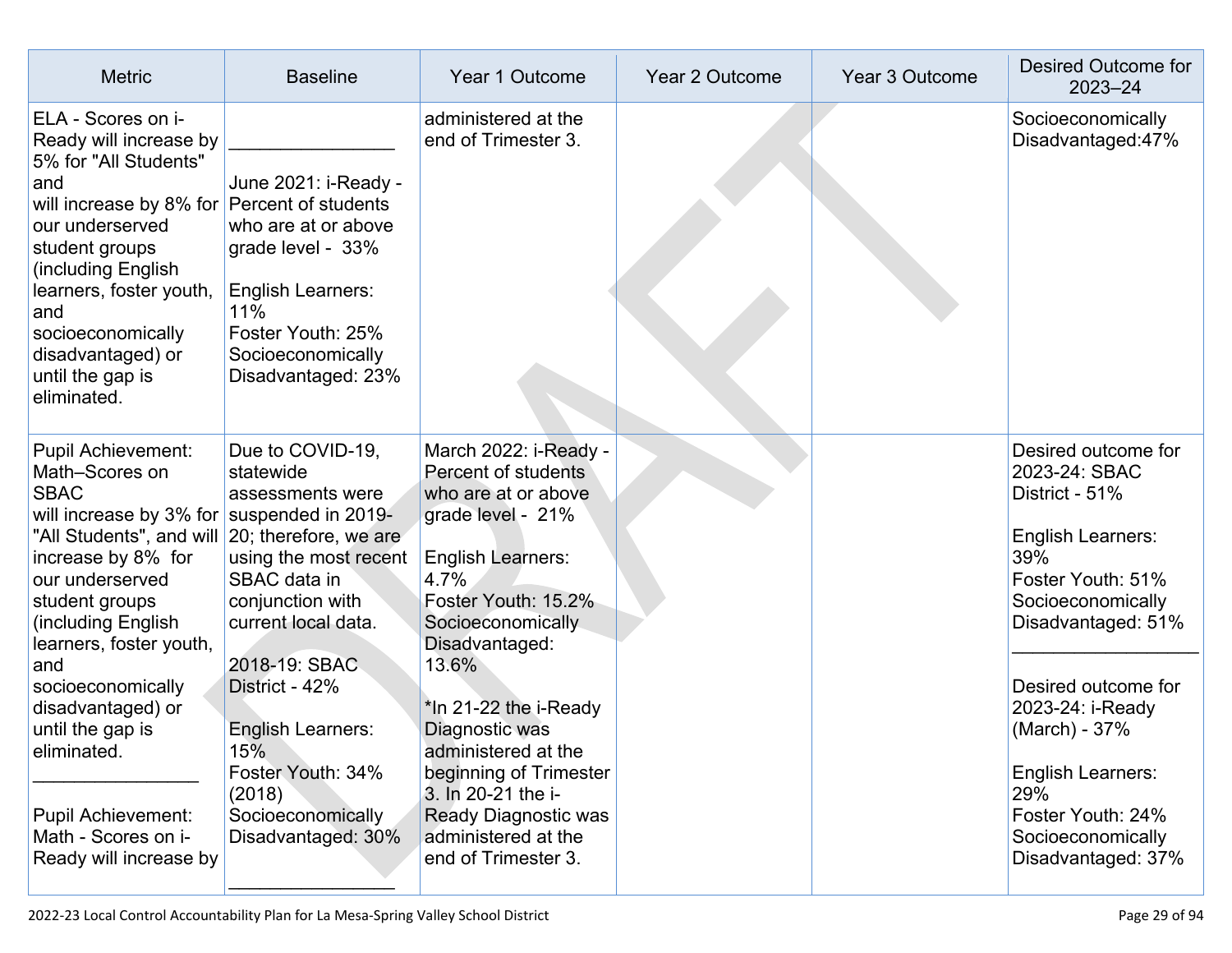| <b>Metric</b>                                                                                                                                                                                                                     | <b>Baseline</b>                                                                                                                                                                            | Year 1 Outcome                                                                                                                                                                                                                                                                              | Year 2 Outcome | Year 3 Outcome | <b>Desired Outcome for</b><br>$2023 - 24$                                                                                                                       |
|-----------------------------------------------------------------------------------------------------------------------------------------------------------------------------------------------------------------------------------|--------------------------------------------------------------------------------------------------------------------------------------------------------------------------------------------|---------------------------------------------------------------------------------------------------------------------------------------------------------------------------------------------------------------------------------------------------------------------------------------------|----------------|----------------|-----------------------------------------------------------------------------------------------------------------------------------------------------------------|
| 5% for "All Students"<br>and<br>will increase by 8% for<br>our underserved<br>student groups<br>(including English<br>learners, foster youth,<br>and<br>socioeconomically<br>disadvantaged) or<br>until the gap is<br>eliminated. | June 2021: i-Ready -<br>Percent of students<br>who are at or above<br>grade level - 22%<br>English Learners: 5%<br>Foster Youth: 0%<br>Socioeconomically<br>Disadvantaged: 13%             |                                                                                                                                                                                                                                                                                             |                |                |                                                                                                                                                                 |
| <b>Pupil Achievement:</b><br>Percentage of English<br>Learner students who<br>make progress toward<br>English proficiency, as<br>measured by ELPAC,<br>will increase by 3%.                                                       | 29% of English<br>learner students made ELPAC Summative<br>progress toward<br>English proficiency as<br>measured from<br>matched ELPAC<br>cohort scores<br>between 2018-19 and<br>2019-20. | 2020-21<br>Assessment<br>21.30% Proficiency<br>Level 4 - Well<br>Developed: 21%<br>Level 3 - Moderately<br>Developed: 35%<br>Level 2 - Somewhat<br>Developed: 30%<br>Level 1 - Minimally<br>Developed: 14%<br>*Status only due to<br>lack of assessment<br>results for successive<br>years. |                |                | Desired outcome for<br>2023-24: 38%<br>of English learner<br>students will make<br>progress toward<br>English proficiency as<br>measured from<br>matched ELPAC. |
| <b>Pupil Achievement:</b><br>English learner<br>reclassification rate as                                                                                                                                                          | 2018-19: 7%<br>2019-20: 2.0%<br>(based on a partial                                                                                                                                        | 2020-21<br>5.5%<br>2021-22                                                                                                                                                                                                                                                                  |                |                | Desired outcome for<br>2023-24: 16% of<br>English learners will                                                                                                 |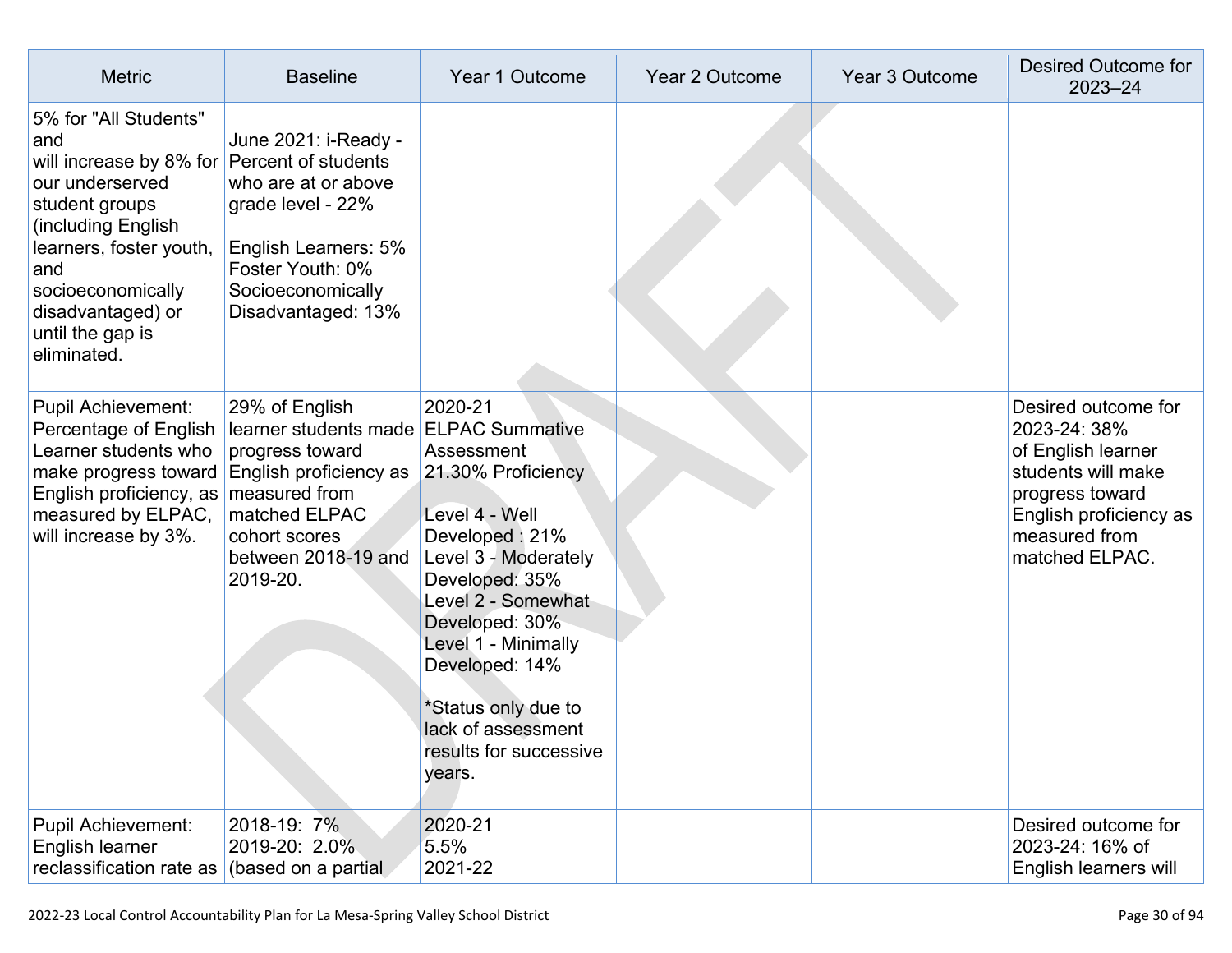| <b>Metric</b>                                                                                                                                                                                                                                      | <b>Baseline</b>                                                                                                                                                                                                                     | Year 1 Outcome    | Year 2 Outcome | Year 3 Outcome | Desired Outcome for<br>$2023 - 24$                                                                                                                                                                                      |
|----------------------------------------------------------------------------------------------------------------------------------------------------------------------------------------------------------------------------------------------------|-------------------------------------------------------------------------------------------------------------------------------------------------------------------------------------------------------------------------------------|-------------------|----------------|----------------|-------------------------------------------------------------------------------------------------------------------------------------------------------------------------------------------------------------------------|
| measured by ELPAC,<br>teacher evaluation,<br>parent consultation,<br>and SBAC (or district<br>assessment when<br>SBAC is not<br>available), will<br>increase by 3%.                                                                                | school year due to<br>school closures)<br>as measured by<br>ELPAC, teacher<br>evaluation, parent<br>consultation, and<br>SBAC (or district<br>assessment when<br><b>SBAC</b> is not<br>available).                                  | 4.9%              |                |                | be reclassified as<br>measured by ELPAC,<br>teacher evaluation,<br>parent consultation,<br>and SBAC (or district<br>assessment when<br>SBAC is not available)                                                           |
| <b>Pupil Outcomes:</b><br>Percentage of 3rd<br>grade students<br>showing progress<br>toward reading at<br>grade level will<br>increase by 3% (as<br>measured by the<br>district reading<br>diagnostic<br>assessment at the<br>end of Trimester 2). | 2018-19: 70% of 3rd<br>grade students<br>showed progress<br>toward reading at<br>grade level as<br>measured by the<br>district reading<br>diagnostic<br>assessment (Fountas<br>and Pinnell levels) at<br>the end of Trimester<br>2. | 2021-22<br>61.28% |                |                | Desired outcome for<br>2023-24: 79% of 3rd<br>grade students will<br>show progress toward<br>reading at grade level<br>as measured by the<br>district reading<br>diagnostic<br>assessment at the<br>end of Trimester 2. |

# **[Actions](http://www.doc-tracking.com/screenshots/22LCAP/Instructions/22LCAPInstructions.htm#actions)**

| Action # | Title                                  | <b>Description</b>                                                      | <b>Total Funds</b> | Contributing |
|----------|----------------------------------------|-------------------------------------------------------------------------|--------------------|--------------|
| 1.1      | Professional Learning Goal 1, Action 1 |                                                                         | \$1,634,001.13     | Yes          |
|          | for our Certificated                   | Educational Services, along with teacher leaders, will provide          |                    |              |
|          | <b>Teachers</b>                        | professional learning in the areas of PLCs, 5D Teaching and Learning    |                    |              |
|          |                                        | Framework, Assessment, California State Standards (emphasizing          |                    |              |
|          |                                        | NGSS and HS/S), task alignment to California State Standards,           |                    |              |
|          |                                        | intervention supports, cultural proficiency to ensure equity, supports  |                    |              |
|          |                                        | to address the specific language acquisition needs of English learners, |                    |              |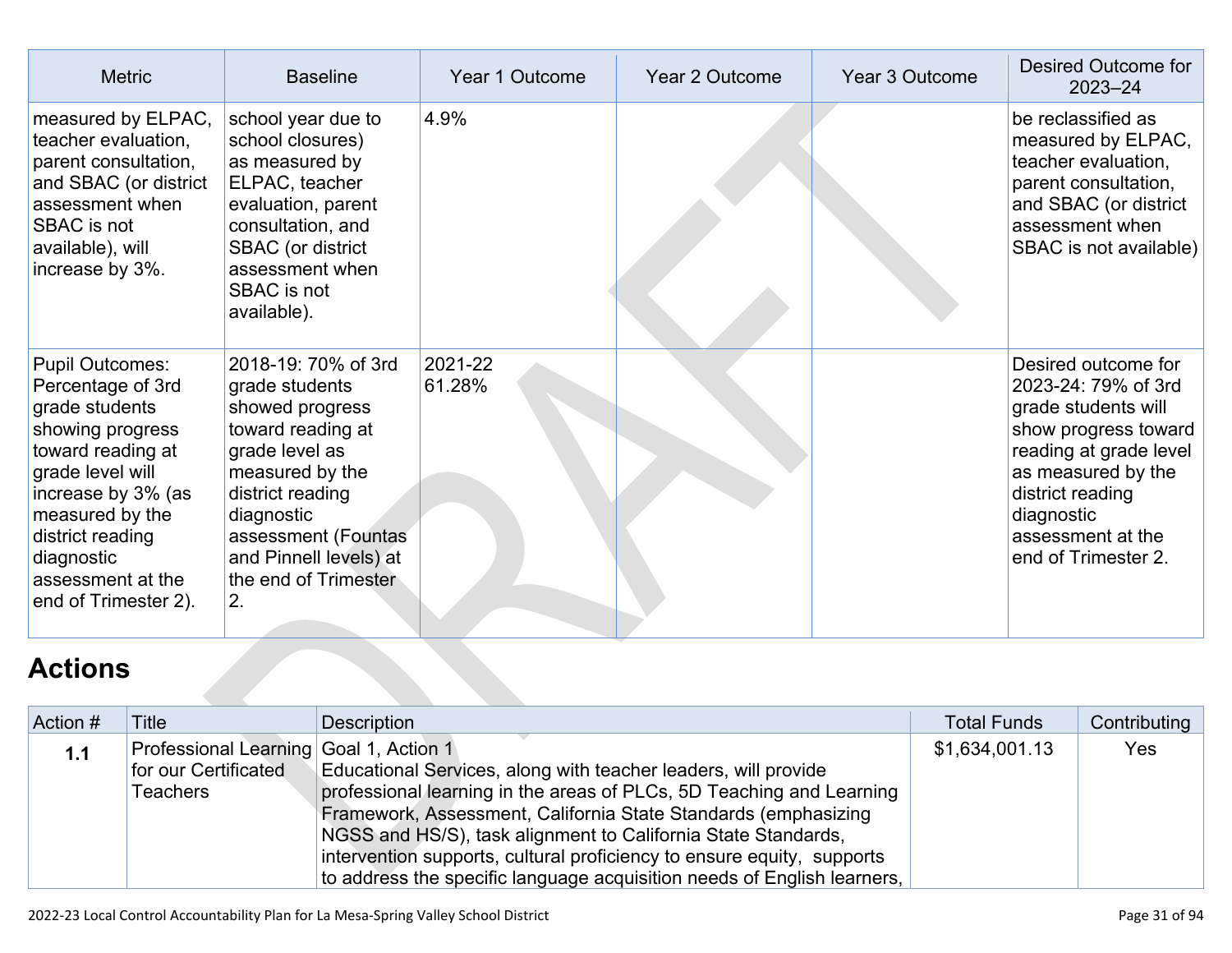| Action # | <b>Title</b>                                                                                | <b>Description</b>                                                                                                                                                                                                                                                                                                                                                                                                                                                                                                                                                                                    | <b>Total Funds</b> | Contributing |
|----------|---------------------------------------------------------------------------------------------|-------------------------------------------------------------------------------------------------------------------------------------------------------------------------------------------------------------------------------------------------------------------------------------------------------------------------------------------------------------------------------------------------------------------------------------------------------------------------------------------------------------------------------------------------------------------------------------------------------|--------------------|--------------|
|          |                                                                                             | and the specific needs of our students with disabilities. Professional<br>learning will be extended with coaching and modeling to ensure<br>educators can successfully implement their learning in their<br>classrooms to increase student achievement for each and every<br>student.                                                                                                                                                                                                                                                                                                                 |                    |              |
| 1.2      | Learning Support<br><b>TOSAs</b>                                                            | Goal 1, Action 2<br>Learning Support will employ Teachers on Special Assignment<br>(TOSAs) to provide centralized assistance to all schools to advance<br>district initiatives in teaching and learning in service of all students,<br>with a focus on our unduplicated students. The targeted areas will<br>include supporting English learners, differentiating for students with<br>disabilities, cultural proficiency, equity, intervention/acceleration,<br>literacy, educational technology, and social-emotional learning.                                                                     | \$383,123.68       | Yes          |
| 1.3      | Professional Learning Goal 1, Action 3<br>for Certificated<br><b>Administrators</b>         | Educational Services, along with outside consultants, will provide<br>professional learning to certificated administrators in the areas of<br>cultural proficiency, equity, inclusion, PLCs, 5D Teaching and<br>Learning Framework, assessment cycle, Instructional Leadership,<br>Targeted Feedback, and supports to address the specific needs of our<br>English learners and students with disabilities. Certificated<br>administrators will use the professional learning to monitor their staff's<br>implementation of strategies to increase student achievement for each<br>and every student. | \$18,000.00        | Yes          |
| 1.4      | <b>Instruction and Data</b><br>Support (IDS)<br><b>Teachers Assigned</b><br>to School Sites | Goal 1, Action 4<br>Educational Services will develop and hire, oversee, and assign 22<br>site-based Instruction and Data Support (IDS) Teachers to develop<br>structures and systems of intervention/acceleration, assessment, and<br>data analysis over a two-year period. They will work alongside the                                                                                                                                                                                                                                                                                             | \$2,828,819.70     | No           |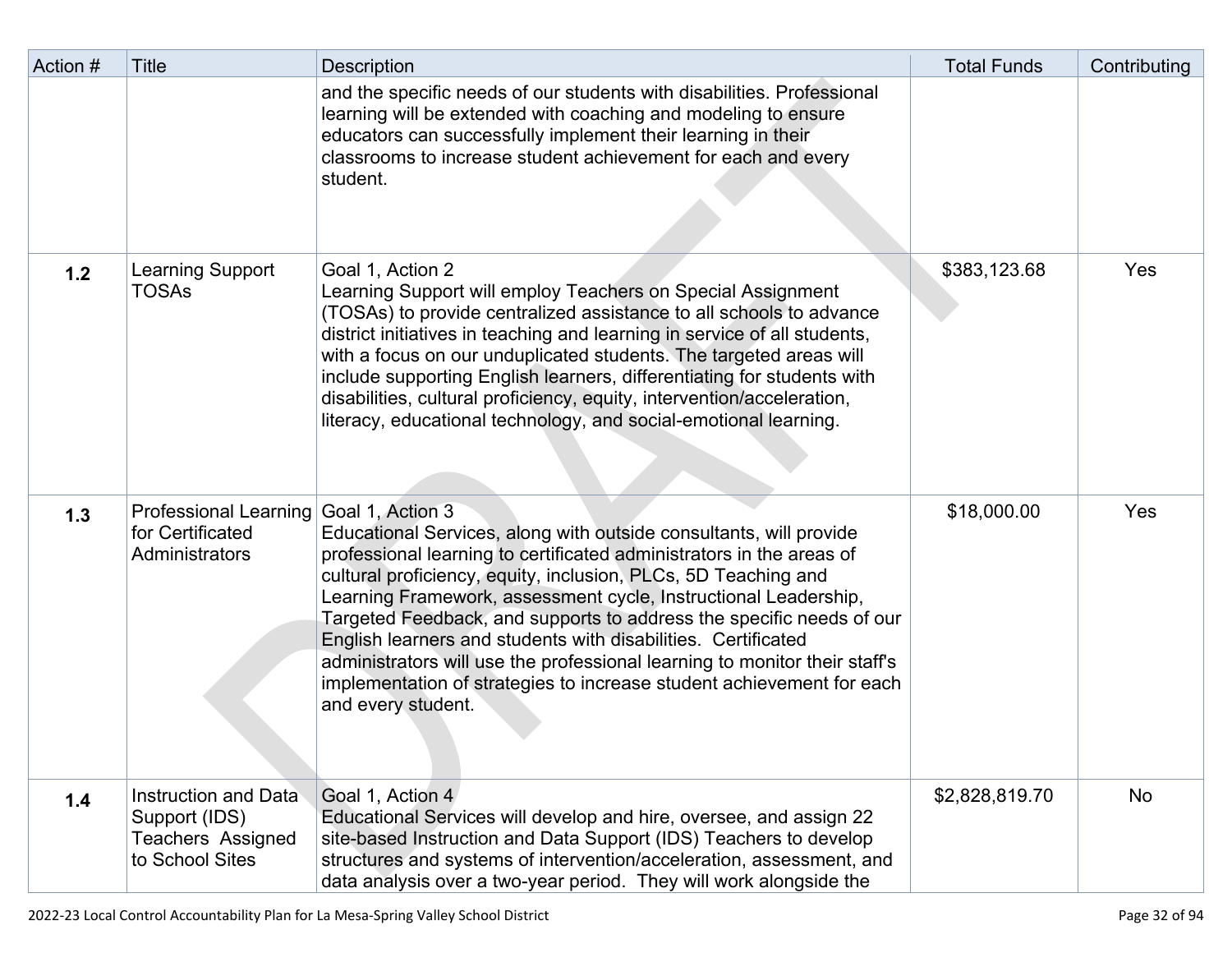| Action # | Title                                                       | <b>Description</b>                                                                                                                                                                                                                                                                                                                                                                                                                                                                                                                                                                                                                                                                                                                                                                                                                                                                       | <b>Total Funds</b> | Contributing |
|----------|-------------------------------------------------------------|------------------------------------------------------------------------------------------------------------------------------------------------------------------------------------------------------------------------------------------------------------------------------------------------------------------------------------------------------------------------------------------------------------------------------------------------------------------------------------------------------------------------------------------------------------------------------------------------------------------------------------------------------------------------------------------------------------------------------------------------------------------------------------------------------------------------------------------------------------------------------------------|--------------------|--------------|
|          |                                                             | principal and teacher collaborative teams to model and coach best<br>practices for high levels of student learning, specifically benefiting our<br>unduplicated students. IDS teachers will help identify specific student<br>groups and students who need targeted intervention and support,<br>including English learners, students with disabilities, students behind<br>academically by two or more years, and those who with other<br>individual needs who require support.                                                                                                                                                                                                                                                                                                                                                                                                         |                    |              |
| 1.5      | Assessment and<br>Intervention<br>Programs                  | Goal 1, Action 5<br>Educational Services will develop a comprehensive assessment plan<br>that includes universal screening and formative assessments that<br>inform targeted intervention/acceleration programs for students at<br>every level in both English language arts and math. Data from<br>assessment will be used to strategically identify where there are gaps<br>or differences in achievement by student group, particularly our<br>unduplicated students (English learners, foster youth, and<br>socioeconomically disadvantaged students), and for individual<br>students. PLC teams will address these specific achievement gaps<br>and analyze how to best provide intervention and support for<br>acceleration for individual students and specific student groups,<br>including our socioeconomically disadvantaged students, foster youth,<br>and English learners. | \$511,669.45       | Yes          |
| 1.6      | Administrative<br><b>Education Services</b><br><b>Staff</b> | Goal 1, Action 6<br>The Educational Services Department will be restructured to increase<br>more collaboration and integration of services to support sites in<br>serving students, with a focus on our unduplicated students. Additional<br>support will be provided to target support to students and teachers<br>who serve students most in need and those who are identified in<br>groups behind in achievement compared to their peers.                                                                                                                                                                                                                                                                                                                                                                                                                                             | \$357,621.39       | No           |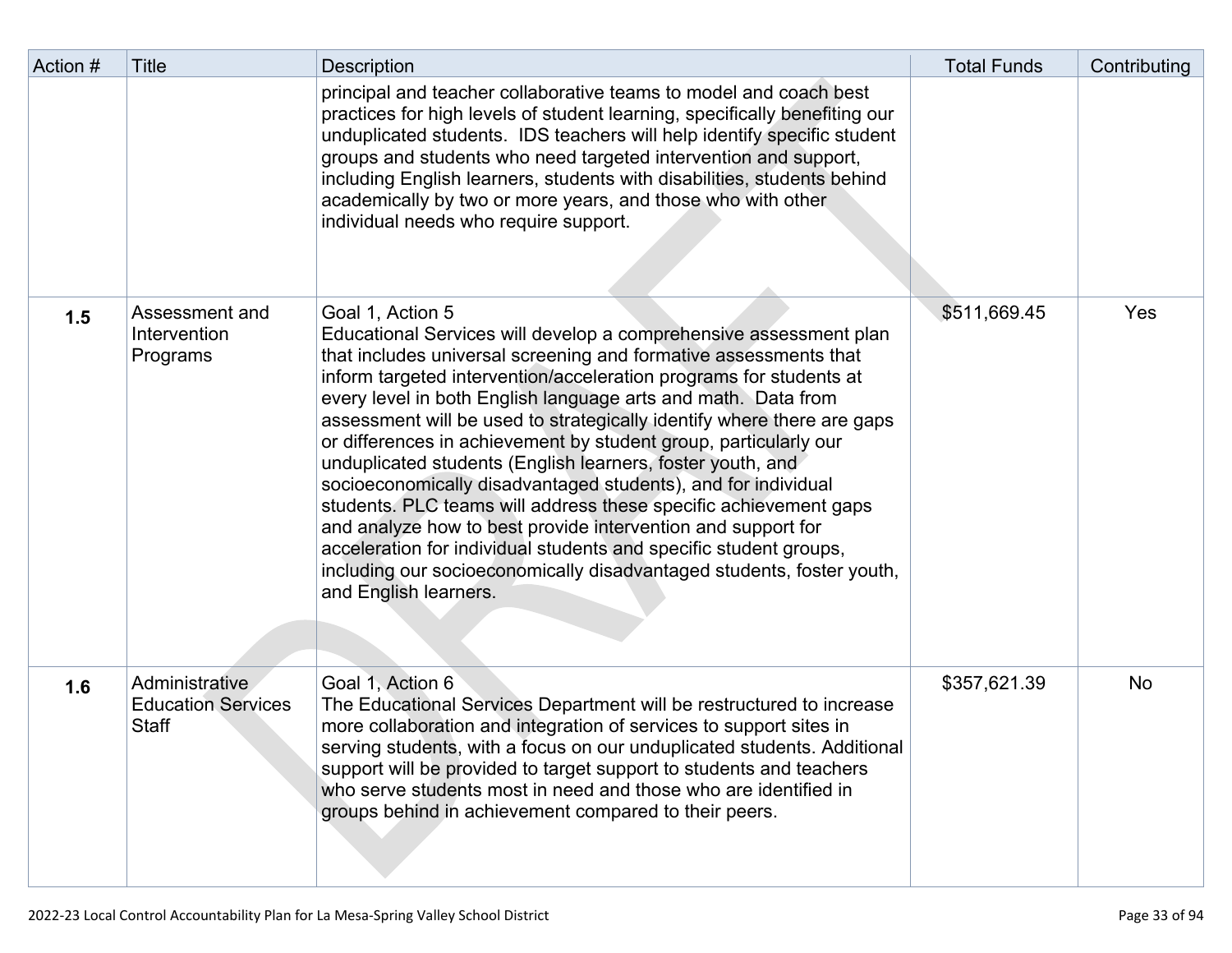| Action # | <b>Title</b>                          | <b>Description</b>                                                                                                                                                                                                                                                                                                                                                                                                                                                                                                                                                                                                                                                                                                                                                                                                                                                                                           | <b>Total Funds</b> | Contributing |
|----------|---------------------------------------|--------------------------------------------------------------------------------------------------------------------------------------------------------------------------------------------------------------------------------------------------------------------------------------------------------------------------------------------------------------------------------------------------------------------------------------------------------------------------------------------------------------------------------------------------------------------------------------------------------------------------------------------------------------------------------------------------------------------------------------------------------------------------------------------------------------------------------------------------------------------------------------------------------------|--------------------|--------------|
| 1.7      | <b>Summer Academy</b>                 | Goal 1, Action 7<br>Learning Support will plan a 4-week Summer Academy to accelerate<br>learning following in-person school shutdowns that will focus on<br>building social-emotional learning skills and English language arts and<br>math essential standards/skills. Unduplicated students will be<br>prioritized for enrollment. During LMSV Summer Academy, integrated<br>ELD will be a primary focus of professional learning for teachers and<br>students. Targeted invitations have gone out to students who are<br>identified as most in need, including those with chronic absenteeism,<br>those from socio-economically disadvantaged backgrounds, English<br>learners, students with disabilities and anyone who has particularly<br>struggled during the year of pandemic learning. Students will work on<br>ELA and math skills to accelerate their learning and minimize<br>achievement gaps. | \$1,300,000.00     | No           |
| 1.8      | Newcomer<br>"Breakthrough<br>English" | Goal 1, Action 8 ** THIS ACTION MAY BE PLACED ON HOLD for<br>2022-23<br>Learning Support will continue the Newcomer "Breakthrough English"<br>supplemental program which is designed to provide English learners<br>with 12 or fewer months in the US with intensive English Language<br>Development to accelerate their English proficiency.                                                                                                                                                                                                                                                                                                                                                                                                                                                                                                                                                                |                    | No           |
| 1.9      | <b>Special Education</b>              | Goal 1, Action 9<br>Educational Services will continue to provide professional learning,<br>coaching and modeling to increase student supports and services in<br>the Least Restrictive Environment, both through the Specialized<br>Academic Instruction (SAI) model, and through increasing<br>opportunities for all students with disabilities to be educated with their<br>nondisabled peers to the greatest extent possible.                                                                                                                                                                                                                                                                                                                                                                                                                                                                            | \$25,756,589.00    | No           |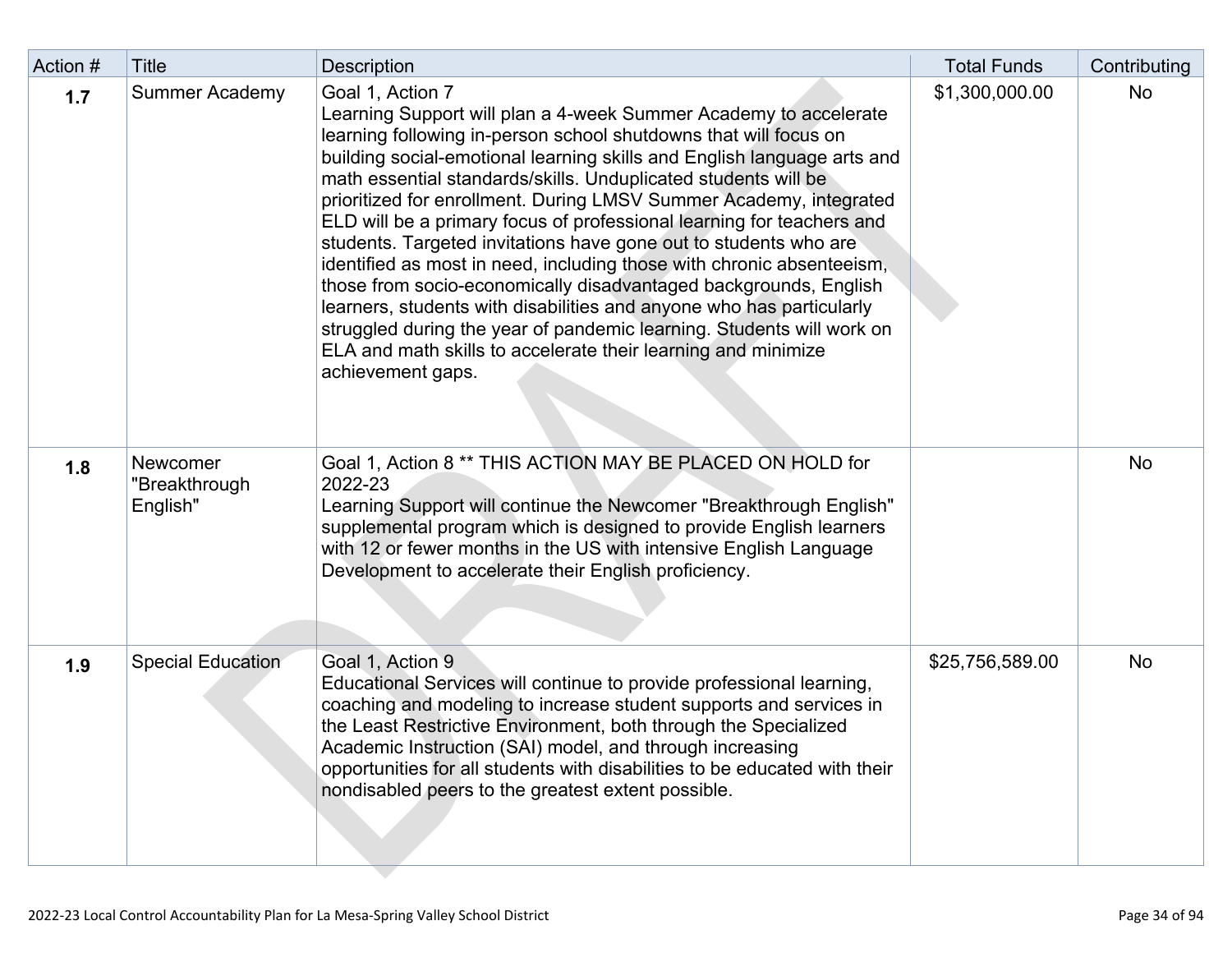## **[Goal Analysis \[2021-22\]](http://www.doc-tracking.com/screenshots/22LCAP/Instructions/22LCAPInstructions.htm#GoalAnalysis)**

An analysis of how this goal was carried out in the previous year.

A description of any substantive differences in planned actions and actual implementation of these actions.

All planned actions and services for this goal were implemented for the 2021-2022 school year.

An explanation of material differences between Budgeted Expenditures and Estimated Actual Expenditures and/or Planned Percentages of Improved Services and Estimated Actual Percentages of Improved Services.

Generally, the district assumes a variance of 10% or more to be a material difference:

- Action 1.1 Increased costs due to negotiated salary increases provided to employees for the 2021-22 school year, which included retroactive payments and step and column increases
- Action 1.3 Final invoices for 2021-22 services have not yet been received
- Action 1.5 Some anticipated expenditures were paid for in the previous fiscal year; based on stipulations of stimulus funding some expenses were also transferred to LCFF
- Action 1.7 Some anticipated expenditures were paid for in the previous fiscal year; staff costs were less than anticipated

An explanation of how effective the specific actions were in making progress toward the goal.

LMSV implemented their first year of i-Ready throughout all schools this year. It has served as both an assessment and personalized learning tool in both reading and mathematics. We provided professional development for teachers and administrators throughout the year to ensure we are maximizing and leveraging all the program offers as well as our ability to strategically analyze the data.

Students participated in three diagnostic assessments throughout the year (September, January, March). The district saw a 13% increase in reading and a 16% increase in mathematics of students performing at or above grade level over the six month span of assessments. The March diagnostic resulted in 31% of students meeting or exceeding grade level in reading and 21% in mathematics. When compared to the National in-school tested population who took the same assessment between March 2, 2022 and April 2, 2022 (over 800,000 students), the district performed 5% higher in reading and 1% higher in mathematics.

Although there are several weeks left in the school year, we were certainly targeting higher growth than what we observed in March via i-Ready and continue to address learning gaps through standards-based instruction.

#### Summer Learning Academy

We implemented a successful Summer Learning Academy that served over 1000 students between June 28th and July 23rd. All students were given the opportunity to attend with a special invitation and priority given to English language learners, students with special needs, homeless and foster youth, socioeconomically disadvantaged students, and disengaged/particularly challenged during distance learning.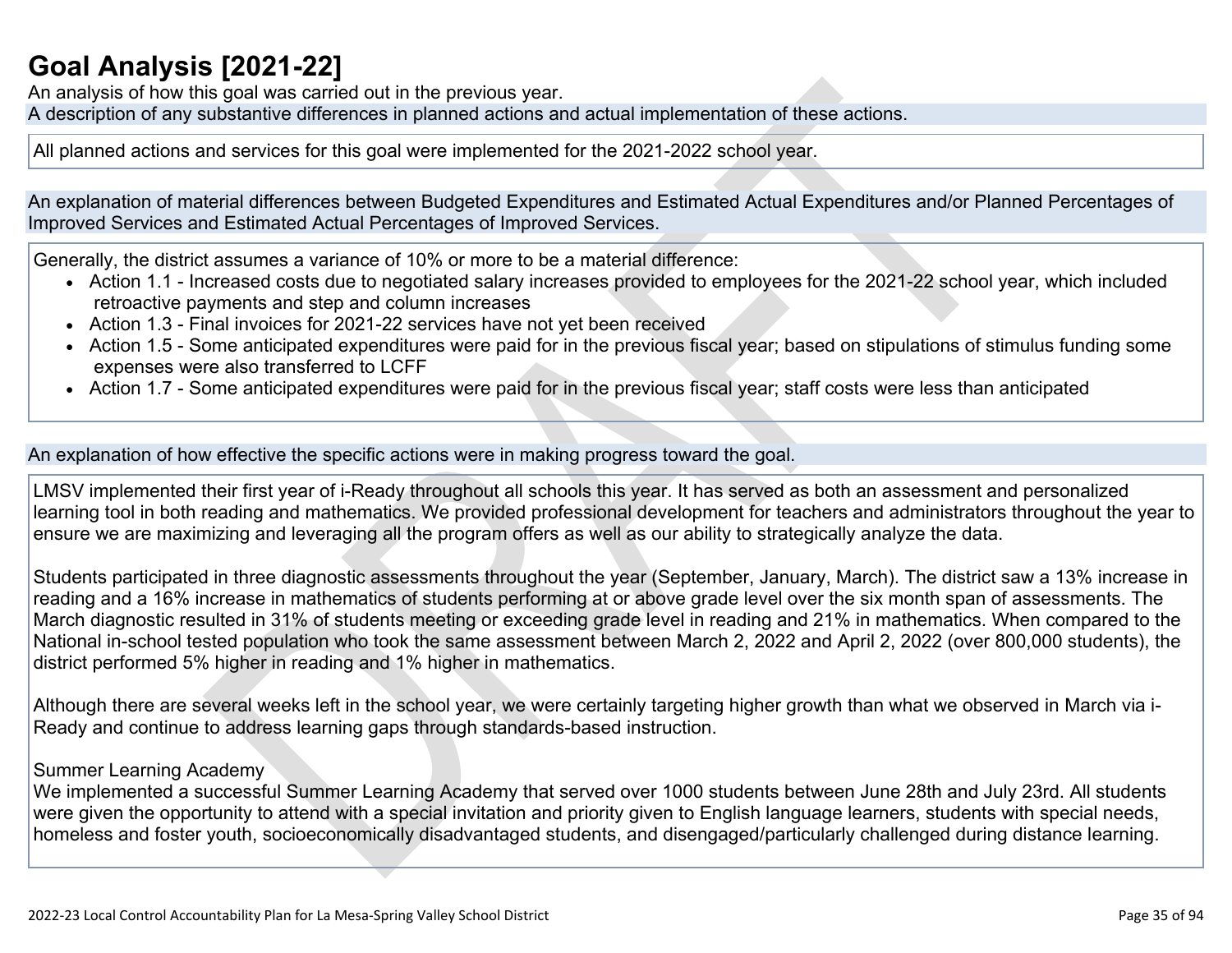Learning focused on math and English language arts, building social emotional skills through Collaborative groups and social-emotional learning lessons and support, and filling gaps that may have occurred as a result of learning during the pandemic.

Baseline Assessments were given to identify gaps and target instruction that allowed us to accelerate the learning and prepare students for the new school year.

Educational Services hired 22 Instruction and Data Support (IDS) Teachers. IDS teachers are site-based and also led at the district level. At the beginning of the year, IDS teachers attended an intensive bootcamp on several different topics ranging from curriculum and induction to leveraging Professional Learning Communities (PLCs) and intervention systems. They also received training on the Student-Centered Coaching model. IDS teachers meet to collaborate and build on professional learning every week.

The IDS teachers have implemented student-centered coaching at each site and support teachers in their PLCs with a focus on supporting and strengthening tier 1 instruction using evidence-based practices. The work they do with site leaders and teachers is always data-driven. This year, that data has been primarily from i-Ready. IDS teachers have been instrumental in developing systems of data analysis that lead to instructional practices in the classroom.

A description of any changes made to the planned goal, metrics, desired outcomes, or actions for the coming year that resulted from reflections on prior practice.

Since the district will not receive Immigrant Funding in the upcoming school year, Breakthrough English may not be offered. However, we are currently evaluating whether to offer Breakthrough English as part of our Extended Learning Opportunities Plan. We will review our data on Newcomer students at the start of the year and make a plan for a possible implementation at Fall Break based on student need and funding.

**A report of the Total Estimated Actual Expenditures for last year's actions may be found in the Annual Update Table. A report of the Estimated Actual Percentages of Improved Services for last year's actions may be found in the Contributing Actions Annual Update Table.**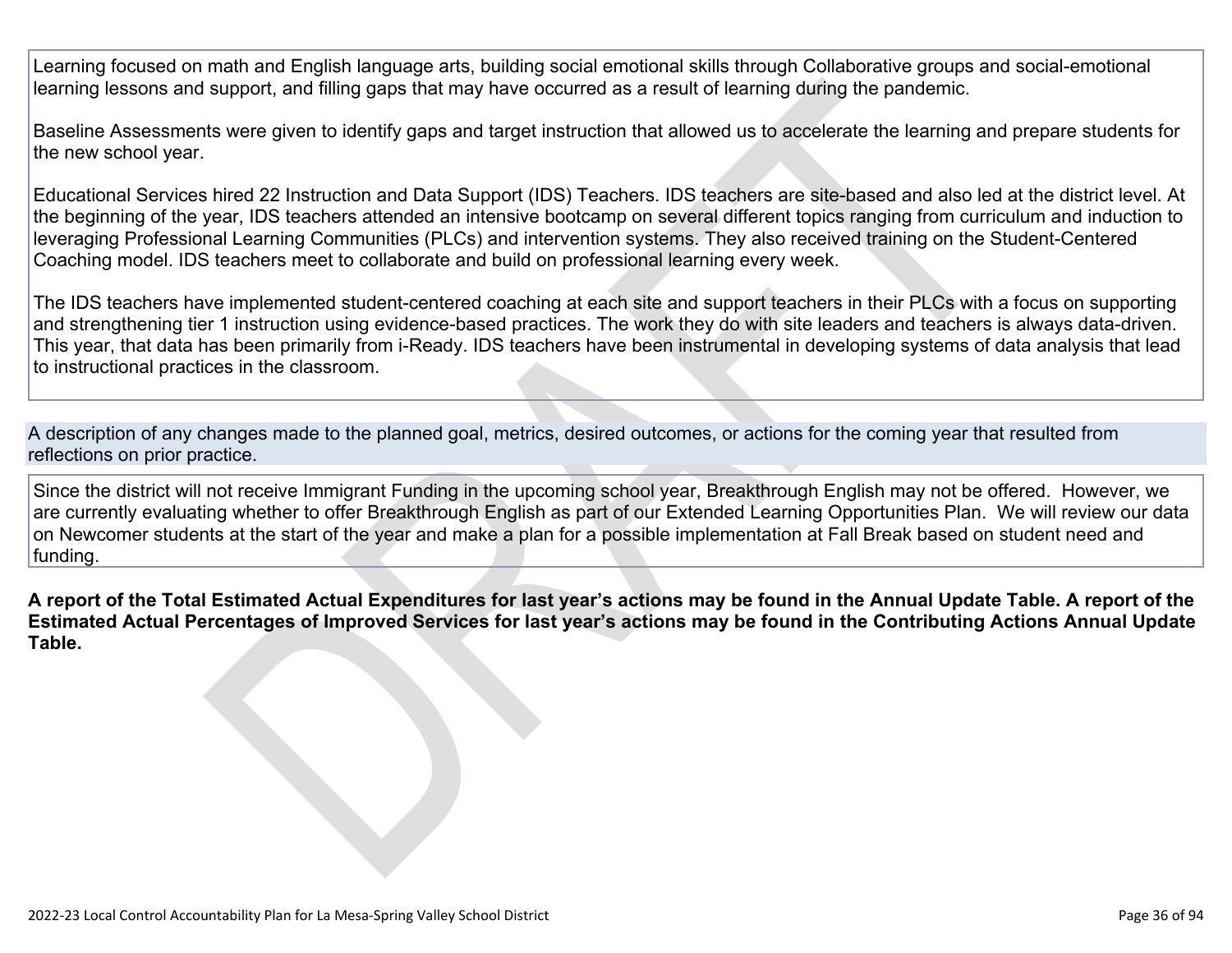# **[Goals and Actions](http://www.doc-tracking.com/screenshots/22LCAP/Instructions/22LCAPInstructions.htm#GoalsandActions)**

## **[Goal](http://www.doc-tracking.com/screenshots/22LCAP/Instructions/22LCAPInstructions.htm#goalDescription)**

| Goal # | <b>Description</b>                                                                                                   |
|--------|----------------------------------------------------------------------------------------------------------------------|
|        | ENGAGE - We will engage our students and the learning community in order to ensure the skills and supports necessary |
|        | for social, emotional, and physical well-being.                                                                      |

An explanation of why the LEA has developed this goal.

Engagement of our students and educational partners is valued and critical to the district's success. Establishing a climate of respect, belonging, connectedness, and safety for our students is a top priority. Our commitment to this has been demonstrated through our previous work with the Learning Communities for School Success Program grant and through the continued addition of social worker positions this year. We will increase the number of social worker positions again in the coming year by adding 1.6 positions. We have significantly increased our outreach to parents and other educational partners through coffee talks, focus groups, and social media connections, and are dedicated to continuing to strengthen these partnerships. Our identified needs for the years ahead include increasing student and family engagement and providing the necessary social-emotional supports to our students to enhance their academic learning.

Our educational partners clearly expressed an interest in additional social worker support and expansion of current successful socialemotional programs. They also shared that there was a need to continue our focus on reducing chronic absenteeism. Our parent groups, specifically, requested subject-area parent education, in addition to other topics such as social-emotional needs of children, internet safety/educational technology resources, and how to get involved in their child's education. Our educational partners' voices helped us to develop this goal and the following actions.

## **[Measuring and Reporting Results](http://www.doc-tracking.com/screenshots/22LCAP/Instructions/22LCAPInstructions.htm#MeasuringandReportingResults)**

| <b>Metric</b>                                                                                                                                                                                                              | <b>Baseline</b>                                                                                               | Year 1 Outcome                                                                                                                                                     | Year 2 Outcome | Year 3 Outcome | Desired Outcome for<br>$2023 - 24$                                                                                                                                          |
|----------------------------------------------------------------------------------------------------------------------------------------------------------------------------------------------------------------------------|---------------------------------------------------------------------------------------------------------------|--------------------------------------------------------------------------------------------------------------------------------------------------------------------|----------------|----------------|-----------------------------------------------------------------------------------------------------------------------------------------------------------------------------|
| Parent Involvement:<br>Maintain high levels of Schools with ELAC -<br>parental involvement<br>in district and school<br>advisory groups as<br>measured by<br>representation on<br>ELAC, DELAC, SSC,<br>and DAC committees. | $ 2020 - 21 $<br>100%<br><b>Schools with DELAC</b><br>of proper composition of proper composition<br>$-100\%$ | 2021-22<br>Schools with ELAC -<br>100%<br>Schools with DELAC<br>representative - 100% representative - 100%<br>Schools with SSC and Schools with SSC and<br>- 100% |                |                | Desired outcomes for<br>2023-24:<br>Schools with ELAC -<br>100%<br>Schools with DELAC<br>representative - 100%<br>Schools with SSC and<br>of proper composition<br>$-100\%$ |

2022-23 Local Control Accountability Plan for La Mesa-Spring Valley School District **Page 37** of 94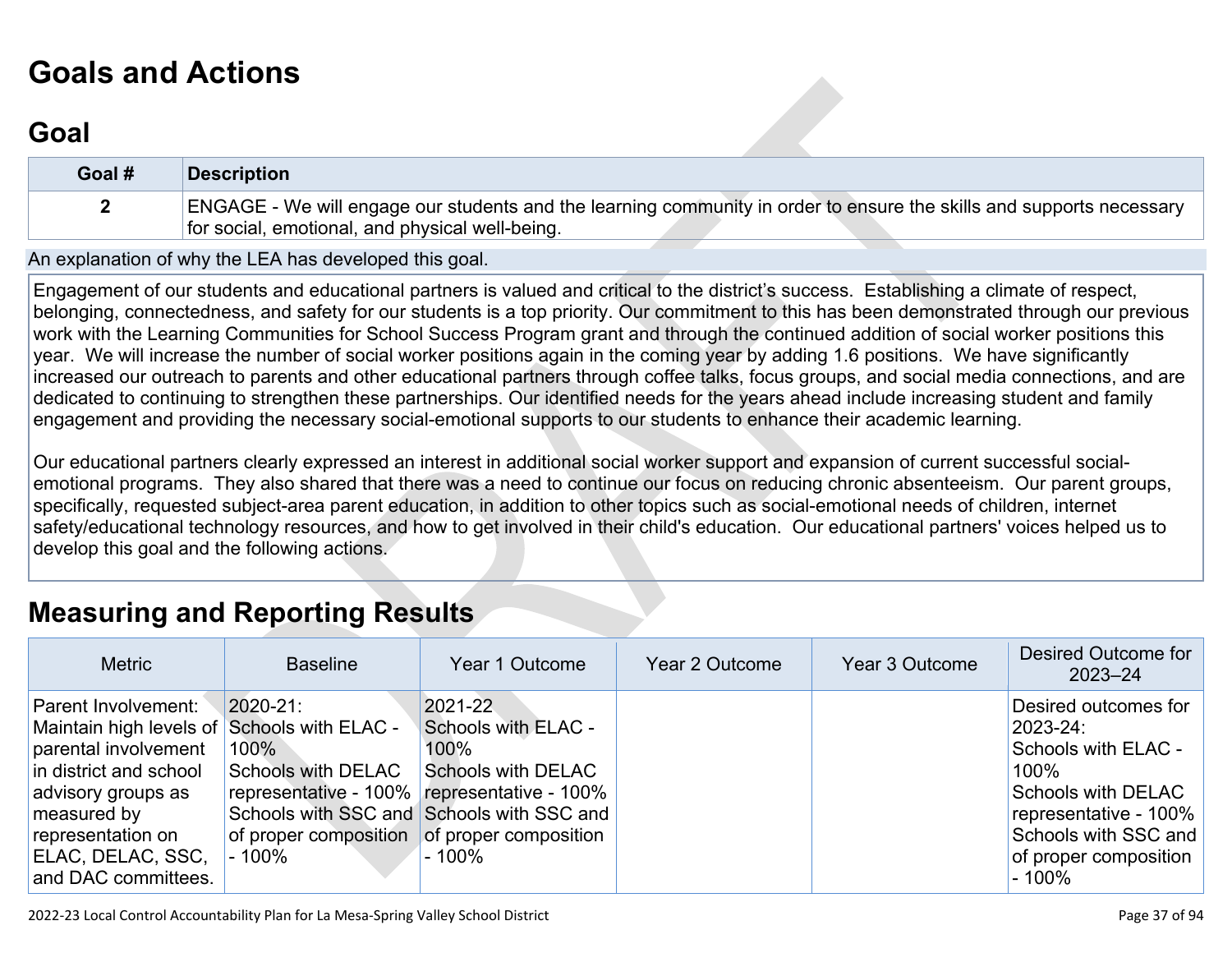| <b>Metric</b>                                                                                                                                                                                                                                                                                                                                                                                                                            | <b>Baseline</b>                                                                                                                                                                                                                                                                                                                            | Year 1 Outcome                                                                                                                                                                                                                                                                                                 | <b>Year 2 Outcome</b> | <b>Year 3 Outcome</b> | <b>Desired Outcome for</b><br>$2023 - 24$                                                                                                                                                                                                                                                                                                                                                         |
|------------------------------------------------------------------------------------------------------------------------------------------------------------------------------------------------------------------------------------------------------------------------------------------------------------------------------------------------------------------------------------------------------------------------------------------|--------------------------------------------------------------------------------------------------------------------------------------------------------------------------------------------------------------------------------------------------------------------------------------------------------------------------------------------|----------------------------------------------------------------------------------------------------------------------------------------------------------------------------------------------------------------------------------------------------------------------------------------------------------------|-----------------------|-----------------------|---------------------------------------------------------------------------------------------------------------------------------------------------------------------------------------------------------------------------------------------------------------------------------------------------------------------------------------------------------------------------------------------------|
|                                                                                                                                                                                                                                                                                                                                                                                                                                          | <b>Schools with DAC</b><br>representative - 100%                                                                                                                                                                                                                                                                                           | <b>Schools with DAC</b><br>representative - 100%                                                                                                                                                                                                                                                               |                       |                       | <b>Schools with DAC</b><br>representative - 100%                                                                                                                                                                                                                                                                                                                                                  |
| Parent Involvement:<br>Increase promotion<br>and participation of<br>programs and<br>services, through<br>high-interest, parent<br>education workshops<br>with translation<br>services, for families<br>of unduplicated<br>students and/or<br>exceptional needs at<br>the school and district<br>level through multiple<br>means of<br>communication (e.g.,<br>websites, social<br>media, automated<br>calls, text messages,<br>flyers). | 2020-21:<br>(4/30/21)<br><b>District Twitter - 45</b><br>Tweets (4/30/21)<br>Automated phone<br>calls - 240,423<br>(4/30/21)<br>Automated text<br>messages - 4,929<br>(4/30/21)<br><b>Additional baseline</b><br>data will be measured<br>by the number of<br>parent education<br>workshops held and<br>number of attendees<br>in 2021-22. | 2021-22<br>Peachjar flyers - 1,854 Peachjar flyers - 2,508<br><b>District Twitter - 98</b><br><b>Tweets</b><br>Automated phone<br>calls -301,687<br><b>Automated text</b><br>messages - 5,192<br><b>Parent education</b><br>workshops - 106<br>Number of attendees<br>in parent education<br>workshops - 1,084 |                       |                       | Desired outcomes for<br>2023-24:<br>Peachjar flyers -<br>Increase above<br>baseline<br><b>District Twitter -</b><br>Increase above<br>baseline<br>Automated calls -<br>Increase above<br>baseline<br>Automated text<br>messages - Increase<br>above baseline<br>Parent education<br>workshops-Increase<br>above baseline<br>Parent education<br>workshop attendees-<br>Increase above<br>baseline |
| <b>Parent Involvement:</b><br>Seek parent input in<br>making decisions at<br>the district and school<br>site level and increase<br>participation through<br>the use of Qualtrics<br>Survey tools.                                                                                                                                                                                                                                        | 2019-20:<br>3,185 parents<br>returned the parent<br>survey<br>2020-21<br>4,958 parents<br>returned the parent<br>survey                                                                                                                                                                                                                    | 2021-22<br>4,579 parents<br>returned the parent<br>survey (40.13% of<br>enrolled families,<br>which is .11%<br>increase above 2020-<br>(21)                                                                                                                                                                    |                       |                       | Desired outcomes for<br>2023-24:<br>Increase above<br>baseline                                                                                                                                                                                                                                                                                                                                    |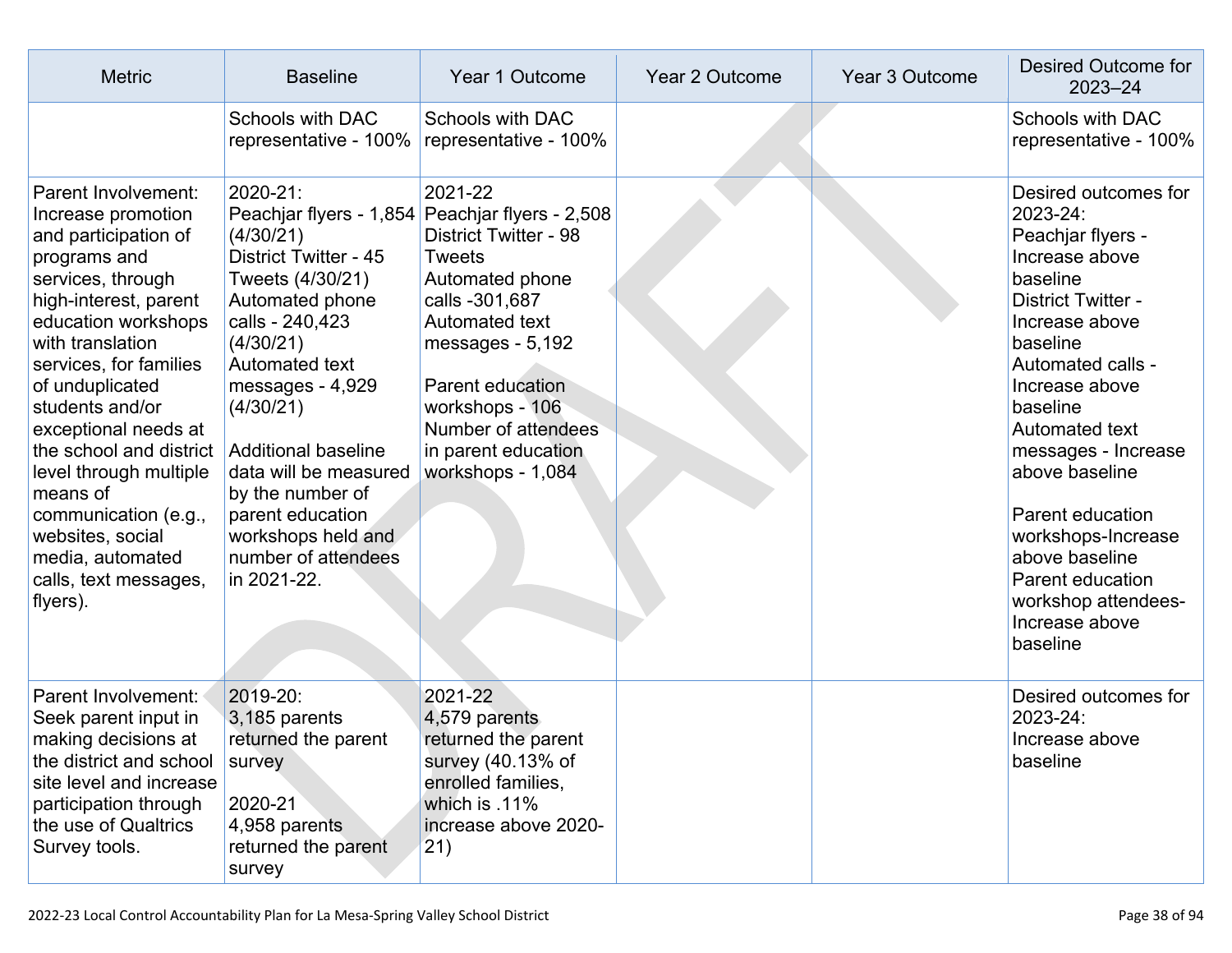| <b>Metric</b>                                                                                                                                                                                                                                                  | <b>Baseline</b>                                                                                                                                                                                                                                                       | Year 1 Outcome                                                                                                                                             | Year 2 Outcome | Year 3 Outcome | Desired Outcome for<br>2023-24                                                                                                                                        |
|----------------------------------------------------------------------------------------------------------------------------------------------------------------------------------------------------------------------------------------------------------------|-----------------------------------------------------------------------------------------------------------------------------------------------------------------------------------------------------------------------------------------------------------------------|------------------------------------------------------------------------------------------------------------------------------------------------------------|----------------|----------------|-----------------------------------------------------------------------------------------------------------------------------------------------------------------------|
|                                                                                                                                                                                                                                                                | <b>Overall Support for</b><br>Academic Learning -<br>92%<br>Overall Sense of<br>Community - 91%<br>Overall Sense of<br>Safety - 87%                                                                                                                                   | Overall Support for<br>Academic Learning -<br>92%<br>Overall Sense of<br>Community - 90%<br>Overall Sense of<br>Safety - 86%                               |                |                |                                                                                                                                                                       |
| <b>Pupil Engagement:</b><br><b>Average Daily</b><br>Attendance rates,<br>including all student<br>groups, will achieve a<br>97% or better<br>attendance rate.                                                                                                  | 2018-19<br>95.02%<br>2019-20:<br>97.82% (partial year<br>through March 2020)<br>Because 2019-20 was 2022)<br>a partial year due to<br>COVID-19, complete<br>data is not available<br>for that time period.<br>The most recent<br>annual data available<br>is 2018-19. | 2020-21<br>92%<br>2021-22<br>91% (partial year<br>through May 13,                                                                                          |                |                | Desired outcomes for<br>2023-24:<br><b>Average Daily</b><br>Attendance rates,<br>including all student<br>groups, will achieve a<br>97% or better<br>attendance rate. |
| <b>Pupil Engagement:</b><br><b>Chronic Absenteeism-</b><br>The percentage of<br>students with chronic<br>absenteeism will<br>decrease by 1% each<br>year, and the gap<br>between all student<br>groups that are being<br>underserved<br>(including our English | 2018-19:<br>13%<br>2019-20:<br>12.4% (partial year<br>through March 2020)<br>English Learners:<br>15.9% / 16%<br>Foster Youth: 14.9% /<br>9.68%                                                                                                                       | 2021-22<br>34.1% (partial year<br>through May 13,<br>2022)<br>English Learners:<br>44.1%<br>Foster Youth: 34.9%<br>Socioeconomically<br>Disadvantaged: 42% |                |                | Desired outcomes for<br>2023-24:<br>10%<br>All student groups<br>below 10% and not<br>greater than 11%                                                                |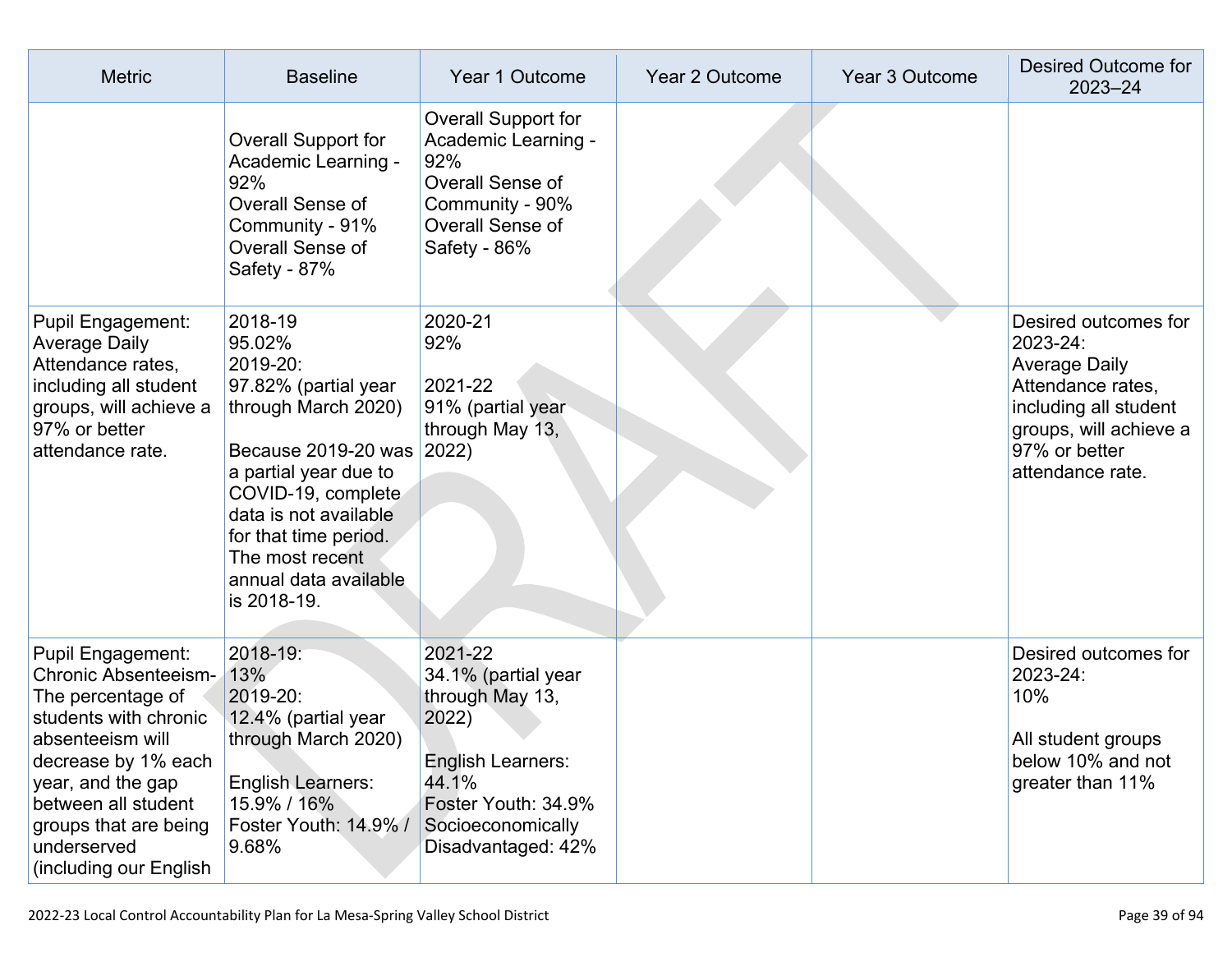| <b>Metric</b>                                                                                                                                                                                                           | <b>Baseline</b>                                                                                                                                                                                                                                                                                 | Year 1 Outcome                                                                                         | Year 2 Outcome | Year 3 Outcome | <b>Desired Outcome for</b><br>$2023 - 24$                                                                 |
|-------------------------------------------------------------------------------------------------------------------------------------------------------------------------------------------------------------------------|-------------------------------------------------------------------------------------------------------------------------------------------------------------------------------------------------------------------------------------------------------------------------------------------------|--------------------------------------------------------------------------------------------------------|----------------|----------------|-----------------------------------------------------------------------------------------------------------|
| learners, foster youth,<br>socioeconomically<br>disadvantaged<br>students, and<br>students with<br>disabilities) will be no<br>greater than 1%<br>higher than the<br>district's overall<br>chronic absenteeism<br>rate. | Socioeconomically<br>Disadvantaged:<br>17.1% / 16.1%<br><b>Students with</b><br>Disabilities: 20% /<br>18.7%<br>Because 2019-20 was<br>a partial year due to<br>COVID-19, complete<br>data is not available<br>for that time period.<br>The most recent<br>annual data available<br>is 2018-19. | Students with<br>Disabilities: 44%                                                                     |                |                |                                                                                                           |
| <b>Pupil Engagement:</b><br>Number of students<br>leaving our middle<br>schools with no<br>reported or verified<br>next school of<br>attendance (middle<br>school dropout rate)<br>will be reduced to 0%.               | 2019-20:<br>.01% as reported per<br>California Longitudinal<br><b>Pupil Achievement</b><br>Data System<br>(CALPADs)                                                                                                                                                                             | 2020-21<br>.06% (7 students)<br>2021-22<br>.06% (6 students)<br>(partial year through<br>May 13, 2022) |                |                | Desired outcomes for<br>2023-24:<br>0%                                                                    |
| School Climate:<br>Suspension - The<br>number of students<br>who are suspended<br>will decrease by .5%<br>each year, and the<br>gap between all<br>student groups that<br>are being underserved $3.7\%$                 | 2018-19:<br>4.6%<br>2019-20:<br>2.3%<br><b>English Learners:</b><br>4.1%/2%<br>Foster Youth: 15.8% /                                                                                                                                                                                            | 2020-21<br>.5% (** DataQuest)<br>2021-22<br>2.25% (partial year<br>through May 13,<br>2022)            |                |                | Desired outcomes for<br>2023-24:<br>3.1%<br>All student groups<br>below 3.1% and not<br>greater than 4.1% |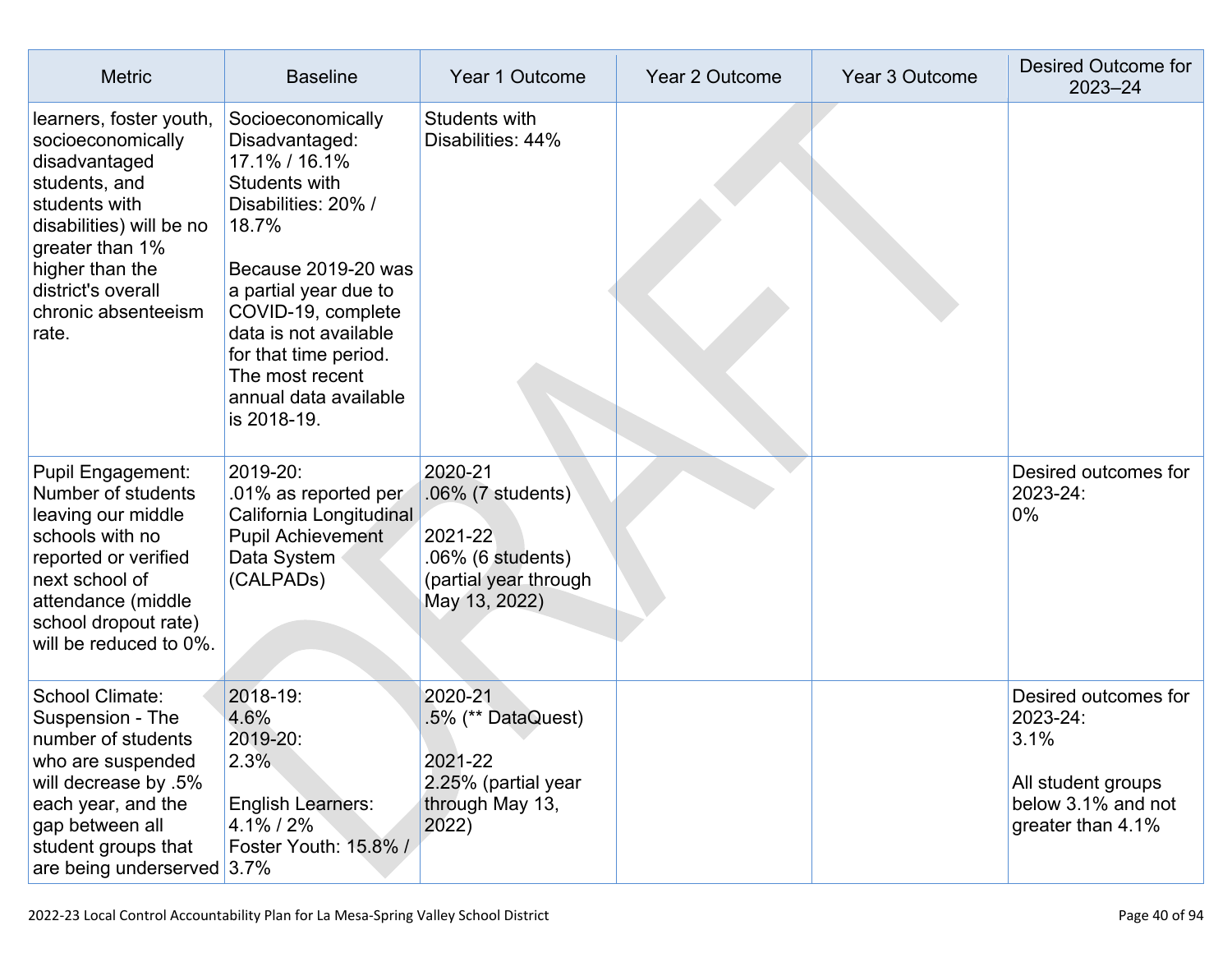| <b>Metric</b>                                                                                                                                                                                                                        | <b>Baseline</b>                                                                                                                                                                                                                                                                              | Year 1 Outcome                                                                                                                          | Year 2 Outcome | Year 3 Outcome | <b>Desired Outcome for</b><br>$2023 - 24$                                                                                                    |
|--------------------------------------------------------------------------------------------------------------------------------------------------------------------------------------------------------------------------------------|----------------------------------------------------------------------------------------------------------------------------------------------------------------------------------------------------------------------------------------------------------------------------------------------|-----------------------------------------------------------------------------------------------------------------------------------------|----------------|----------------|----------------------------------------------------------------------------------------------------------------------------------------------|
| (including our English<br>learners, foster youth,<br>socioeconomically<br>disadvantaged<br>students, and<br>students with<br>disabilities) will be no<br>greater than 1%<br>higher than the<br>district's overall<br>suspension rate | Socioeconomically<br>Disadvantaged: 5.8%<br>/3.1%<br><b>Students with</b><br>Disabilities: 7.4% /<br>4.8%<br>Because 2019-20 was<br>a partial year due to<br>COVID-19, complete<br>data is not available<br>for that time period.<br>The most recent<br>annual data available<br>is 2018-19. | <b>English Learners:</b><br>2.8%<br>Foster Youth: 9.6%<br>Socioeconomically<br>Disadvantaged: 1.8%<br>Students with<br>Disabilities: 5% |                |                |                                                                                                                                              |
| <b>School Climate:</b><br><b>Expulsions-The</b><br>number of students<br>expelled for<br>mandatory expulsion<br>offenses will<br>decrease.                                                                                           | 2019-20:<br>*6 expulsions<br>.04%<br>*Data on Ed Data is<br>not accurate due to<br>erroneous CALPADs<br>submission. Data<br>listed above is<br>accurate.                                                                                                                                     | 2021-22<br>6 (partial year through<br>May 13, 2022)<br>.06%                                                                             |                |                | Desired outcomes for<br>2023-24:<br>$\mathbf 0$                                                                                              |
| <b>School Climate:</b><br>Student survey results<br>will demonstrate an<br>increase in the<br>percent of students<br>who respond<br>favorably to each of<br>the five social-                                                         | 2020-21:<br>Culture/Climate -<br>80.3%<br><b>Growth Mindset -</b><br>81.3%<br>Self-Management -<br>74.8%<br>Self-Efficacy - 71.7%                                                                                                                                                            | 2021-22<br>Culture/Climate -<br>78.8%<br><b>Growth Mindset -</b><br>74.4%<br>Self-Management -<br>86.7%<br>Self-Efficacy - 66.8%        |                |                | Desired outcomes for<br>2023-24:<br><b>Growth Mindset -</b><br>Increase above<br>baseline<br>Self-Management -<br>Increase above<br>baseline |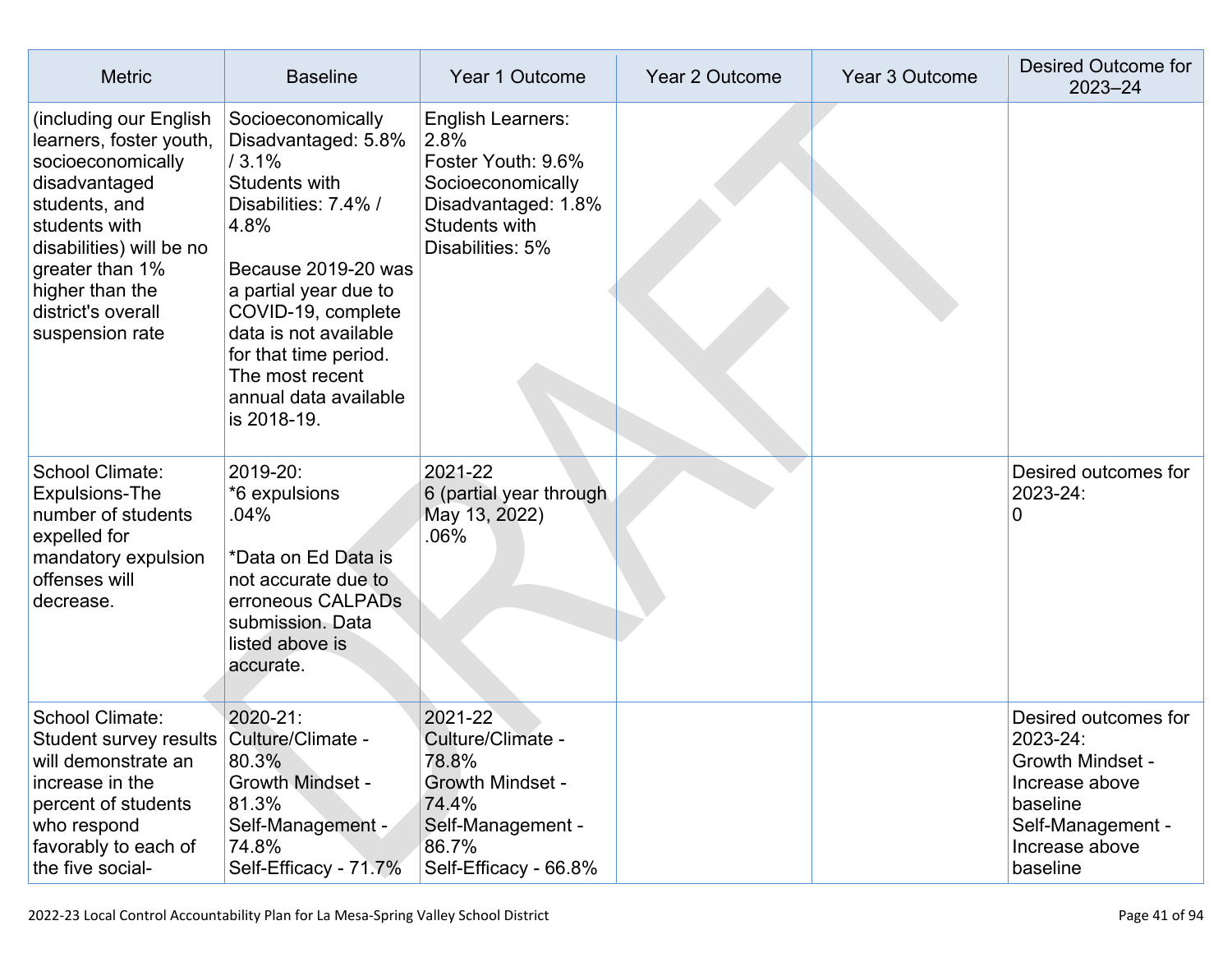| <b>Metric</b>                                                                                                                                                                                                          | <b>Baseline</b>                                                                                                              | Year 1 Outcome                                                                                                               | <b>Year 2 Outcome</b> | Year 3 Outcome | Desired Outcome for<br>$2023 - 24$                                                                                                                                                                                          |
|------------------------------------------------------------------------------------------------------------------------------------------------------------------------------------------------------------------------|------------------------------------------------------------------------------------------------------------------------------|------------------------------------------------------------------------------------------------------------------------------|-----------------------|----------------|-----------------------------------------------------------------------------------------------------------------------------------------------------------------------------------------------------------------------------|
| emotional learning<br>domains, based upon<br>the data gathered<br>from the CORE SEL<br>Survey of 4th, 6th,<br>and 8th graders.                                                                                         | Social Awareness -<br>66.3%                                                                                                  | Social Awareness -<br>77.2%                                                                                                  |                       |                | Self-Efficacy -<br>Increase above<br>baseline<br>Social Awareness -<br>Increase above<br>baseline<br>Culture/Climate -<br>Increase above<br>baseline                                                                        |
| School Climate:<br>Annual parent survey<br>will show an increase<br>in satisfaction for the<br>three areas<br>measured: support for<br>academic learning,<br>sense of school<br>connectedness, and<br>sense of safety. | 2020-21<br>Satisfaction with:<br>Support for academic<br>learning: 92%<br>Sense of community:<br>91%<br>Sense of safety: 87% | 2021-22<br>Satisfaction with:<br>Support for academic<br>learning: 92%<br>Sense of community:<br>90%<br>Sense of safety: 86% |                       |                | Desired outcomes for<br>2023-24:<br>Satisfaction for<br>Support for academic<br>learning: Increase<br>above baseline<br>Sense of community:<br>Increase above<br>baseline<br>Sense of safety:<br>Increase above<br>baseline |
| <b>Actions</b>                                                                                                                                                                                                         |                                                                                                                              |                                                                                                                              |                       |                |                                                                                                                                                                                                                             |

## **[Actions](http://www.doc-tracking.com/screenshots/22LCAP/Instructions/22LCAPInstructions.htm#actions)**

| Action # | Title                                            | <b>Description</b>                                                                                                                                                                                                                                                                                                                                                                                                                                 | <b>Total Funds</b> | Contributing |
|----------|--------------------------------------------------|----------------------------------------------------------------------------------------------------------------------------------------------------------------------------------------------------------------------------------------------------------------------------------------------------------------------------------------------------------------------------------------------------------------------------------------------------|--------------------|--------------|
| 2.1      | <b>District Teams to</b><br><b>Support Sites</b> | Goal 2, Action 1<br>District behavior and mental health support teams, under the direction<br>of the Director of Student Supports, will work to address<br>concerns/issues of students and families in crisis, including our<br>students with exceptional needs, homeless students, and foster youth,<br>for the purposes of providing school sites increased social-emotional<br>support to improve student behavior, attendance, engagement, and | \$448,238.03       | Yes          |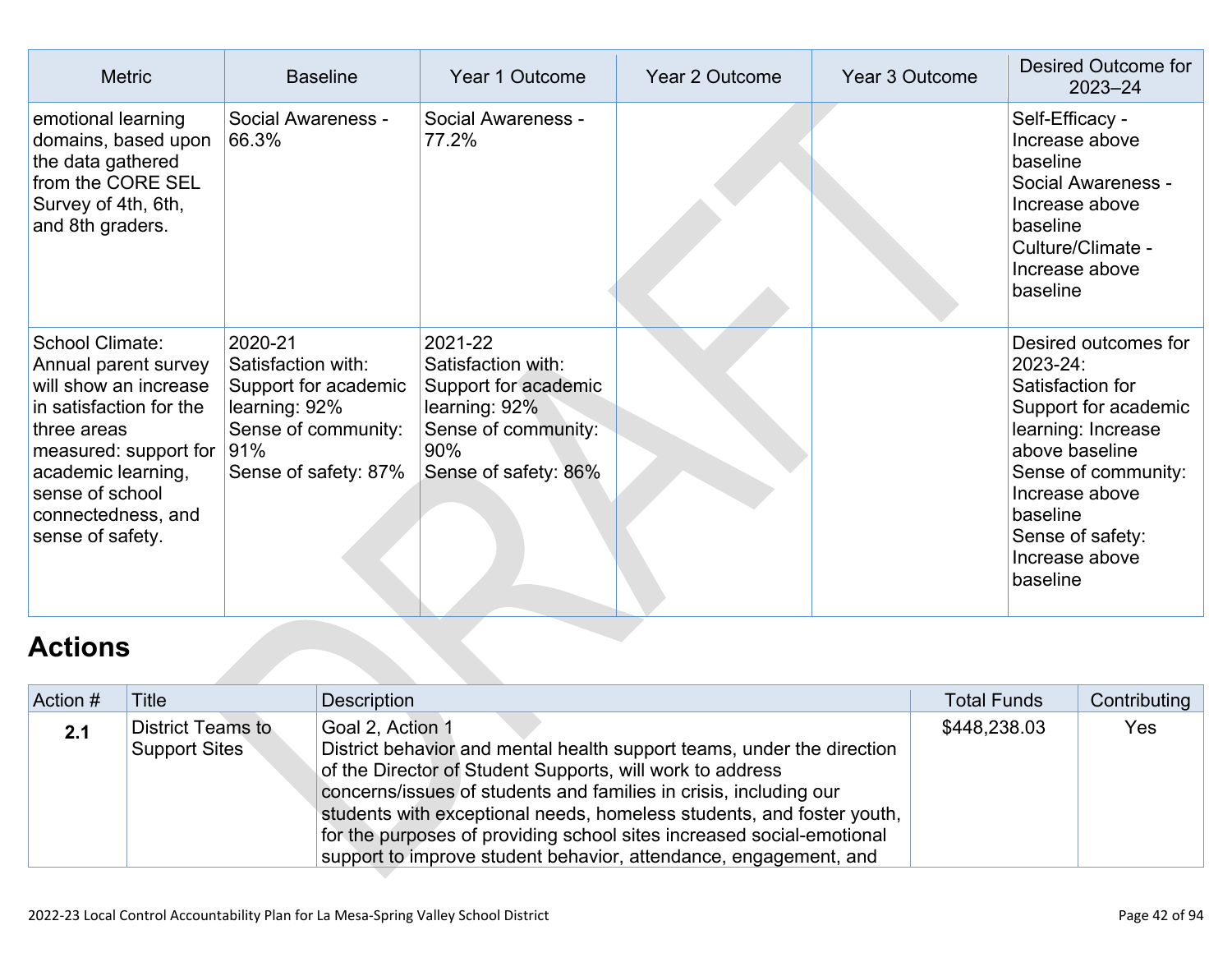| Action # | Title                                                    | <b>Description</b>                                                                                                                                                                                                                                                                                                                                                                                                                                                                                                                                                                                                                                                                                                                                                                                              | <b>Total Funds</b> | Contributing |
|----------|----------------------------------------------------------|-----------------------------------------------------------------------------------------------------------------------------------------------------------------------------------------------------------------------------------------------------------------------------------------------------------------------------------------------------------------------------------------------------------------------------------------------------------------------------------------------------------------------------------------------------------------------------------------------------------------------------------------------------------------------------------------------------------------------------------------------------------------------------------------------------------------|--------------------|--------------|
|          |                                                          | academic achievement and to help remove barriers that keep students<br>from achieving at their highest level.                                                                                                                                                                                                                                                                                                                                                                                                                                                                                                                                                                                                                                                                                                   |                    |              |
| 2.2      | Social-emotional<br>Support, Programs, &<br>Partnerships | Goal 2, Action 2<br>Site social workers, under the direction of the Director of Student<br>Supports, will provide resources and supports (restorative practices,<br>trauma-informed care, links to community partnerships such as City<br>Hope and San Diego Youth Services) for site staff, students (in<br>particular, our underserved student groups including unduplicated<br>students and individuals with exceptional needs), and families to<br>ensure students' social and emotional needs are met.                                                                                                                                                                                                                                                                                                     | \$1,402,451.00     | No           |
| 2.3      | <b>Cultural Proficiency</b><br>for All Staff             | Goal 2, Action 3<br>Professional learning focused on cultural proficiency for all staff and<br>site leaders will be facilitated from experts in the field, and will allow<br>time for individuals and professional learning communities to think,<br>reflect, decide and act at every level of our organization to ensure our<br>policies and practices enable all of us to engage effectively with all<br>staff, students, parents and our community. This will allow us to honor<br>the assets that students come to us with and remove any barriers that<br>keep them from achieving at higher levels.<br>Duplicate costs are found in Goal 1, Action 1; however, the amount<br>listed under "Total Funds" allocated for this goal are in addition to<br>funds already accounted for in other goals/actions. | \$5,700.00         | Yes          |
| 2.4      | <b>Professional Learning</b><br>for Classified Staff     | Goal 2, Action 4<br>Classified staff will participate in online courses that offer research-<br>based classroom and behavior management strategies to support<br>their work with addressing challenging behaviors resulting in increased<br>student engagement.                                                                                                                                                                                                                                                                                                                                                                                                                                                                                                                                                 | \$28,333.33        | Yes          |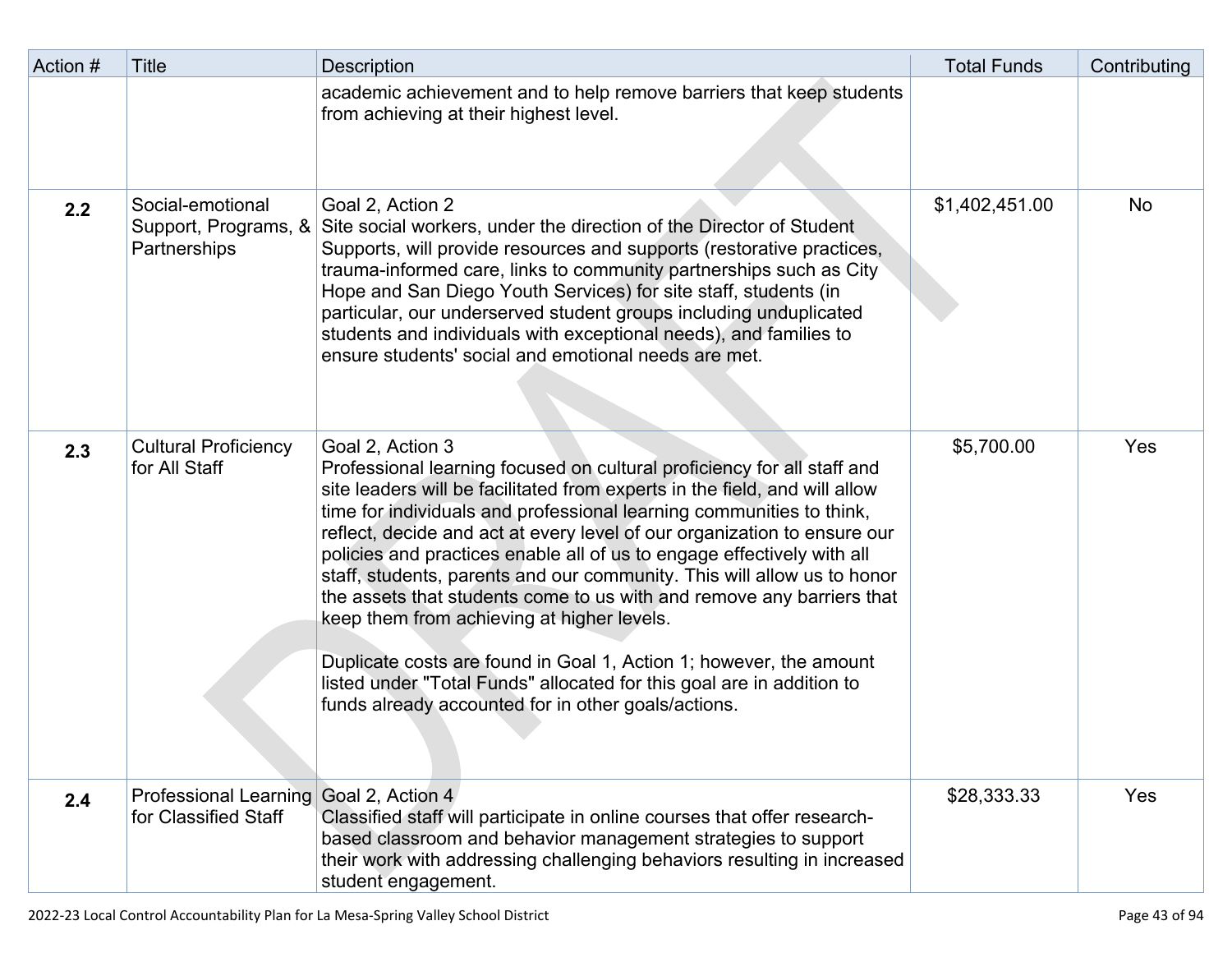| Action # | Title                           | <b>Description</b>                                                                                                                                                                                                                                                                                                                                                                                                                                                                                                                                                                                                                                                                                                                                                                                                                                                           | <b>Total Funds</b> | Contributing |
|----------|---------------------------------|------------------------------------------------------------------------------------------------------------------------------------------------------------------------------------------------------------------------------------------------------------------------------------------------------------------------------------------------------------------------------------------------------------------------------------------------------------------------------------------------------------------------------------------------------------------------------------------------------------------------------------------------------------------------------------------------------------------------------------------------------------------------------------------------------------------------------------------------------------------------------|--------------------|--------------|
|          |                                 | There is no additional cost for this service in 2021-22 because of a<br>fully paid multi-year contract. Total Funds allocated for this action are<br>at \$0 because funds were already expended, however, we are<br>continuing to support this action through qualitative measures.                                                                                                                                                                                                                                                                                                                                                                                                                                                                                                                                                                                          |                    |              |
| 2.5      | Alternatives to<br>Suspension   | Goal 2, Action 5<br>Educational Services will provide alternatives to suspension through a<br>partnership with Mending Matters. This program will provide<br>alternative responses for students (especially those from underserved<br>student groups, including unduplicated students and individuals with<br>exceptional needs) who would have otherwise been suspended for<br>offenses such as fighting, bullying, or alcohol/drug offenses, and will<br>instead provide avenues to facilitate proactive strategies for identifying<br>better responses, avoiding triggers, and reducing the possibility of<br>suspension for similar offenses in the future.<br>Duplicate costs are found in Goal 2, Actions 1 and 2; however, the<br>amount listed under "Total Funds" allocated for this goal are in<br>addition to funds already accounted for in other goals/actions. | \$100,000.00       | No           |
| 2.6      | Elementary Diversion<br>Program | Goal 2, Action 6<br>Educational Services will provide the Second Step curriculum to offer<br>alternatives to suspensions for our elementary-aged students (with<br>special attention given to our underserved student groups, including<br>unduplicated students and individuals with exceptional needs) who<br>would otherwise be suspended for offenses such as fighting and<br>bullying. The curriculum will provide avenues to facilitate proactive<br>strategies for identifying better responses, avoiding triggers, and<br>reducing the possibility of suspensions for similar offenses in the<br>future.                                                                                                                                                                                                                                                             | \$22,876.41        | No           |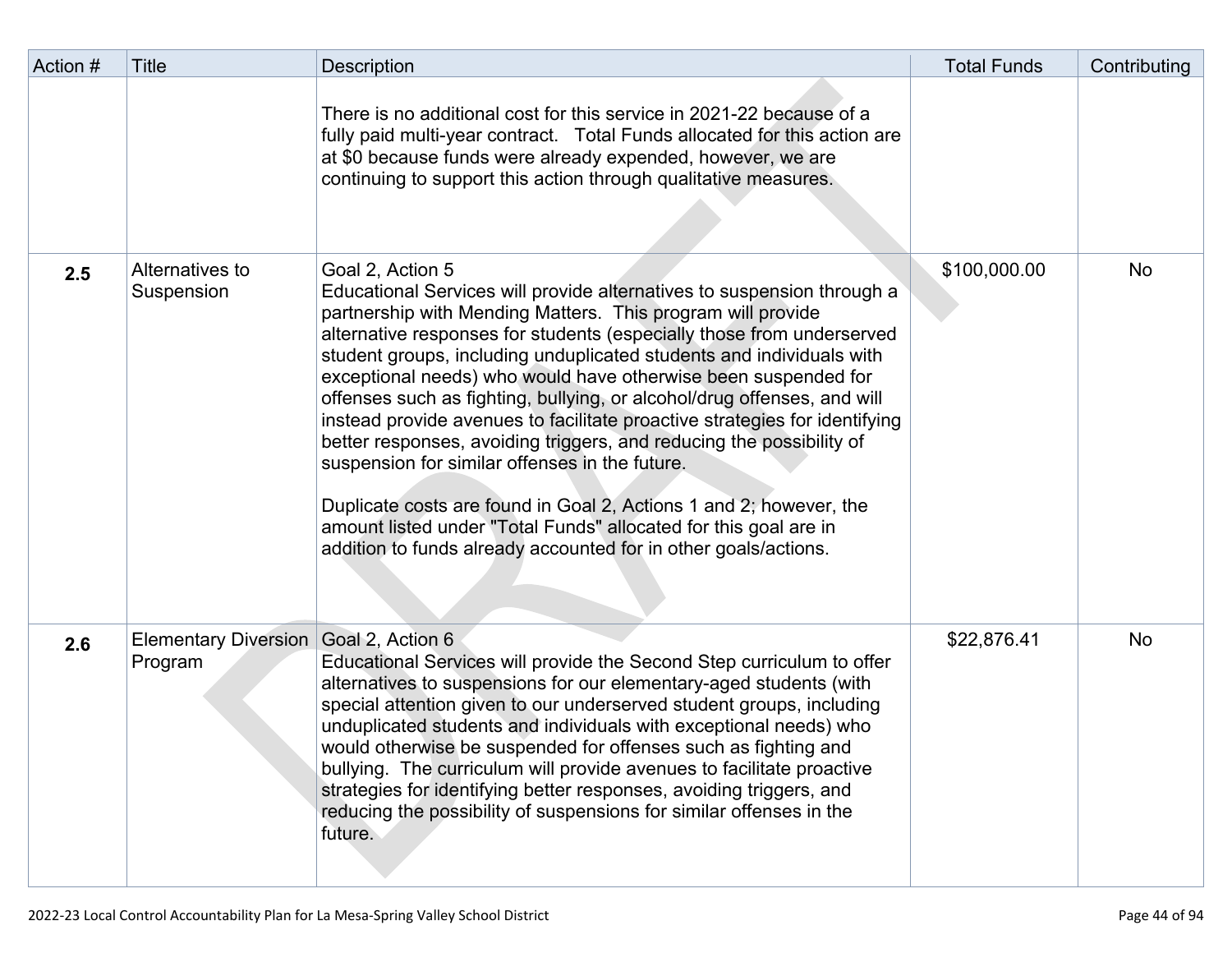| Action # | Title                                      | <b>Description</b>                                                                                                                                                                                                                                                                                                                                                                                                                                                                                                                                                                                                                                 | <b>Total Funds</b> | Contributing |
|----------|--------------------------------------------|----------------------------------------------------------------------------------------------------------------------------------------------------------------------------------------------------------------------------------------------------------------------------------------------------------------------------------------------------------------------------------------------------------------------------------------------------------------------------------------------------------------------------------------------------------------------------------------------------------------------------------------------------|--------------------|--------------|
|          |                                            |                                                                                                                                                                                                                                                                                                                                                                                                                                                                                                                                                                                                                                                    |                    |              |
| 2.7      | <b>School Attendance</b><br>Rates          | Goal 2, Action 7<br>As student attendance patterns become concerning, every school and<br>the district attendance team will maintain a regular focus on<br>attendance rates, specifically focused on chronic absenteeism (with a<br>focus on our underserved student groups, including unduplicated<br>students and individuals with exceptional needs). The district<br>attendance team will engage with the family and the team at the<br>school to problem-solve solutions for the barriers that are leading to<br>absences so that regular attendance can be attained by the student.<br>Duplicate costs are found in Goal 2, Actions 1 and 2. | \$0.00             | Yes          |
| 2.8      | Attendance Teams at<br><b>Every School</b> | Goal 2, Action 8<br>Attendance teams, including members of the Student Supports and<br>Social Worker teams, and the Instruction and Data Support (IDS)<br>Teacher at each school site, will review attendance and suspension<br>data to help make site-based, data-informed decisions which will result<br>in reduced chronic absence and suspension rates for all student<br>groups; with an increased focus on our students with disabilities,<br>unduplicated students, and any student group that is disproportionally<br>represented in these areas.<br>Duplicate costs are found in Goal 2, Actions 1 and 2.                                 | \$0.00             | Yes          |
| 2.9      | <b>Differentiated</b><br>Assistance        | Goal 2, Action 9<br>Improved outcomes for our students with disabilities in the areas of<br>suspension and chronic absenteeism will be realized with the<br>Differentiated Assistance provided to the district by the San Diego<br>County Office of Education. Select schools and district administration<br>will continue to identify root-causes that lead to the disproportionality<br>of suspension and chronic absenteeism in certain student groups.                                                                                                                                                                                         | \$0.00             | No           |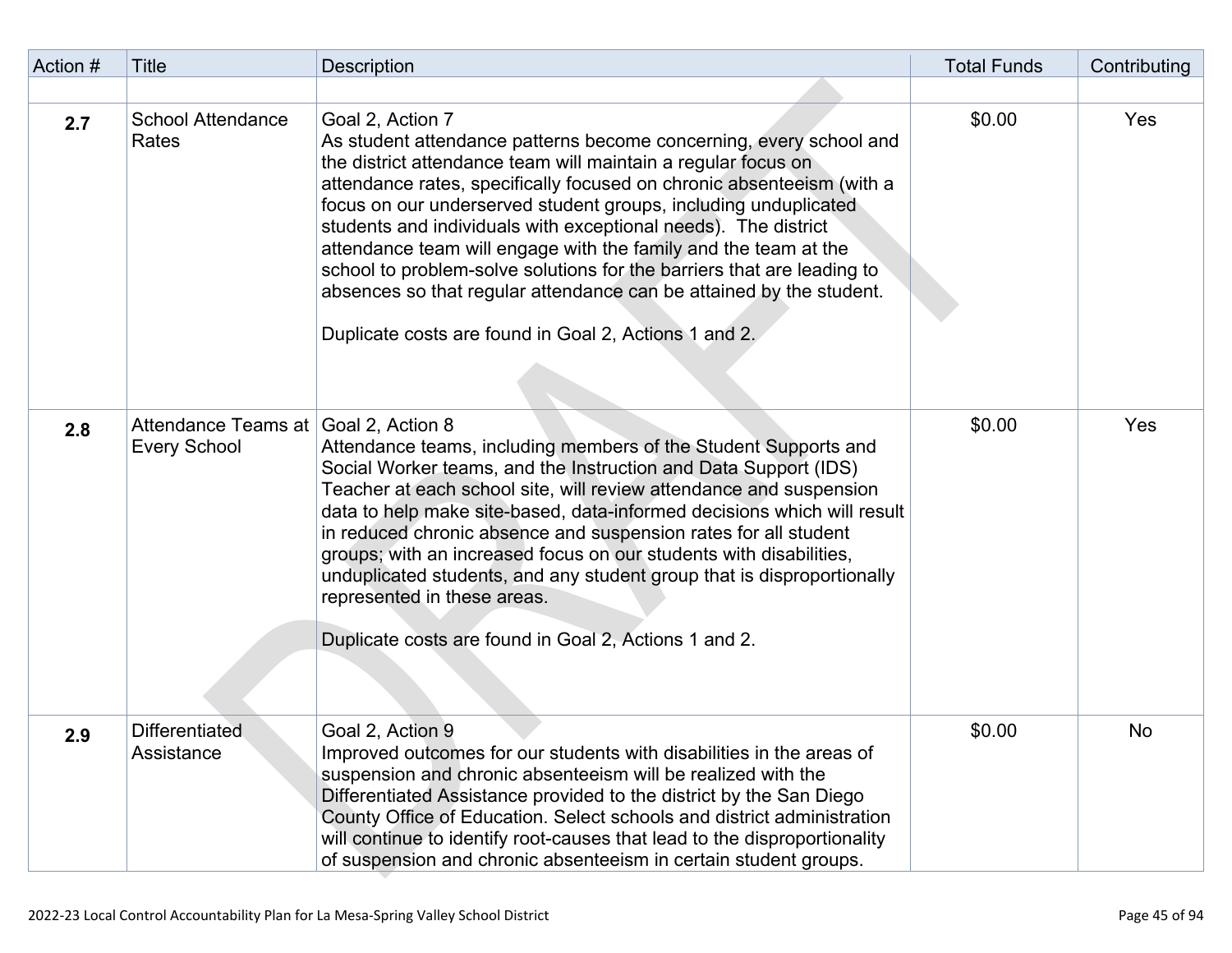| Action # | <b>Title</b>                          | <b>Description</b>                                                                                                                                                                                                                                                                                                                                                                                                                                                                                              | <b>Total Funds</b> | Contributing |
|----------|---------------------------------------|-----------------------------------------------------------------------------------------------------------------------------------------------------------------------------------------------------------------------------------------------------------------------------------------------------------------------------------------------------------------------------------------------------------------------------------------------------------------------------------------------------------------|--------------------|--------------|
|          |                                       | Strategies will be developed, implemented, and monitored to eliminate<br>practices that lead to disproportionality.<br>There is no additional cost for this partnership for the 2022-23 school<br>year.                                                                                                                                                                                                                                                                                                         |                    |              |
| 2.10     | <b>Student Survey</b>                 | Goal 2, Action 10<br>Each site will administer a diagnostic survey to students in grades 4,<br>5, 6, 7, and 8 that includes questions about self-management, growth<br>mindset, self-efficacy, social awareness, and culture climate (including<br>sense of belonging, and sense of safety). This will allow educators to<br>be able to review the information and understand students' individual<br>needs and make responsive changes to the schools' programs and<br>environments that benefit all students. | \$11,046.71        | <b>No</b>    |
| 2.11     | <b>Educational Partner</b><br>Surveys | Goal 2, Action 11<br>Educational Services, on behalf of each school, will distribute a parent<br>survey that includes questions about teaching and learning, school<br>connectedness, and safety that will allow educators to be able to<br>analyze and review the information. Educators will gain insights on<br>parents' level of satisfaction and respond by making improvements in<br>identified areas of need.                                                                                            | \$30,517.00        | No           |
| 2.12     | <b>Parent Education</b>               | Goal 2, Action 12<br>The district will provide frequent, quality, and effective workshops<br>designed specifically to assist parents in supporting their children's<br>learning. Language interpreters and translation of communications will<br>be provided at parent workshops as needed.<br>Duplicate costs are found in Goal 1, Action 2 and Goal 2, Actions 1<br>and 2; however, the amount listed under "Total Funds" allocated for                                                                       | \$114,067.56       | Yes          |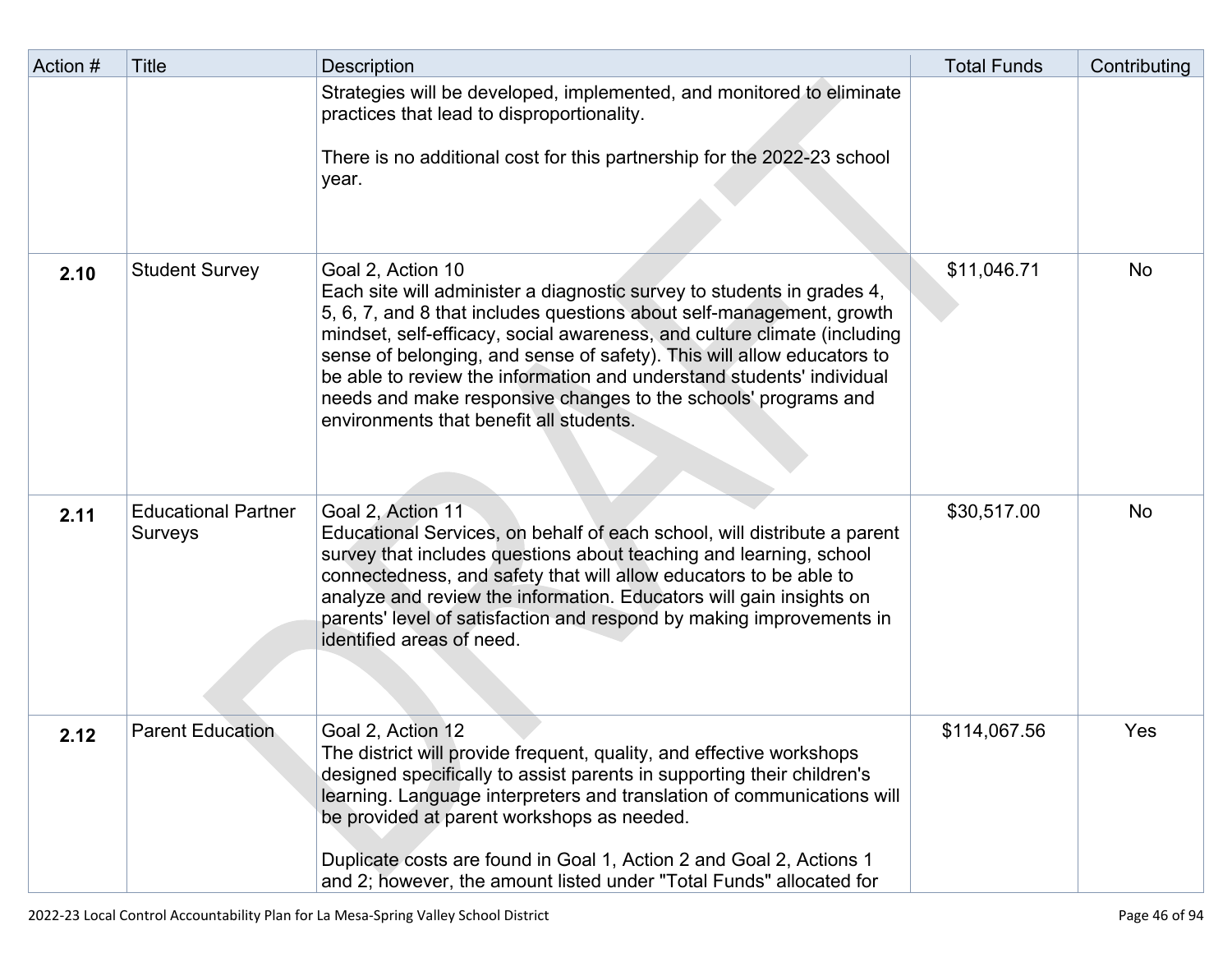| Action # | <b>Title</b> | Description                                                                         | <b>Total Funds</b> | Contributing |
|----------|--------------|-------------------------------------------------------------------------------------|--------------------|--------------|
|          |              | this goal are in addition to funds already accounted for in other<br>goals/actions. |                    |              |

## **[Goal Analysis \[2021-22\]](http://www.doc-tracking.com/screenshots/22LCAP/Instructions/22LCAPInstructions.htm#GoalAnalysis)**

An analysis of how this goal was carried out in the previous year.

A description of any substantive differences in planned actions and actual implementation of these actions.

All planned actions and services for this goal were implemented for the 2021-2022 school year.

An explanation of material differences between Budgeted Expenditures and Estimated Actual Expenditures and/or Planned Percentages of Improved Services and Estimated Actual Percentages of Improved Services.

Generally, the district assumes a variance of 10% or more to be a material difference:

- Action 2.2 Increased costs due to negotiated salary increases provided to employees for the 2021-22 school year, which included retroactive payments
- Action 2.11 Some anticipated expenditures were paid for in the previous fiscal year

An explanation of how effective the specific actions were in making progress toward the goal.

This year, La Mesa-Spring Valley partnered with Dr. Trudy Arriaga, author of Opening Doors, to provide professional learning to all staff with intensive time spent with our instructional leaders. Our learning focused on what it will take to be a culturally proficient school district. More specifically, we took time to review the policies and practices of our organization, as well as the behaviors and values of us as individuals. As leaders, we were able to think, reflect, and act on our policies and practices with the intent of leading more of our students, regardless of their differences, to achieve at a higher level and engage at a deeper level…without giving up who they are. This deep work is an ongoing process that will continue as we evaluate equitable practices in our school district and review systems and structures to ensure that every student is getting what they need, both academically and socially-emotionally.

LMSV currently has an extremely high rate of chronic absenteeism and a low average daily attendance rate. Like many school districts across the nation, La Mesa-Spring Valley has experienced a significant increase in absenteeism and a decrease in daily attendance due to COVID-19 and mandatory quarantines. According to internal reports, as of May 13, 2022, LMSV's chronic absence rate is about 34.1%, representing a huge jump from 13% in 2018-19 (and 12.4% for the 2019-20 partial year prior to schools closing on March 13, 2020). This is primarily due to students staying home due to COVID-19 concerns, symptoms, and/or infections, and students and families failing to engage in at-home learning through Independent Study Agreements and our Virtual Learning Academy, which are both offered to all students who are required to stay home due to COVID-19. This lack of engagement in at-home learning is thought to be related to challenges that many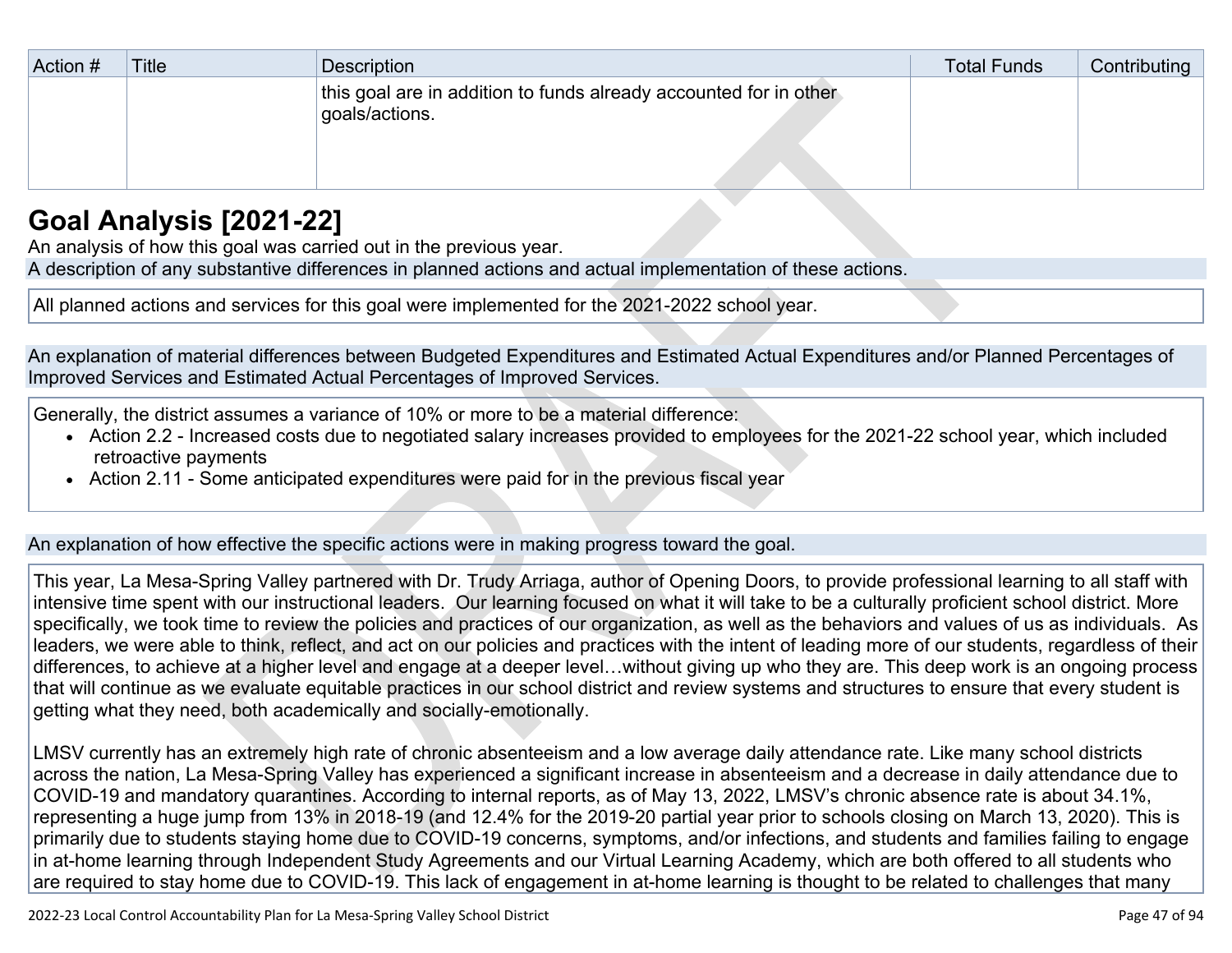LMSV families are facing, including parents and guardians working several jobs and being unable to help with at-home learning, struggling with their own health and/or mental health struggles, and generally feeling overwhelmed with parenting through the challenges presented by the COVID-19 pandemic.

While school social workers, psychologists, and counselors are reporting an increase in maladaptive behaviors since LMSV schools reopened last Spring, there has been some success in decreasing punitive discipline practices as seen by our suspension rates. As of May 13, 2022, LMSV's 2021-22 suspension rate is 2.25% district-wide. This represents a significant decline from 4.6%, which was the suspension rate during the 2018-19 school year, our last uninterrupted school year prior to the COVID-19 pandemic. This decline can be attributed to LMSV's diversion programs, increased school social work support at all schools, and expanded training opportunities around behavior, restorative justice practices, and trauma-sensitive approaches in schools. Although the current suspension rate represents a success, there is still much work to be done. The La Mesa-Spring Valley School District aims to decrease its overall suspension rate even further and also to address the disproportionality that exists. Suspension rates for some student subgroups are significantly higher than the overall rate. The suspension rate is currently 5.0% for students with disabilities and 7% for African American students, which are both very concerning and highlight the need for additional improvement in this area.

LMSV uses two different tools to assess climate and culture: 1) the California Healthy Kids Survey, and 2) a district-developed survey completed annually by parents. The California Healthy Kids Survey (CHKS) has not yet been administered during the 2021-22 school year. Thus, the most recent data available is from the 2020-21 school year. The survey was administered during distance learning in February of 2021 and as a result, numerous items were not included in the survey due to this learning environment and guidelines from WestEd. However, quite a bit of helpful data was gathered from the remaining items. The 2020-21 CHKS results indicated that 83% of elementary students feel that there were caring adults at school, compared to 72% of 7th graders. 89% of 5th graders and 77% of 7th graders reported high expectations by adults at school. 77% of 5th grade students reported positive parent involvement in school while 65% of 7th grade students reported that parent involvement in school is promoted by the school community. There was not much variation between genders on these three items at the middle school level but there were significant differences between gender at the elementary school level with males reporting significantly higher than their female peers on all three items. Additionally, students identifying as two or more ethnicities reported caring adults and high expectations at a lower rate than their White and Hispanic classmates.

Unfortunately, two items that would have been helpful in looking at school climate and culture were eliminated by WestEd due to distance learning. These items were school connectedness and feeling safe at school most or all of the time. The most recent survey data for these items is from 2018-19 when 73% of 5th grade students and 53% of 7th grade students reported feeling a sense of school connectedness most or all of the time. At that time 77% of 5th grade students and 48% of 7th grade students reported feeling safe at school most or all of the time. There was no significant variation between genders at the elementary level for these items, but at the middle school level, male students reported a higher level of school connectedness and school safety. Another notable difference between these two items was that Asian students reported significantly lower rates of school connectedness and safety at school compared to their peers.

LMSV's parent survey was administered earlier in the 2021-22 school year and widely distributed to all district families TK through 8th grade. Results of this survey indicate that 90% of parents have an overall sense of community within their child's school, with 95% reporting that school staff treat them with respect and 89% reporting that they feel welcome to participate at their child's school. 94% of parents reported their child feeling welcome at school while only 76% reported that school staff welcomes their suggestions. 90% of parents reported that their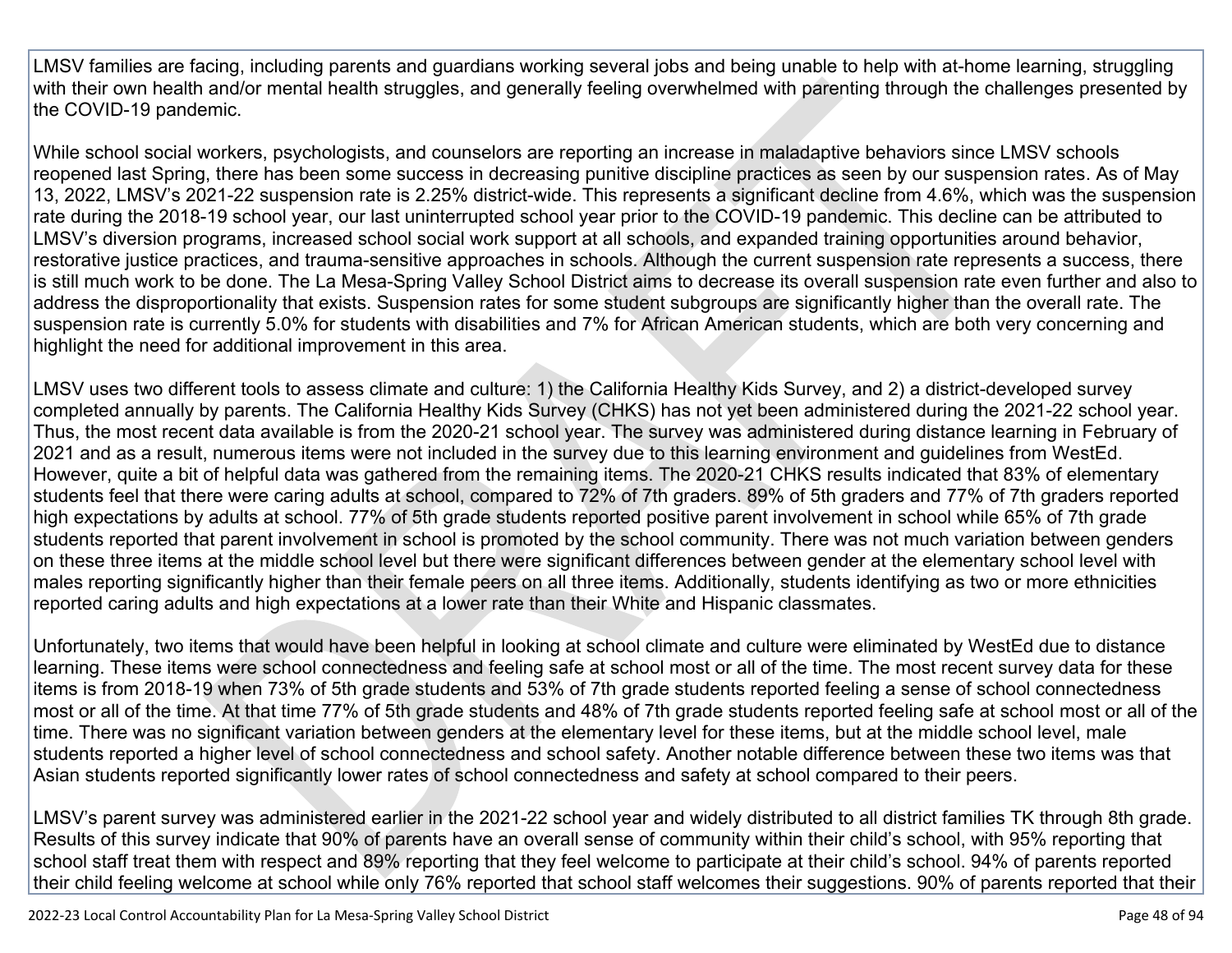child's background (race, primary language, religion, unique needs, economic status) is respected at school. 86% of parents reported an overall sense of safety, with only 78% reporting feeling that discipline at their child's school is fair, 91% feel that their child is safe at school, and 89% reporting that the school clearly informs students what would happen if they break school rules. These survey results indicate that there is room for improvement in all areas, but particularly when it comes to school staff being open to parent/guardian feedback and suggestions, taking parent/guardian concerns seriously, fair discipline, and clear communication about expectations and consequences if rules are broken. LMSV started implementing restorative practices during the 2017-18 school year and began focusing on childhood trauma soon after, but the district wishes to revamp this focus and expand this implementation, particularly with regards to restorative practices, relationship-focused education, and non-punitive discipline practices.

A description of any changes made to the planned goal, metrics, desired outcomes, or actions for the coming year that resulted from reflections on prior practice.

The Educational Services Department will be restructured for the 2022-2023 school year due to retirements. Actions 2.1 and 2.2 have been updated to reflect the change of position to Director of Student Services. Action 2.3 will be modified in the coming year. The district has concluded its cultural proficiency work with Dr. Trudy Arriaga, but will continue to focus on ensuring academic and social-emotional equity for students through a partnership with National Center for Urban School Transformation (NCUST). Action 2.10 has been modified to specify that the SEL survey will be administered to students in grades 5 and 7.

**A report of the Total Estimated Actual Expenditures for last year's actions may be found in the Annual Update Table. A report of the Estimated Actual Percentages of Improved Services for last year's actions may be found in the Contributing Actions Annual Update Table.**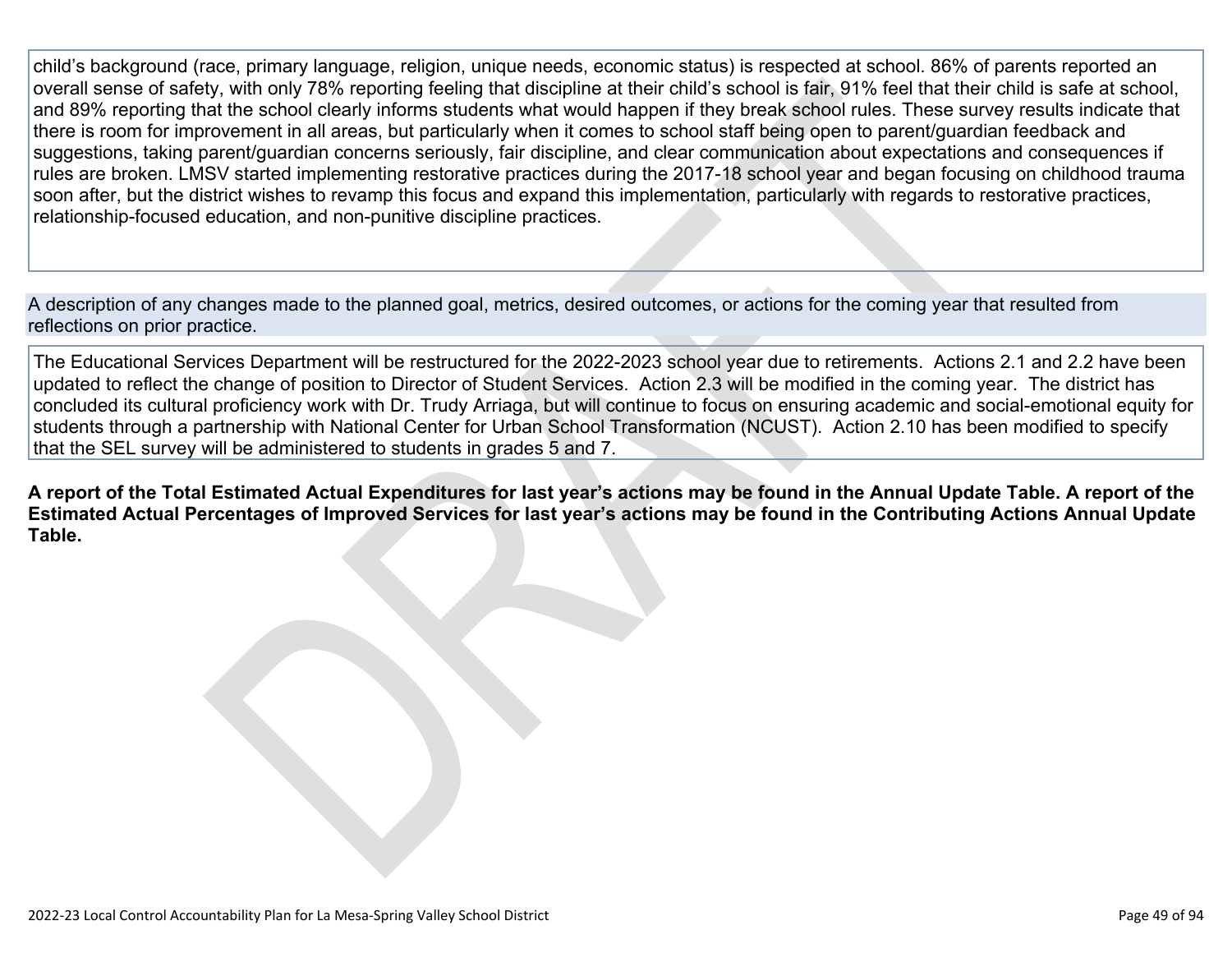# **[Goals and Actions](http://www.doc-tracking.com/screenshots/22LCAP/Instructions/22LCAPInstructions.htm#GoalsandActions)**

## **[Goal](http://www.doc-tracking.com/screenshots/22LCAP/Instructions/22LCAPInstructions.htm#goalDescription)**

| Goal # | <b>Description</b>                                                                              |
|--------|-------------------------------------------------------------------------------------------------|
|        | EQUIP - We will equip our students with the tools necessary to realize their fullest potential. |

An explanation of why the LEA has developed this goal.

Providing an environment that allows students to learn at their best is important to the LMSV community. A need to update and upgrade our school facilities has been identified through our educational partner meetings and our annual Parent Survey. In November of 2020, the voters approved a facilities bond that will allow us to make needed improvements and upgrades. We will continue to ensure our school and district facilities are maintained and are safe working and learning environments.

## **[Measuring and Reporting Results](http://www.doc-tracking.com/screenshots/22LCAP/Instructions/22LCAPInstructions.htm#MeasuringandReportingResults)**

| <b>Metric</b>                                                                                                                                                                      | <b>Baseline</b>       | Year 1 Outcome  | <b>Year 2 Outcome</b> | Year 3 Outcome | Desired Outcome for<br>$2023 - 24$       |
|------------------------------------------------------------------------------------------------------------------------------------------------------------------------------------|-----------------------|-----------------|-----------------------|----------------|------------------------------------------|
| <b>Basic Services:</b><br>Provide 100% fully<br>credentialed and<br>appropriately<br>assigned teachers.                                                                            | 2020-21:<br>100%      | 2021-22<br>99%  |                       |                | Desired outcomes for<br>2023-24:<br>100% |
| <b>Basic Services:</b><br>Ensure 100% access<br>for students to<br>standards-aligned<br>instructional materials.                                                                   | 2020-21:<br>100%      | 2021-22<br>100% |                       |                | Desired outcomes for<br>2023-24:<br>100% |
| <b>Basic Services -</b><br><b>School Facilities:</b><br>All schools will receive<br>an overall ranking of<br>"Good" or better on<br>the Facility Inspection<br>Tool as reported on | $2020 - 21$ :<br>100% | 2021-22<br>100% |                       |                | Desired outcomes for<br>2023-24:<br>100% |

2022-23 Local Control Accountability Plan for La Mesa-Spring Valley School District Page 50 of 94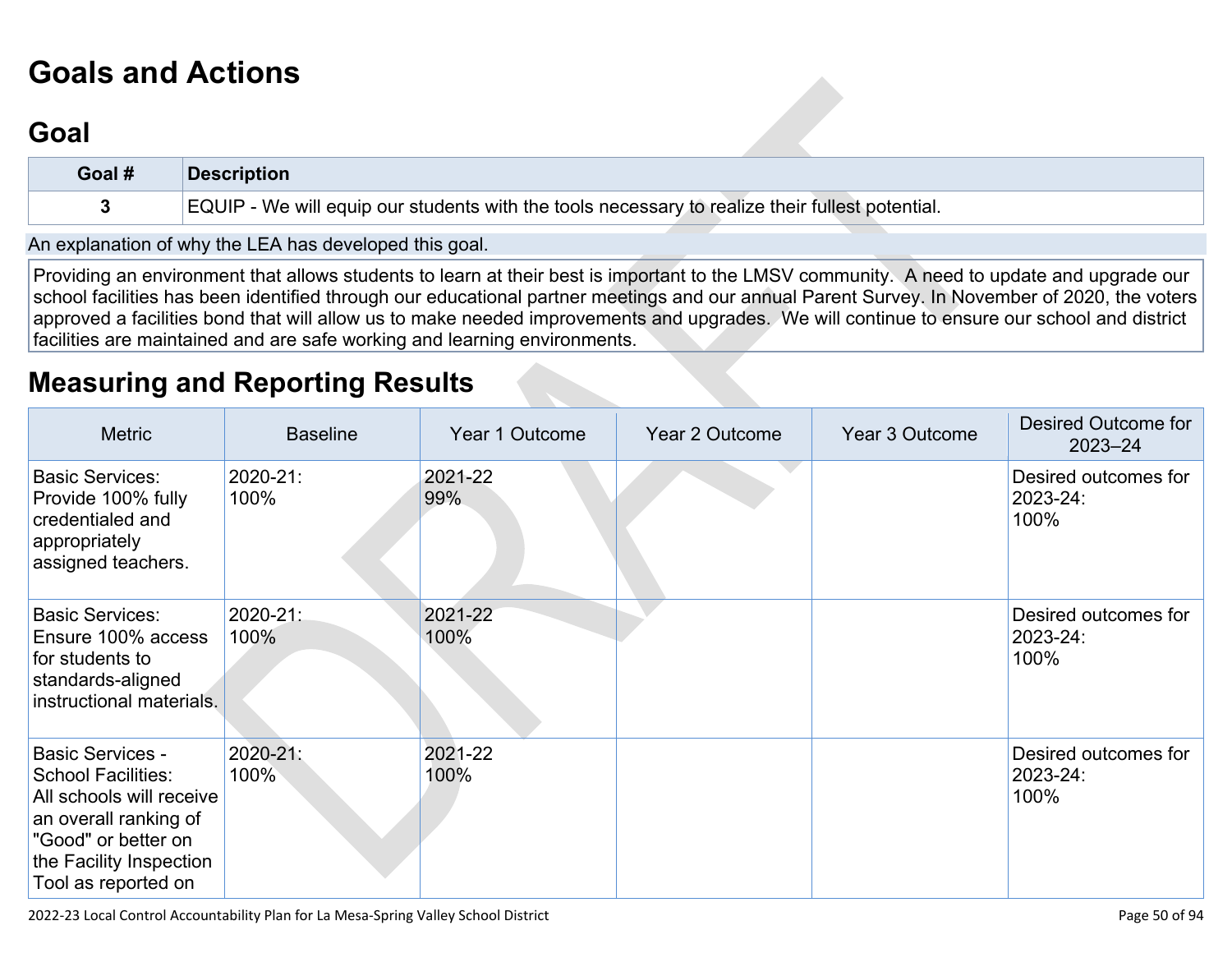| <b>Metric</b>                                                                                                                                                                                                                                                                                                                                                                                                            | <b>Baseline</b>                                                                                                                                                                                                                          | Year 1 Outcome                                                                                                                                                        | <b>Year 2 Outcome</b> | Year 3 Outcome | Desired Outcome for<br>$2023 - 24$                                                                                                                                                                                                                            |
|--------------------------------------------------------------------------------------------------------------------------------------------------------------------------------------------------------------------------------------------------------------------------------------------------------------------------------------------------------------------------------------------------------------------------|------------------------------------------------------------------------------------------------------------------------------------------------------------------------------------------------------------------------------------------|-----------------------------------------------------------------------------------------------------------------------------------------------------------------------|-----------------------|----------------|---------------------------------------------------------------------------------------------------------------------------------------------------------------------------------------------------------------------------------------------------------------|
| their annual School<br><b>Accountability Report</b><br>Card.                                                                                                                                                                                                                                                                                                                                                             |                                                                                                                                                                                                                                          |                                                                                                                                                                       |                       |                |                                                                                                                                                                                                                                                               |
| Implementation of<br><b>State Standards:</b><br>Implementation of<br><b>State Standards from</b><br>stage 1 Exploration<br>and Research through<br>stage<br>5 Full Implementation<br>and Sustainability will<br>be measured by the<br><b>Self Reflection Tool</b><br>for Implementation of<br><b>State Standards. Each</b><br>standard area will<br>demonstrate progress<br>until Full<br>Implementation is<br>achieved. | 2020-21:<br>CCSS ELA - stage 5<br>ELD - stage 4<br>CCSS Math - stage 5<br>NGSS- stage 3<br>History/SS - stage 4<br>Health - stage 4<br>PE - stage 4<br>VAPA - stage 3                                                                    | 2021-22:<br>CCSS ELA - stage 5<br>ELD - stage 4<br>CCSS Math - stage 5<br>NGSS- stage 3<br>History/SS - stage 5<br>Health - stage 4<br>PE - stage 4<br>VAPA - stage 3 |                       |                | Desired outcomes for<br>2023-24:<br>CCSS ELA - stage 5<br>ELD - stage 5<br>CCSS Math - stage 5<br>NGSS- stage 5<br>History/SS - stage 5<br>Health - stage 5<br>PE - stage 5<br>VAPA - stage 5                                                                 |
| <b>Course Access:</b><br>All students, including<br>English learners,<br>students with<br>exceptional needs,<br>and other<br>unduplicated students,<br>will be enrolled in a<br>broad course of study<br>to provide access to<br>CCSS, NGSS, and<br>ELD standards as                                                                                                                                                     | 2020-21:<br>100% of students,<br>including English<br>learners, students with<br>exceptional needs,<br>and other<br>unduplicated students,<br>are enrolled in a broad<br>course of study as<br>measured by district<br>review and school | 2021-22<br>100%                                                                                                                                                       |                       |                | Desired outcomes for<br>2023-24:<br>100% of students,<br>including English<br>learners, students with<br>exceptional needs,<br>and other<br>unduplicated students,<br>will be enrolled in a<br>broad course of study<br>as measured by<br>district review and |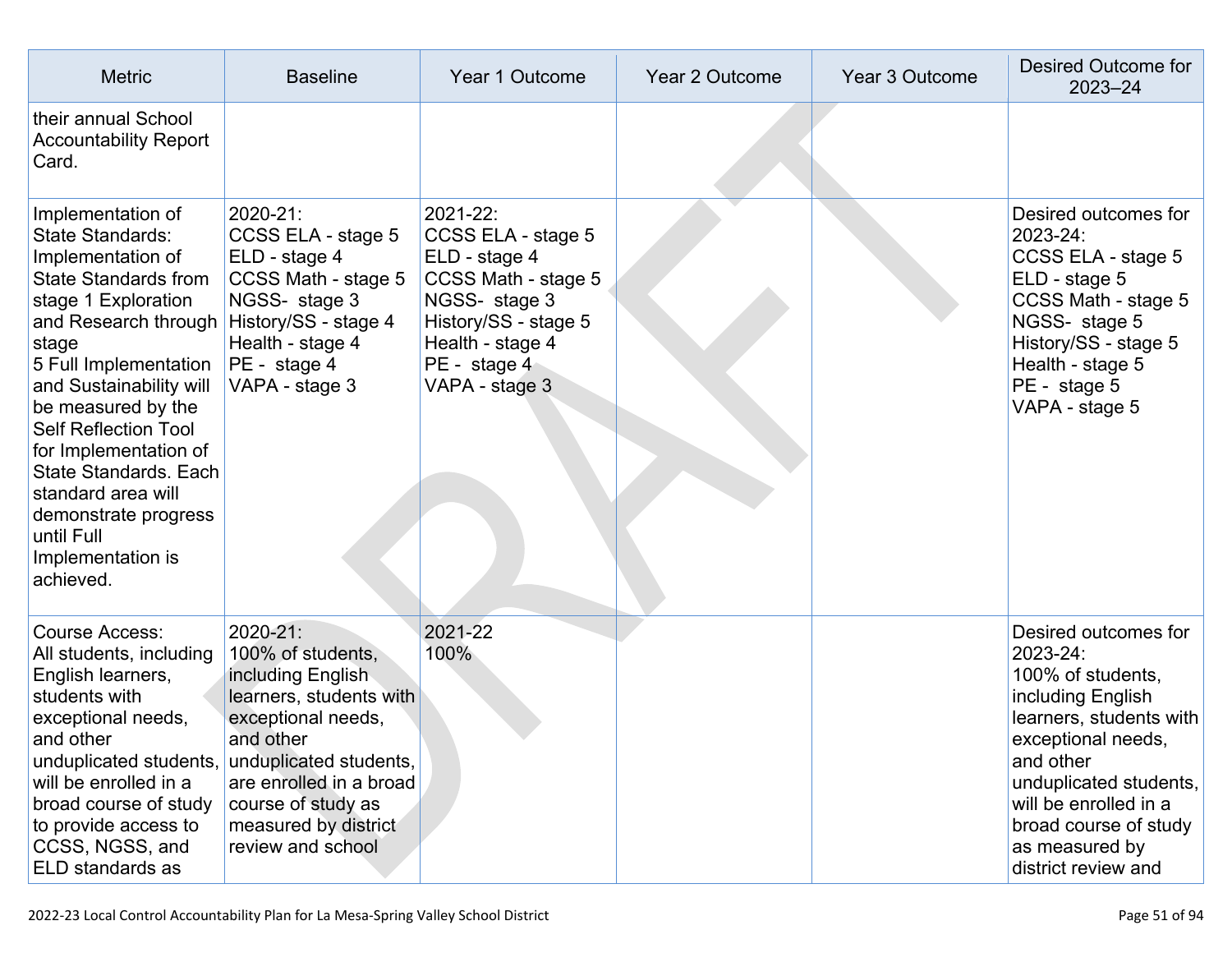| <b>Metric</b>                                                           | <b>Baseline</b>            | Year 1 Outcome | Year 2 Outcome | Year 3 Outcome | Desired Outcome for<br>$2023 - 24$ |
|-------------------------------------------------------------------------|----------------------------|----------------|----------------|----------------|------------------------------------|
| measured by district<br>review and school<br>daily/master<br>schedules. | daily/master<br>schedules. |                |                |                | school daily/master<br>schedules.  |
| <b>Actions</b>                                                          |                            |                |                |                |                                    |

## **[Actions](http://www.doc-tracking.com/screenshots/22LCAP/Instructions/22LCAPInstructions.htm#actions)**

| Action # | Title                                                      | <b>Description</b>                                                                                                                                                                                                                                                                                                                                                                                                                                                                                                                                                                                                                                                                                              | <b>Total Funds</b> | Contributing |
|----------|------------------------------------------------------------|-----------------------------------------------------------------------------------------------------------------------------------------------------------------------------------------------------------------------------------------------------------------------------------------------------------------------------------------------------------------------------------------------------------------------------------------------------------------------------------------------------------------------------------------------------------------------------------------------------------------------------------------------------------------------------------------------------------------|--------------------|--------------|
| 3.1      | Appropriately<br><b>Credentialed Staff</b><br>Partnerships | Goal 3, Action 1<br>To ensure we have appropriately credentialed teachers, the HR<br>department will continue our partnerships with San Diego State<br>University (SDSU) through a program called Garden PLOT that \<br>places a special emphasis on developing teachers pursuing Multiple<br>Subject, Bilingual Authorization and Education Specialist (Special<br>Education) credentials. We have a second partnership with SDSU for<br>a teacher induction program to meet the requirements to clear<br>preliminary credentials of our teachers. In addition, LMSV partners<br>with the San Diego County Office of Education to clear our new<br>administrators' credentials through a 1:1 coaching program. | \$59,492.00        | Yes          |
| 3.2      | <b>Class Size Targets</b>                                  | Goal 3, Action 2<br>The Human Resources Department and Educational Services will<br>work with site administrators to employ additional teachers to maintain<br>class size targets below the statutory limits, to the greatest extent<br>possible, in all grades district-wide to facilitate targeted small-group<br>instruction and differentiation so that the individual learning needs of<br>students, specifically our unduplicated students (English learners,<br>foster youth, socioeconomically disadvantaged) are more easily<br>addressed and lead to standards mastery.                                                                                                                               | \$10,716,404.68    | Yes          |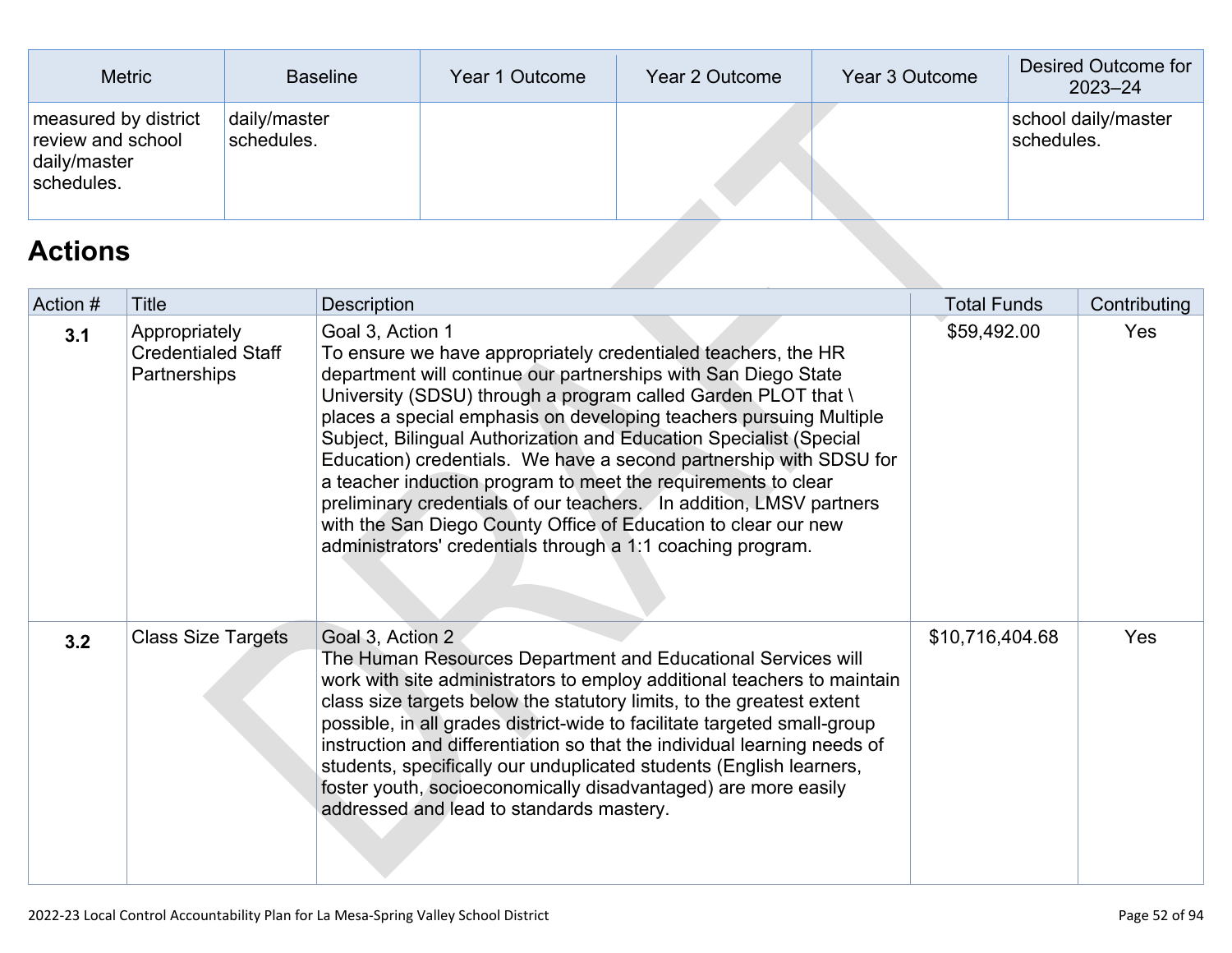| Action # | Title                                        | <b>Description</b>                                                                                                                                                                                                                                                                                                                                                                                                                            | <b>Total Funds</b> | Contributing |
|----------|----------------------------------------------|-----------------------------------------------------------------------------------------------------------------------------------------------------------------------------------------------------------------------------------------------------------------------------------------------------------------------------------------------------------------------------------------------------------------------------------------------|--------------------|--------------|
| 3.3      | <b>Standards Aligned</b><br><b>Materials</b> | Goal 3, Action 3<br>The Educational Services team will provide standards aligned<br>materials to all students to ensure alignment and access to the<br>California state standards. We will adopt Next Generation State<br>Standards (NGSS) aligned curriculum in grades 7-8 (year 1) and in<br>grades K-6 (year 2).                                                                                                                           | \$2,707,000.00     | No           |
| 3.4      | Director, Safety &<br><b>Risk Management</b> | Goal 3, Action 4<br>The HR Department created a director position of Safety & Risk<br>Management that will be integral in supporting the safety of staff,<br>students, and guests. Areas of responsibilities include: risk and<br>hazard analysis, occupational and environmental health and safety,<br>safety awareness, property and liability exposure control, and<br>emergency preparedness.                                             | \$197,812.23       | No           |
| 3.5      | <b>Condition of Facilities</b>               | Goal 3, Action 5<br>The Maintenance and Operations Department will ensure all schools<br>receive "Good" or better as an Overall School Facility Repair Status<br>score as listed on the annual School Accountability Report Card<br>(SARC) to provide students and staff with a safe learning environment.                                                                                                                                    | \$4,631,380.24     | No           |
| 3.6      | Transportation<br>Services/ESS               | Goal 3, Action 6<br>Transportation and Extended School Services (childcare) are provided<br>district-wide. These departments are committed to providing these<br>services, free of charge, to foster youth and homeless students in<br>order to remove possible barriers that keep these student groups from<br>attending school. Transportation services are also provided, free of<br>charge, to socio-economically disadvantaged students. | \$4,048,648.61     | Yes          |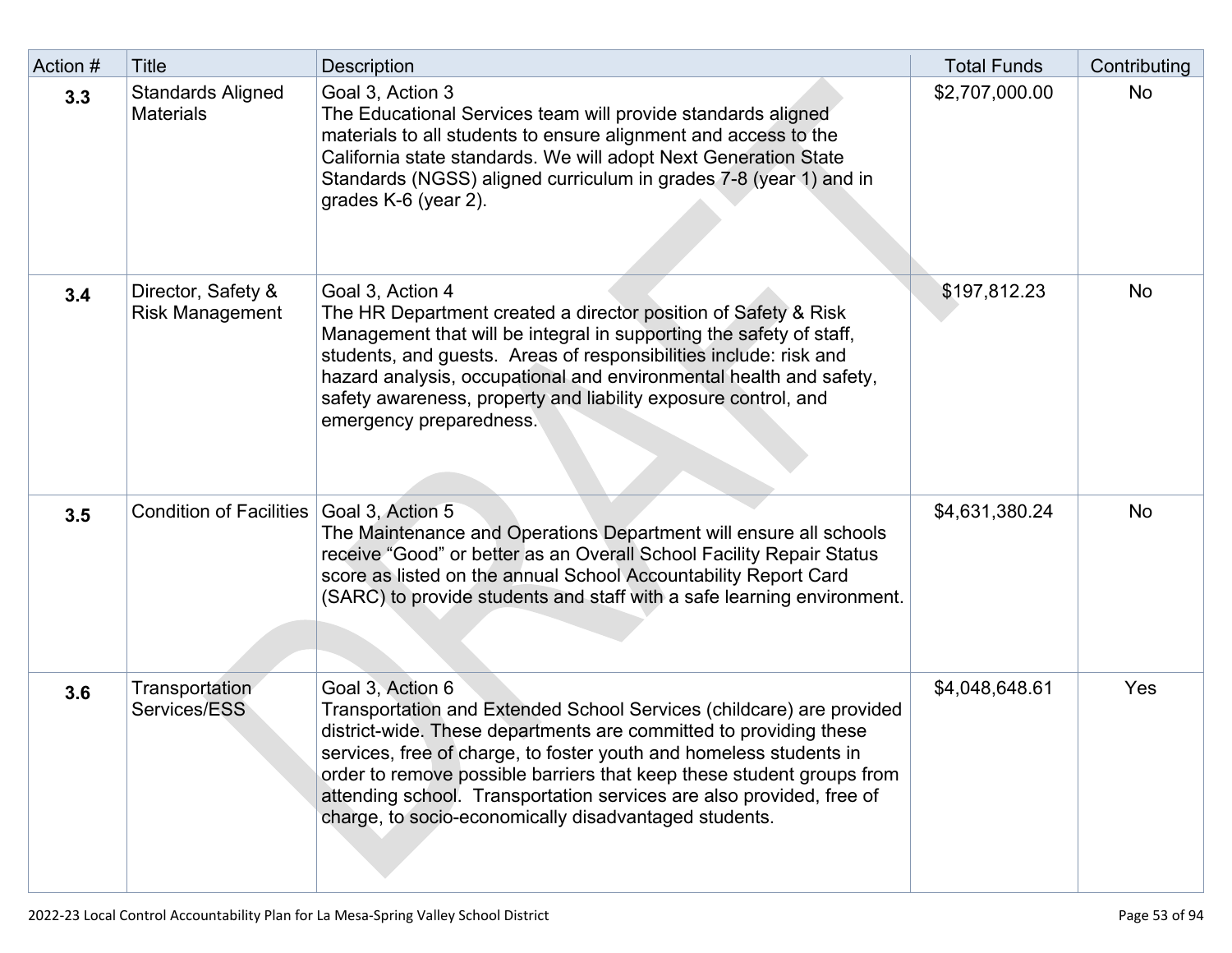| Action # | <b>Title</b>                                                | <b>Description</b>                                                                                                                                                                                                                                                                                                                                                                                                                                                             | <b>Total Funds</b> | Contributing |
|----------|-------------------------------------------------------------|--------------------------------------------------------------------------------------------------------------------------------------------------------------------------------------------------------------------------------------------------------------------------------------------------------------------------------------------------------------------------------------------------------------------------------------------------------------------------------|--------------------|--------------|
| 3.7      | <b>Child Nutrition</b><br><b>Services</b>                   | Goal 3, Action 7<br>The Child Nutrition Department will provide nutritious meals, including<br>breakfast, second chance breakfast, lunch, and snack services to<br>ensure students are ready to learn each day.                                                                                                                                                                                                                                                                | \$6,088,298.32     | No           |
| 3.8      | <b>District Technology</b><br>Plan                          | Goal 3, Action 8<br>Educational Services in collaboration with the department of<br>Information Technology will implement and improve educational<br>technology services and technology infrastructure systems that<br>provide a strong emphasis on high levels of learning for all student<br>groups. This will principally be focused on our unduplicated students<br>(English learners, foster youth, socioeconomically disadvantaged),<br>providing them equitable access. | \$1,771,046.71     | Yes          |
| 3.9      | Classroom<br>Environments/<br><b>Furniture</b><br>**REMOVED | Goal 3, Action 9 ** THIS ACTION HAS BEEN REMOVED,<br>EFFECTIVE 2022-23<br>The Purchasing Department will explore and recommend for purchase<br>updated, alternative classroom furniture that allows for both distancing<br>and collaboration of students and staff while embracing technology,<br>flexibility and durability to enhance 21st century learning.                                                                                                                 | \$0.00             | No           |
| 3.10     | <b>Site Discretionary</b><br><b>Funds</b>                   | Goal 3, Action 10<br>Discretionary funds will be allocated to each school site which can be<br>used toward the purchase of appropriate library books and playground<br>equipment to ensure students have access to updated literature and<br>PE materials.                                                                                                                                                                                                                     | \$606,479.68       | No           |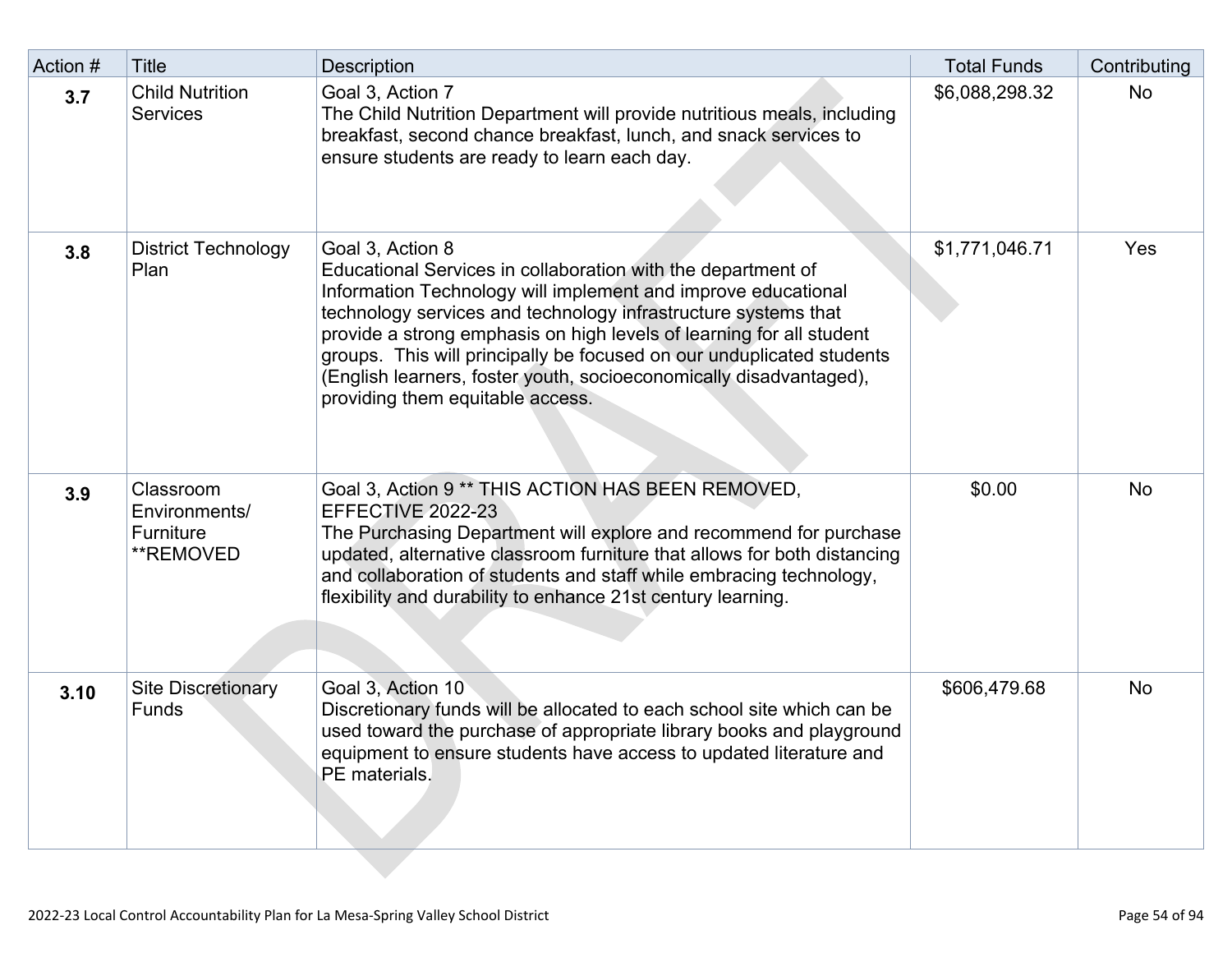## **[Goal Analysis \[2021-22\]](http://www.doc-tracking.com/screenshots/22LCAP/Instructions/22LCAPInstructions.htm#GoalAnalysis)**

An analysis of how this goal was carried out in the previous year. A description of any substantive differences in planned actions and actual implementation of these actions.

All planned actions and services for this goal were implemented for the 2021-2022 school year except action 3.9 . This action has been eliminated. Our initial plan included a possible allocation for upgraded, flexible furniture to support the classroom learning environments. The staffing demands of the year have required us to reallocate those funds to those expenses and furniture will not be able to be purchased with these funds. Our plan to have 100% fully qualified teachers was at 99% this year due to 3 misassignments for teachers needing EL certification and 2 intern credentials due to staffing shortages.

An explanation of material differences between Budgeted Expenditures and Estimated Actual Expenditures and/or Planned Percentages of Improved Services and Estimated Actual Percentages of Improved Services.

Generally, the district assumes a variance of 10% or more to be a material difference:

- Action 3.2 Increased costs due to negotiated salary increases provided to employees for the 2021-22 school year, which included retroactive payments
- Action 3.3 Some anticipated expenditures were paid in the previous fiscal year; expenditures will be much higher in the coming year due to textbook adoption cycles
- Action 3.6 Due to declining enrollment and lack of transportation staff, some transportation routes were reduced which resulted in lower costs
- Action 3.7 Increased costs due to negotiated salary increases provided to employees for the 2021-22 school year, which included retroactive payments; increased food costs
- Action 3.8 A technology plan was implemented to spread total costs across multiple years instead of having all costs in a single year
- Action 3.9 Funds were reallocated to staffing expenses

An explanation of how effective the specific actions were in making progress toward the goal.

During the 2021-22 school year, the District was able to successfully implement 9 out of the 10 goals listed within Goal 3 (with the exception of 3.9). We provided, and in some cases increased, our transportation services allowing our afterschool program to participate in intramural sporting events. Our school facilities, as documented by Facilities Inspection Tools (FIT) reports were safe, clean, and well maintained, all schools received an overall ranking of "Good" or better on the Facility Inspection Tool as reported on their annual School Accountability Report Card. All students had access to standards aligned materials taught by highly qualified staff.

The hiring of our Director of Safety and Risk Management has proven very beneficial for LMSV and has supported many of our efforts in this arena by implementing the following:

- Communications and procedures related to the prevention and response to COVID-19, as a result of evolving state guidance.
- COVID-19 testing and the management of a COVID-19 testing team to provide testing to volunteers and employees, both for those who may optionally test as well as those who are required to test weekly.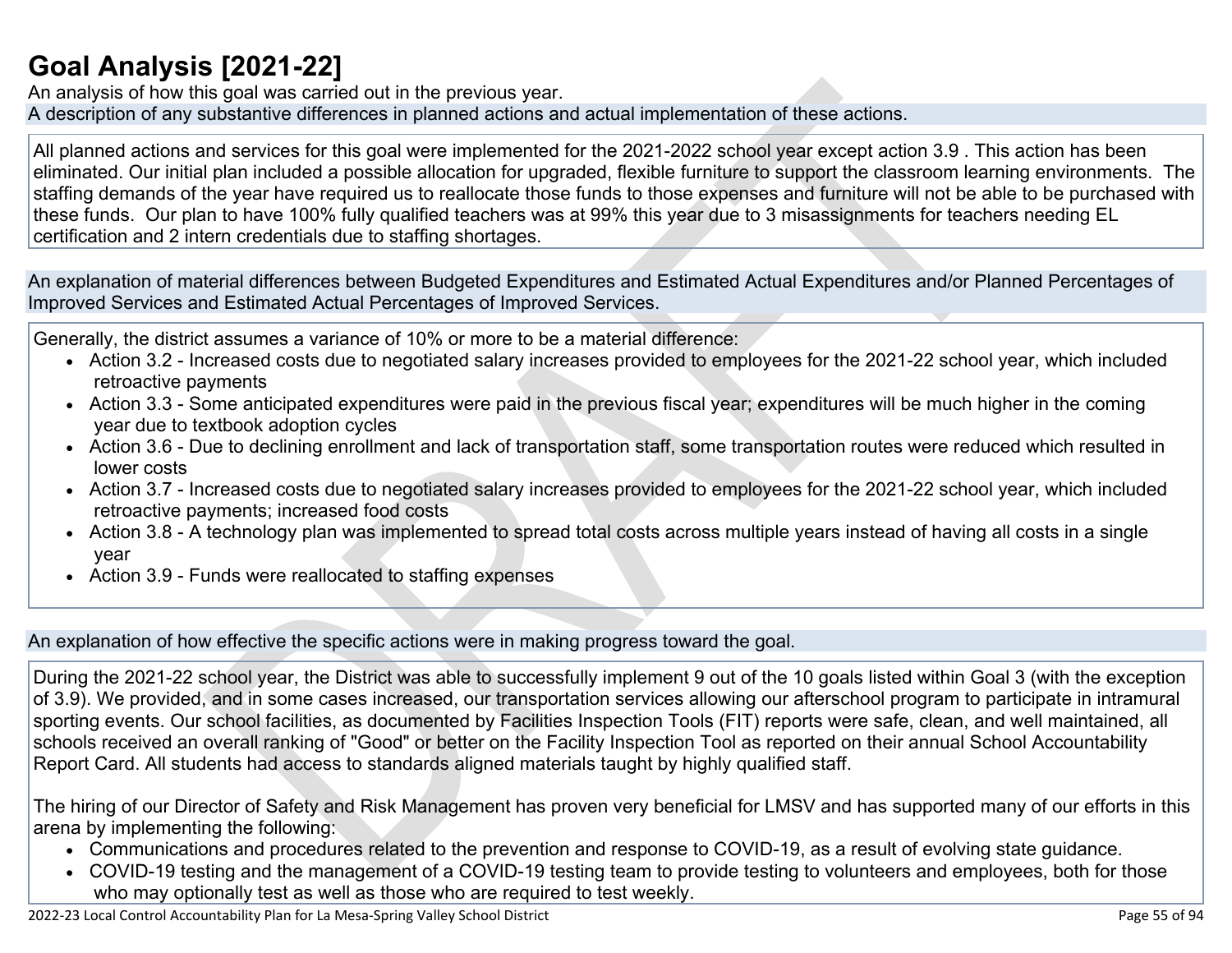- Safety and emergency response training through the provision of regular professional development for site safety leads.
- Safety and emergency response through the implementation of an emergency response platform (CrisisGo).
- A return to work program for employees injured during the course of their duties.
- Planned training and professional development for employees.
- Consultation with the Joint Powers Authority concerning issues of property and liability.

The Information Technology (IT) department improved customer service and end user experiences this year to maximize high levels of learning for our students. Two new Technology Support Technicians were hired to better support school sites and ensure student and teacher hardware were always working and connected. IT also centralized the repair of student devices allowing us to always have enough working devices to provide to students and staff with no wait time. Over 3,000 student Chromebooks were purchased and deployed to support a one-to-one environment in grades 3-8. Over 1,500 iPad Air 1s were removed from our system and replaced to support a one-toone environment in grades K-2. IT was also able to update and upgrade the media labs at LMAAC and SVA. IT implemented and provided PD on Clever which is our single sign-on platform that allows students and staff to quickly and more efficiently access online curriculum as well as technology accelerators such as iReady. Teacher training was provided on how to differentiate instruction using online curriculum resources as well as how to leverage Google Classroom to better support student learning.

A description of any changes made to the planned goal, metrics, desired outcomes, or actions for the coming year that resulted from reflections on prior practice.

3.9 - This action has been eliminated. Our initial plan included a possible allocation for upgraded, flexible furniture to support the classroom learning environments. The staffing demands of the year have required us to reallocate those funds to those expenses and furniture will not be able to be purchased with these funds.

**A report of the Total Estimated Actual Expenditures for last year's actions may be found in the Annual Update Table. A report of the Estimated Actual Percentages of Improved Services for last year's actions may be found in the Contributing Actions Annual Update Table.**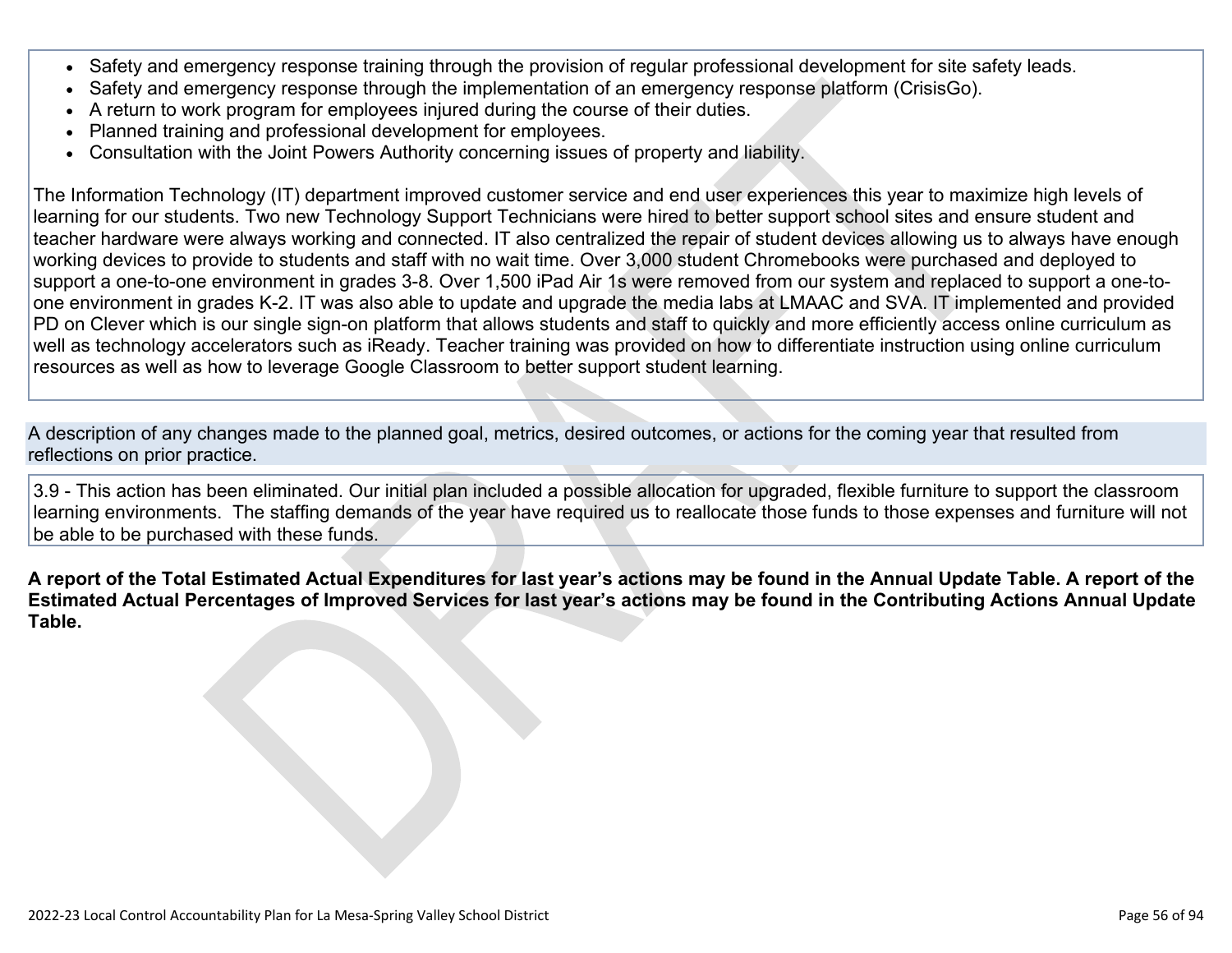# **[Increased or Improved Services for Foster Youth, English Learners, and Low-](http://www.doc-tracking.com/screenshots/22LCAP/Instructions/22LCAPInstructions.htm#IncreasedImprovedServices)[Income Students \[2022-23\]](http://www.doc-tracking.com/screenshots/22LCAP/Instructions/22LCAPInstructions.htm#IncreasedImprovedServices)**

| Projected LCFF Supplemental and/or Concentration Grants | Projected Additional LCFF Concentration Grant (15 percent) |
|---------------------------------------------------------|------------------------------------------------------------|
| 16,747,149                                              | , 197,033                                                  |

#### **Required Percentage to Increase or Improve Services for the LCAP Year**

| <b>Projected Percentage to Increase</b><br>or Improve Services for the<br>Coming School Year | <b>ILCFF Carryover — Percentage</b> | <b>ILCFF Carryover — Dollar</b> | Total Percentage to Increase or<br>Improve Services for the Coming<br>School Year |
|----------------------------------------------------------------------------------------------|-------------------------------------|---------------------------------|-----------------------------------------------------------------------------------|
| 19.36%                                                                                       | 0.59%                               | \$543,198.11                    | '19.95%                                                                           |

#### **The Budgeted Expenditures for Actions identified as Contributing may be found in the Contributing Actions Table.**

## **[Required Descriptions](http://www.doc-tracking.com/screenshots/22LCAP/Instructions/22LCAPInstructions.htm#RequiredDescriptions)**

For each action being provided to an entire school, or across the entire school district or county office of education (COE), an explanation of (1) how the needs of foster youth, English learners, and low-income students were considered first, and (2) how these actions are effective in meeting the goals for these students.

La Mesa-Spring Valley Schools' supplemental and concentration funds are used to design strategic programs principally directed to meet the needs of our unduplicated student groups (English learners, low income students, and foster youth). The district has an unduplicated enrollment of 67.07% of the total enrollment. When a district has an enrollment of unduplicated students of 55% or more of the district's total enrollment in the fiscal year for which an LCAP is adopted or in the prior year, district-wide use of funds is permitted. Therefore, pursuant to Ed Code 15496 the district may expend supplemental and concentration funds on a district-wide basis to directly impact student achievement and increase/improve services for unduplicated students.

Actions and services listed in the LCAP that indicate district-wide or school-wide use of funds to increase/improve services for our unduplicated students were developed as a result of educational partner input, data analysis, and a review of the district's best practices. The needs, conditions, and circumstances of our foster youth, English learners, and socioeconomically disadvantaged students were considered while creating the actions outlined below:

Goal 1, Actions 1, 2, 3: The district will provide professional learning to teachers and principals to cultivate a common language for highquality teaching and learning and build collective practices around effective collaboration through professional learning communities with a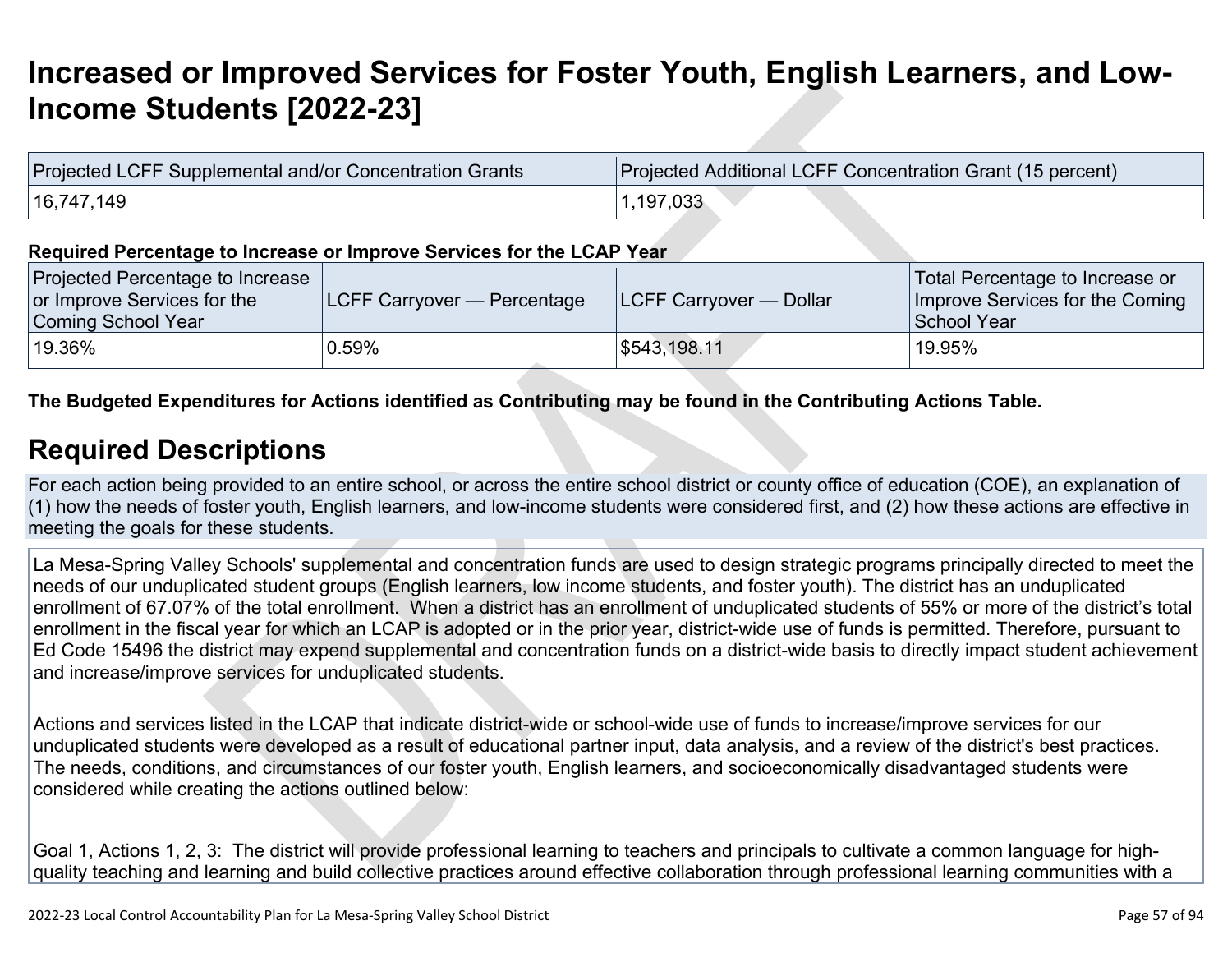focus on systematic and tiered intervention. These actions are principally directed to meet the needs of unduplicated students. Work in professional learning communities will focus on deepening teacher understanding of standards, a common understanding of grade-level mastery, developing common assessments and planning targeted interventions. Principals will also participate in professional learning to develop leadership skills. Rather than working in isolation by content area or specialty, TOSAs will collaborate to integrate strategies and practices that specifically target the needs of underserved students into all professional learning sessions including follow-up, modeling, and coaching at the sites. Schools with higher populations of unduplicated student counts will receive proportionately more services from districtlevel staff members. All classrooms have unduplicated students, so these actions will assist classroom teachers in ensuring access to the California State Standards for our low income, foster youth, and English learners. High quality standards-based instruction with effective differentiation practices are critical for these students, as is the implementation of a systematic intervention plan to serve students who are struggling or need acceleration. The district believes all of these actions increase the capacity of staff to address the specific needs of our foster youth, English learners, and socioeconomically disadvantaged students.

Goal 1, Action 5: The district will support sites in providing effective intervention to underserved students by continuing to review and assess instructional programs, measuring the impact on student achievement. Many unduplicated students have significant skill gaps that prevent grade level mastery. Their learning must be accelerated through effective Tier 2 and 3 interventions that require expertise, time, and resources. Utilizing the right interventions is critical in ensuring struggling students receive the support they need. The district continues to investigate and analyze intervention materials to determine which ones are best suited to address the specific needs of our specific student groups, including our socioeconomically disadvantaged students, foster youth, and English learners. Several opportunities will exist in the coming year for expanded learning opportunities, specifically targeting our underserved student groups. Although all schools will benefit from the intervention services mentioned in these actions, the district believes these actions will primarily support our unduplicated, underserved students groups as the actions will increase the number of adults and targeted interventions available to students.

Goal 2, Actions 1, 3, 4, 7, 8: Poverty, homelessness, and foster placement are often accompanied by trauma. In order to better serve our foster youth, socioeconomically disadvantaged students, and other students who might have experienced trauma, the district will provide student support services at all schools. Programs will principally be directed to unduplicated students. The district Student Supports team is charged with supporting foster and homeless families with school integration and success. Schools will continue to develop school environments that lead to a feeling of belonging and safety for each and every student. The Student Supports team will continue to assist sites as they develop skills and plans to address students with the most challenging behaviors, along with providing professional development around this area. Professional learning in positive behavior intervention and in cultural proficiency will be provided so that students can have the same level of support and understanding from classified as well as certificated personnel. These additional trainings will create a more cohesive program of support for all students and their families. The district will also deploy members of the attendance team to meet individually with students at school sites and make home visits to families to problem-solve, investigate concerns, and provide resources to improve student attendance. Social skills and/or counseling groups will address the specific social-emotional and/or behavioral needs of identified unduplicated students. The district-wide use of supplemental funding to increase student support services will allow for effective case management of students that need support in social-emotional well-being to improve their academic performance. All of these actions serve to increase students' level of engagement in school activities. While offered at all schools, the services will be aimed at improving the performance of our unduplicated, underserved student groups.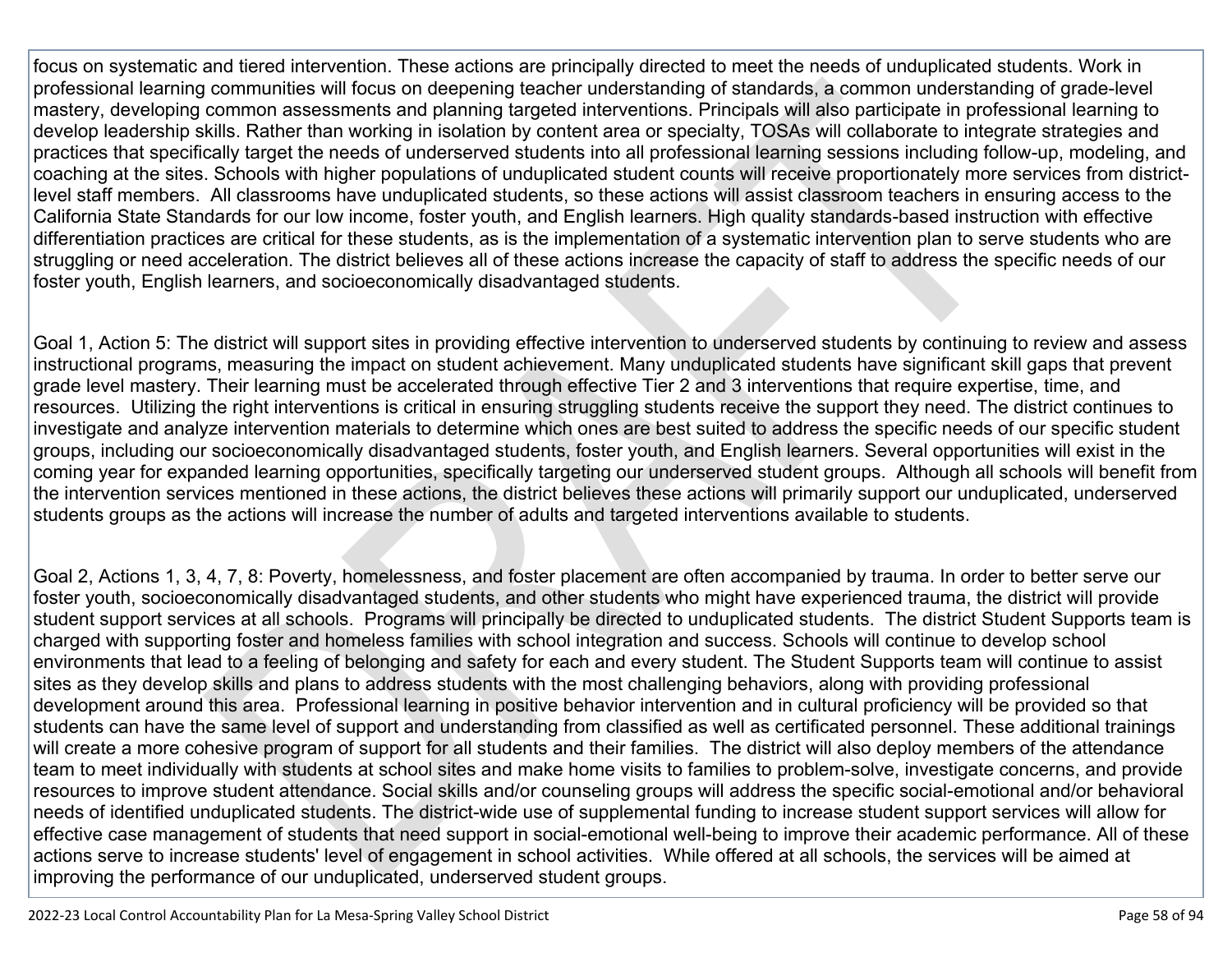Goal 2, Action 12: Parent engagement is key in increasing unduplicated student success. Oftentimes parents of unduplicated students are the most disenfranchised, so we will increase the quantity and and improve the quality of parent feedback and engagement opportunities. The district also wants to increase the frequency, quality, and effectiveness of parent workshops designed specifically to assist parents in supporting their children's learning (i.e. Foundational Skills; California State Standards Parent Support; grade level/content area specific.) Efforts and innovation to engage parents and the community in opportunities to participate in their students' education, (i.e. back to school night, open house, committee meetings, PTA, parent conferences, parent workshops, student recognition assemblies, parent volunteer dinner, drug free celebrations etc.) will continue. Connecting the families of our underserved student groups to community resources will continue to be prioritized. The district is also committed to providing interpreters/translations at parent workshops, parent conferences, and school-to-home communications. When possible, the district will continue to provide adult ESL classes to parents of English learners and assist in the marketing of those classes to our families throughout the district. While provided at all schools to increase the involvement of parents in the school community and to empower them to be more engaged with their child's education, these actions are principally directed toward our unduplicated, underserved student groups. This is the most effective use of funds because communication with families, especially in their most proficient language, increases their authentic engagement in their child's education.

Goal 3, Actions 1, 2: The district is committed to improving teacher quality and diversity in underserved communities with our underserved student groups. With the collaboration of SDSU, we will continue to be an integral part of training the next generation of teachers to be wellprepared to teach our diverse learners. The district will maintain a student to teacher ratio target that is below the statutory limits to the greatest extent possible. These actions are principally directed at unduplicated students because well-equipped teachers, who can meet the needs of our diverse learners in smaller class sizes, will facilitate targeted small-group instruction and differentiation so that the individual learning needs of students are more easily addressed and lead to standards mastery. This is particularly important for English learners who, in addition to designated ELD, need integrated ELD and scaffolds throughout the day in order to ensure access to the core curriculum.

Goal 3, Action 6: The district will provide Extended School Services (ESS) free of charge to high-need students (foster/homeless) to extend their school day and support academic progress. Foster youth often come to school with significant gaps in their academic development. ESS provides structured time, resources, and assistance to extend a child's learning day. Additionally, oftentimes foster students have moved from placement to placement, switching schools, facing more inconsistency on the heels of whatever traumatic events led to their placement in the foster system. ESS offers a safe haven with routines, structures, and an opportunity to develop relationships with caring adults, which research shows plays a significant role in supporting student success at school. The district will also provide transportation services (district busing) to unduplicated students who are homeless, live in an area deemed unsafe to walk to school, or for students who live such a distance from school that it could negatively impact consistent attendance and timeliness of arrival. Public transportation passes will be provided to homeless students to ensure consistent school attendance and access.

Goal 3, Action 8: Classroom based educational technology tools and services will be provided as a supplement to the district's basic technology infrastructure. Educational Services staff will support teachers through professional development, technical phone support, classroom lessons, and online curriculum management. Support will be provided through face-to-face professional development,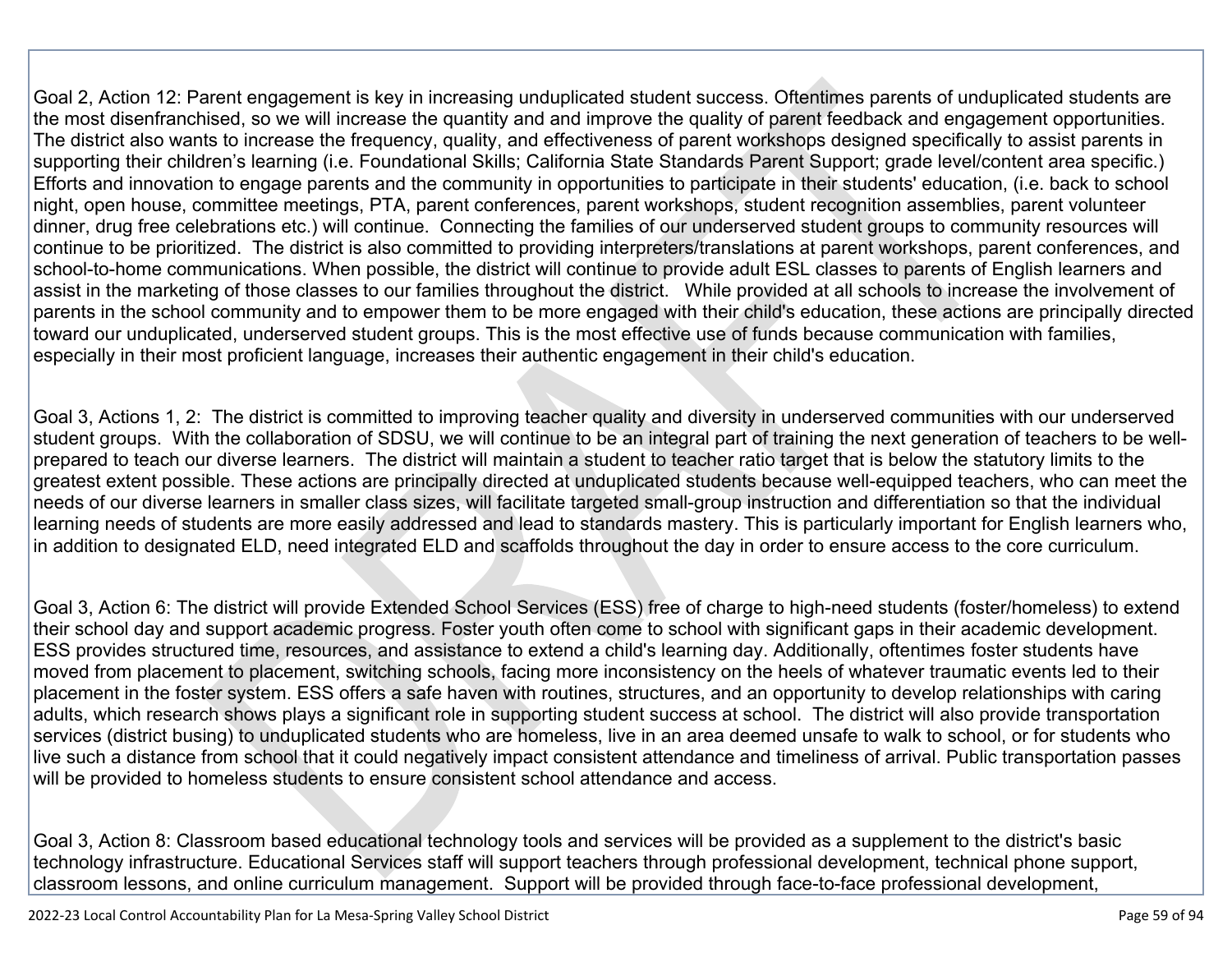demonstration lessons, peer visits, and phone support. Staff will provide teachers support and professional learning opportunities that specifically target strategies for addressing the needs of unduplicated students. Every classroom will be provided with a teacher laptop, a projection system, printer, document camera and wifi-enabled student devices. During an annual inventory of classroom technology, will be inventoried and rated on a scale of 1 – 5. Equipment will be purchased and installed in the classrooms with the highest prioritized need. While all students benefit, the classroom equipment is principally directed to meet the needs of unduplicated students. By keeping classroom hardware up and running, the Site Technicians ensure teachers and students have access to the tools they need on a daily basis. Site Technicians will provide technical support for classroom hardware and instructional software. They are each assigned to specific schools. In order to access all of the available online curriculum resources, interventions, collaborative tools, instructional apps, assessment and grading systems, both teachers and students require continuous access to the network through wifi-enabled laptops and student devices. Through their devices, students are able to use research-based, interactive learning tools that teach and reinforce concepts in engaging ways and have the functionality to personalize instruction. While provided at all schools, these 1:1 devices benefit all students, although they are principally directed to our unduplicated, underserved students groups. We believe that our 1:1 digital device program is the most effective use of funds as part of the bigger goal to increase student learning.

A description of how services for foster youth, English learners, and low-income students are being increased or improved by the percentage required.

The La Mesa-Spring Valley School District will receive \$16,747,149 in supplemental and concentration funding for the 2022-23 LCAP year calculated on the basis of the number and concentration of socioeconomically disadvantaged students, foster youth, and English Learner students as pursuant to 5 CCR 15496(a)(5). A review of the district's needs and metrics, along with educational partner input, determined that utilizing the supplemental and concentration grant funding for the following services and programs would be the most effective use of funds to meet the goals for our foster youth, English learners, and socioeconomically disadvantaged students. The expenditures in the LCAP demonstrate at least a 19.95% improvement in services to increase student achievement for, and to provide support to these unduplicated students as compared to services provided to all students for the 2022-23 school year.

La Mesa-Spring Valley Schools will continue to offer a variety of programs and supports designed to benefit students who are English Learners, living in foster care, and/or living in a socioeconomically disadvantaged household including: Academic

- Instruction and Data Support teachers
- Assessment and intervention programs
- Summer Academy
- Targeted courses in English and math for skill building and support with mastery of grade level standards
- Professional development for teachers on high quality teaching and learning practices
- Cultural proficiency professional development for all staff

#### Social-Emotional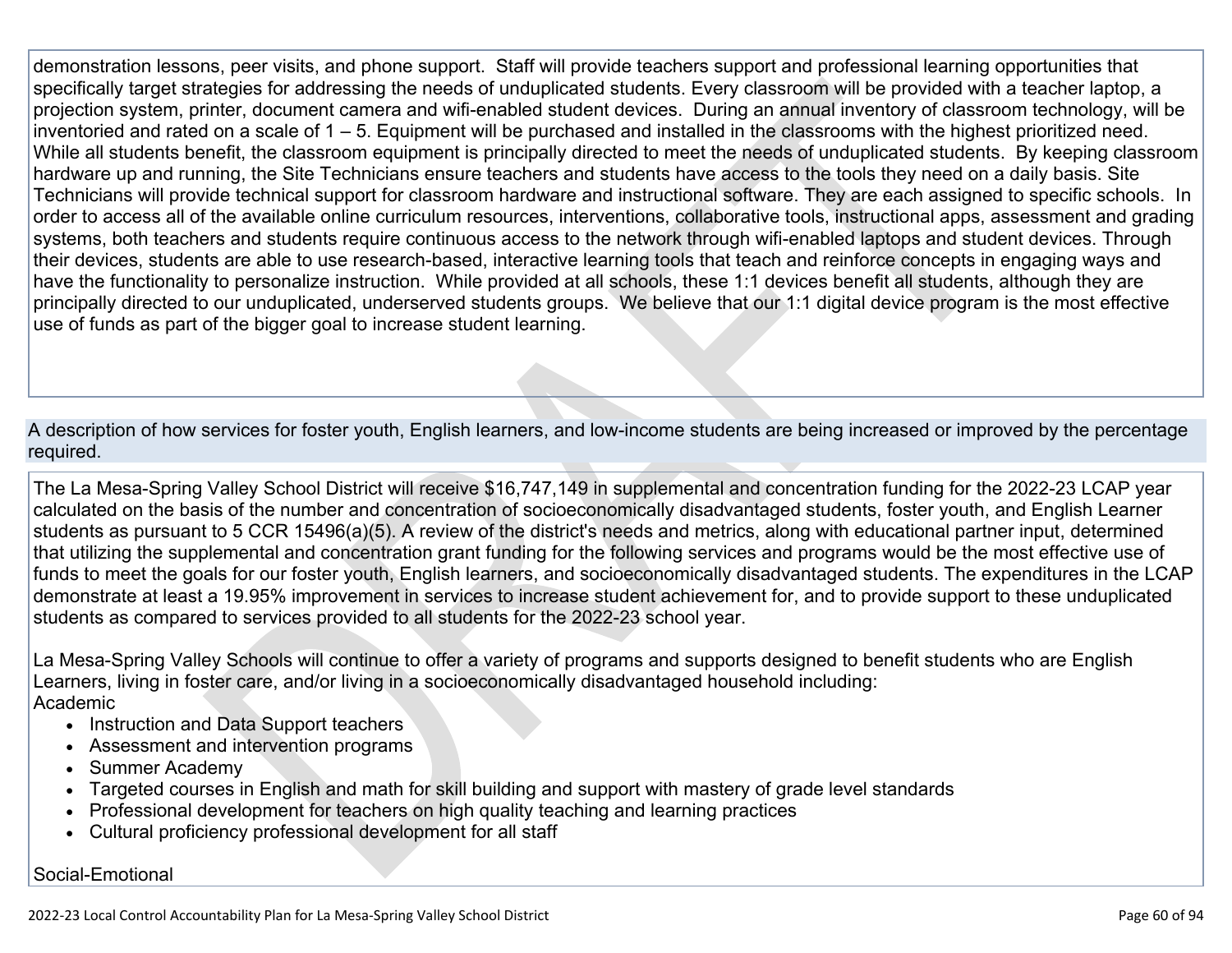- Social-emotional learning curriculum
- Diversion programs
- Increased number of school Social Workers, specifically for an elementary diversion program and for the childcare program
- Professional development for teachers on social-emotional learning

Specific Supports for English Language Learners

- TOSA with English Learner expertise
- Social worker to support our Newcomers and their families
- Newcomer toolkit
- English Learner Lead Teacher
- Appropriately credentialed staff partnership with SDSU for bilingual authorizations
- Professional development for teachers on language development strategies and student supports
- English Language Development (ELD) curriculum and instructional materials

Specific Supports for Foster Youth

- Targeted school counseling support based on the unique needs of students who are living in foster care
- Transportation support
- Extended School Services (childcare) support
- hotspots
- School and personal supplies

A description of the plan for how the additional concentration grant add-on funding identified above will be used to increase the number of staff providing direct services to students at schools that have a high concentration (above 55 percent) of foster youth, English learners, and lowincome students, as applicable.

The amount of additional concentration grant add-on funding the La Mesa-Spring Valley School District received is \$869,810.The following 16 sites have an enrollment of unduplicated student groups greater than 55% (2021-22 CALPADs data): Parkway Middle (58.45%), Northmont Elementary (59.33%), Rolando Elementary (69.01%), Sweetwater Springs Elementary (70.73%), La Mesa Dale Elementary (75.60%), Trust Blended Learning (77.05%), Loma Elementary (80.94%), STEAM Academy (81.98%), Casa de Oro Elementary (82.66%), Highlands Elementary (83.88%), Rancho Elementary (85.62%), Spring Valley Academy (86.30%), Avondale Elementary (89.10%), La Presa Elementary (90.29%), Bancroft Elementary (92.12%), and Kempton Literacy Academy (95.64%).

Concentration grant add-on funding has been used to fund 22 Instruction Data Support (IDS) teachers. These positions were added as additional staff this year to improve both instruction and social-emotional support for students. Proportionally, social worker time was allocated higher to sites with higher concentrations of students who are low-income, English learners and/or foster youth in order to help mitigate the effects of the pandemic on those particularly affected student groups. In addition, the district has also used other funding sources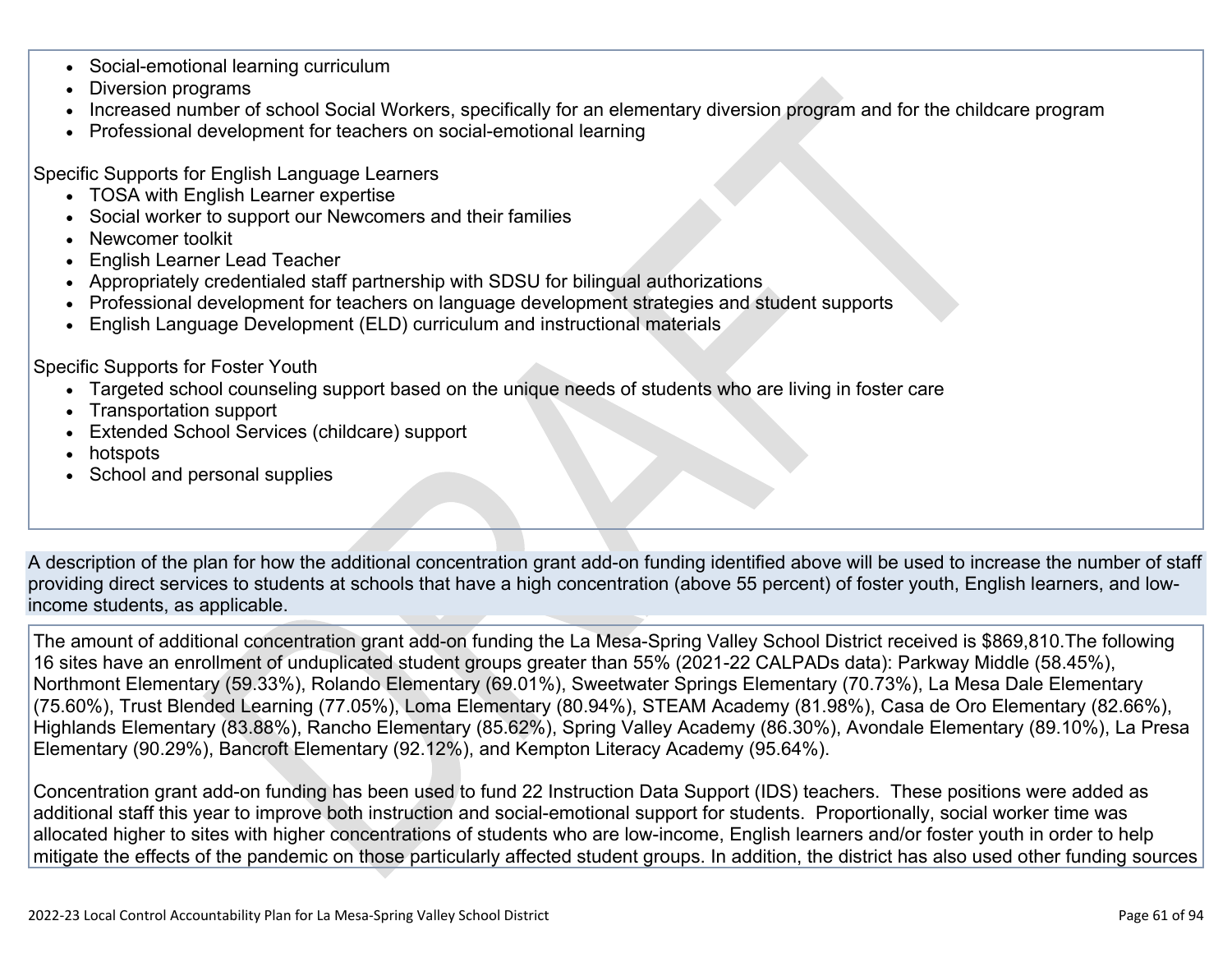to offset class size issues and address staffing issues at sites with the identified student groups of 55% or more, including adding positions to address the impact of teacher absences due to quarantine requirements.

| Staff-to-student ratios by<br>type of school and<br>concentration of<br>unduplicated students | Schools with a student concentration of 55 percent or<br>less | Schools with a student concentration of greater than 55<br>percent |
|-----------------------------------------------------------------------------------------------|---------------------------------------------------------------|--------------------------------------------------------------------|
| Staff-to-student ratio of<br>classified staff providing<br>direct services to students        | 0.009                                                         | 0.015                                                              |
| Staff-to-student ratio of<br>certificated staff providing<br>direct services to students      | 0.036                                                         | 0.039                                                              |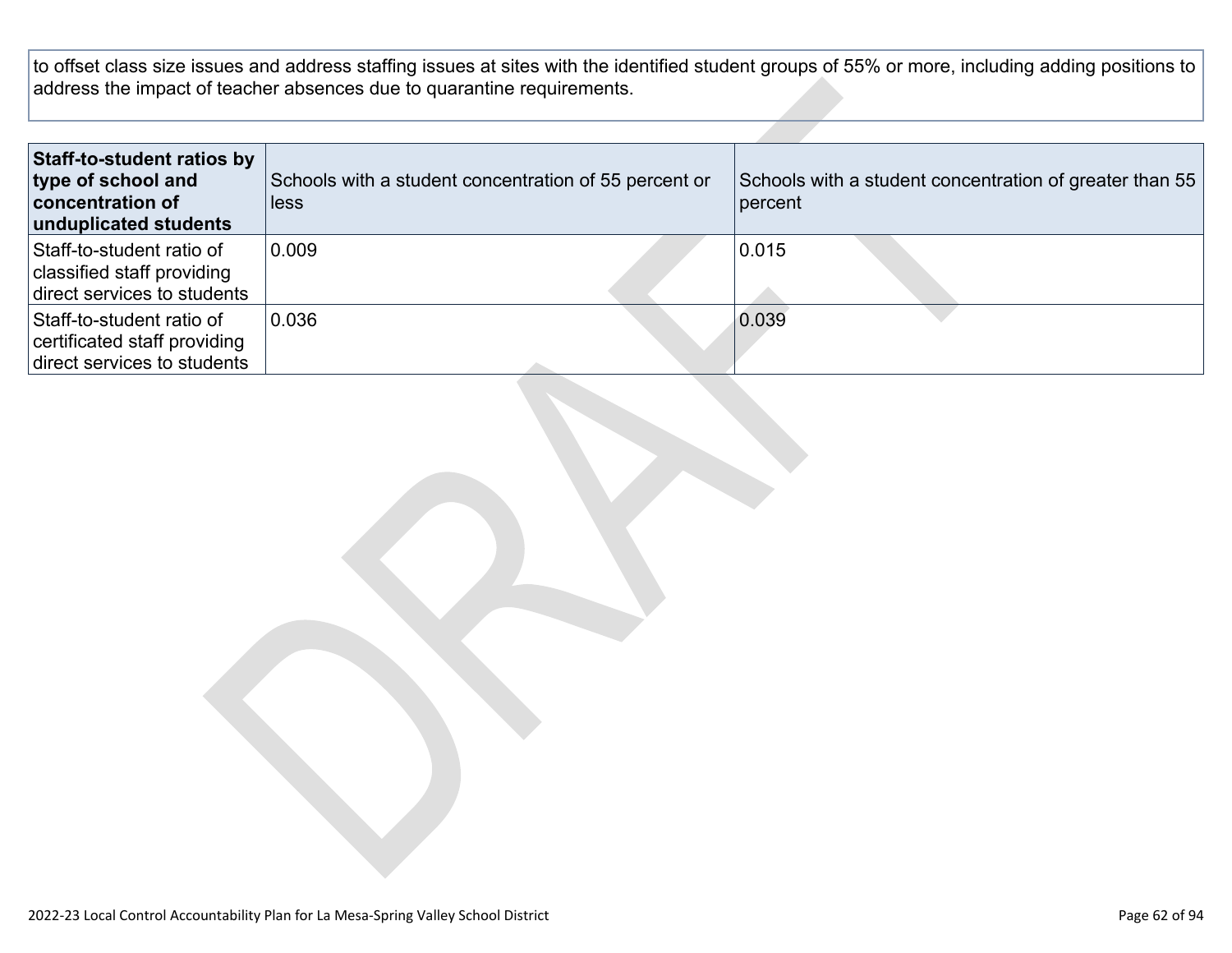### **2022-23 Total Expenditures Table**

|                    | <b>Total Non-</b><br>personnel | <b>Total Personnel</b> | <b>Total Funds</b>       | <b>Federal Funds</b> | <b>Local Funds</b>      | <b>Other State</b><br><b>Funds</b>   | <b>LCFF Funds</b>                                                             |                | <b>Totals</b>  |
|--------------------|--------------------------------|------------------------|--------------------------|----------------------|-------------------------|--------------------------------------|-------------------------------------------------------------------------------|----------------|----------------|
|                    | \$20,517,436.85                | \$45,262,180.01        | \$65,779,616.86          | \$19,450,657.75      | \$290,641.23            | \$3,509,279.92                       | \$42,529,037.96                                                               |                | <b>Totals</b>  |
|                    |                                |                        |                          |                      |                         |                                      |                                                                               |                |                |
| <b>Total Funds</b> | <b>Federal Funds</b>           | <b>Local Funds</b>     | <b>Other State Funds</b> | <b>LCFF Funds</b>    | <b>Student Group(s)</b> |                                      | <b>Action Title</b>                                                           | <b>Action#</b> | Goal           |
| \$1,634,001.13     | \$169,667.58                   |                        | \$301,891.47             | \$1,162,442.08       | <b>English Learners</b> | <b>Foster Youth</b><br>Low Income    | <b>Professional Learning</b><br>for our Certificated<br><b>Teachers</b>       | $1.1$          | $\mathbf{1}$   |
| \$383,123.68       | \$314,056.64                   |                        | \$5,182.67               | \$63,884.37          | <b>English Learners</b> | <b>Foster Youth</b><br>Low Income    | <b>Learning Support</b><br><b>TOSAs</b>                                       | $1.2$          | $\mathbf{1}$   |
| \$18,000.00        |                                |                        |                          | \$18,000.00          | <b>English Learners</b> | <b>Foster Youth</b><br>Low Income    | <b>Professional Learning</b><br>for Certificated<br>Administrators            | $1.3$          | $\overline{1}$ |
| \$2,828,819.70     | \$2,543,725.43                 |                        | \$52,864.33              | \$232,229.94         |                         | All                                  | Instruction and Data<br>Support (IDS)<br>Teachers Assigned<br>to School Sites | $1.4$          | $\mathbf{1}$   |
| \$511,669.45       |                                |                        |                          | \$511,669.45         | <b>English Learners</b> | <b>Foster Youth</b><br>Low Income    | Assessment and<br>Intervention<br>Programs                                    | 1.5            | $\mathbf{1}$   |
| \$357,621.39       | \$174,164.52                   |                        | \$11,804.47              | \$171,652.40         |                         | All                                  | Administrative<br><b>Education Services</b><br>Staff                          | 1.6            | $\mathbf 1$    |
| \$1,300,000.00     | \$206,684.20                   |                        | \$1,093,315.80           |                      |                         | All                                  | <b>Summer Academy</b>                                                         | $1.7$          | $\mathbf{1}$   |
|                    |                                |                        |                          |                      |                         | All                                  | Newcomer<br>"Breakthrough<br>English"                                         | 1.8            | $\mathbf{1}$   |
| \$25,756,589.00    | \$7,756,589.00                 |                        |                          | \$18,000,000.00      |                         | Students with<br><b>Disabilities</b> | <b>Special Education</b>                                                      | 1.9            | $\overline{1}$ |
| \$448,238.03       | \$257,483.95                   |                        | \$74,065.24              | \$116,688.84         | <b>English Learners</b> | <b>Foster Youth</b><br>Low Income    | <b>District Teams to</b><br><b>Support Sites</b>                              | 2.1            | 2 <sup>2</sup> |

2022-23 Local Control Accountability Plan for La Mesa-Spring Valley School District Page 63 of 94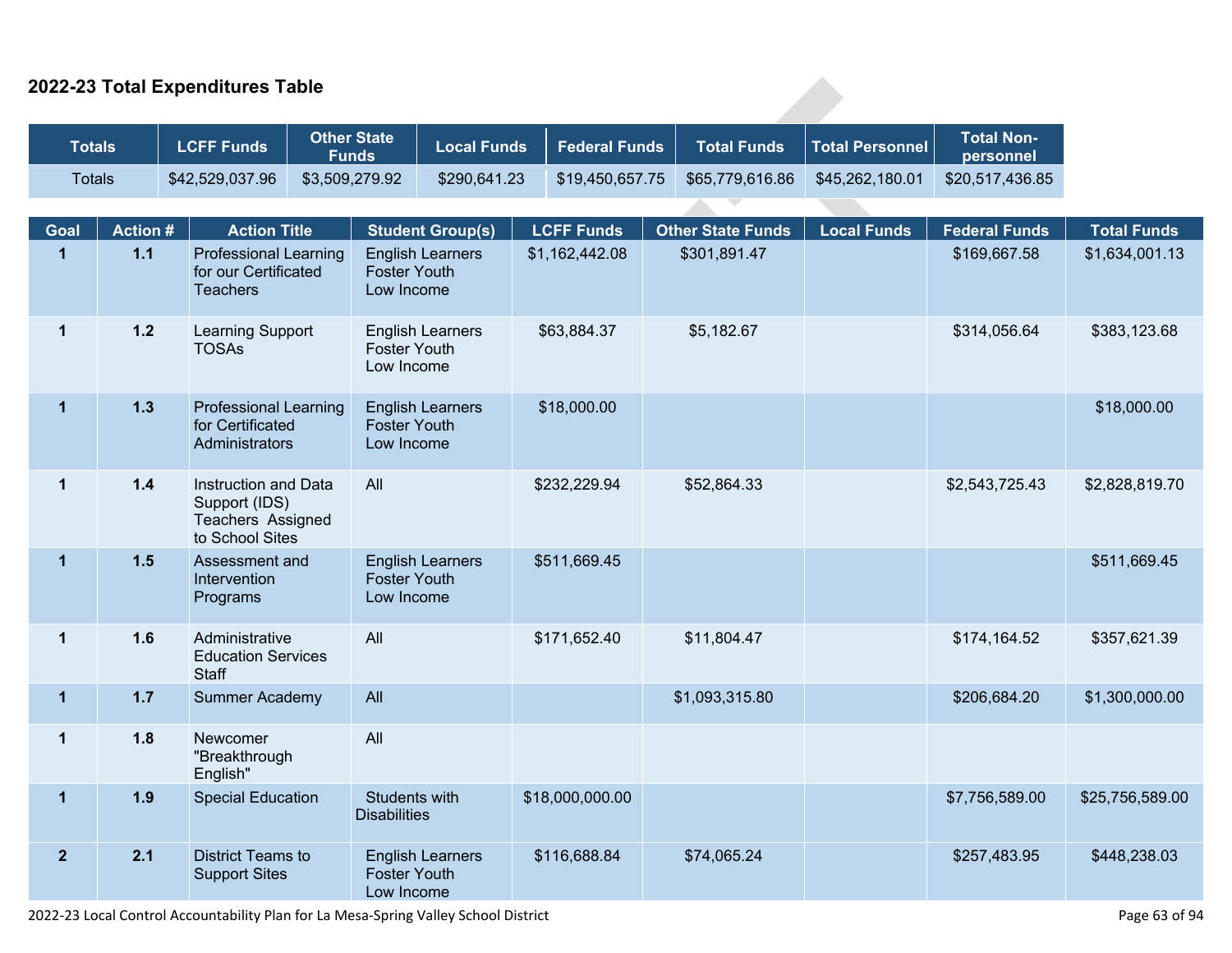| Goal                    | <b>Action #</b> | <b>Action Title</b>                                        | <b>Student Group(s)</b>                                      | <b>LCFF Funds</b> | <b>Other State Funds</b> | <b>Local Funds</b> | <b>Federal Funds</b> | <b>Total Funds</b> |
|-------------------------|-----------------|------------------------------------------------------------|--------------------------------------------------------------|-------------------|--------------------------|--------------------|----------------------|--------------------|
| $\mathbf{2}$            | 2.2             | Social-emotional<br>Support, Programs, &<br>Partnerships   | All                                                          | \$37,640.90       | \$740,155.94             |                    | \$624,654.16         | \$1,402,451.00     |
| $\overline{2}$          | 2.3             | <b>Cultural Proficiency</b><br>for All Staff               | <b>English Learners</b><br><b>Foster Youth</b><br>Low Income | \$5,700.00        |                          |                    |                      | \$5,700.00         |
| $\overline{2}$          | 2.4             | <b>Professional Learning</b><br>for Classified Staff       | <b>English Learners</b><br><b>Foster Youth</b><br>Low Income | \$28,333.33       |                          |                    |                      | \$28,333.33        |
| $\overline{2}$          | 2.5             | Alternatives to<br>Suspension                              | All                                                          |                   | \$80,000.00              | \$20,000.00        |                      | \$100,000.00       |
| $\overline{\mathbf{2}}$ | 2.6             | <b>Elementary Diversion</b><br>Program                     | All                                                          | \$22,876.41       |                          |                    |                      | \$22,876.41        |
| 2 <sup>1</sup>          | 2.7             | School Attendance<br>Rates                                 | <b>English Learners</b><br><b>Foster Youth</b><br>Low Income |                   |                          |                    |                      | \$0.00             |
| $\overline{2}$          | 2.8             | Attendance Teams at<br><b>Every School</b>                 | <b>English Learners</b><br><b>Foster Youth</b><br>Low Income |                   |                          |                    |                      | \$0.00             |
| $\overline{2}$          | 2.9             | <b>Differentiated</b><br>Assistance                        | Students with<br><b>Disabilities</b>                         |                   |                          |                    |                      | \$0.00             |
| $\overline{2}$          | 2.10            | <b>Student Survey</b>                                      | All                                                          |                   |                          |                    | \$11,046.71          | \$11,046.71        |
| $\overline{2}$          | 2.11            | <b>Educational Partner</b><br>Surveys                      | All                                                          |                   |                          |                    | \$30,517.00          | \$30,517.00        |
| $\mathbf{2}$            | 2.12            | <b>Parent Education</b>                                    | <b>English Learners</b><br><b>Foster Youth</b><br>Low Income | \$114,067.56      |                          |                    |                      | \$114,067.56       |
| $\mathbf{3}$            | 3.1             | Appropriately<br><b>Credentialed Staff</b><br>Partnerships | <b>English Learners</b>                                      | \$59,492.00       |                          |                    |                      | \$59,492.00        |
| 3                       | 3.2             | <b>Class Size Targets</b>                                  | <b>English Learners</b><br><b>Foster Youth</b><br>Low Income | \$10,716,404.68   |                          |                    |                      | \$10,716,404.68    |
| 3 <sup>1</sup>          | 3.3             | <b>Standards Aligned</b><br><b>Materials</b>               | All                                                          | \$1,557,000.00    | \$1,150,000.00           |                    |                      | \$2,707,000.00     |
| $\mathbf{3}$            | 3.4             | Director, Safety &<br><b>Risk Management</b>               | All                                                          |                   |                          | \$197,812.23       |                      | \$197,812.23       |
| 3 <sup>5</sup>          | 3.5             | <b>Condition of Facilities</b>                             | All                                                          | \$4,631,380.24    |                          |                    |                      | \$4,631,380.24     |
| $\mathbf{3}$            | 3.6             | Transportation<br>Services/ESS                             | <b>Foster Youth</b><br>Low Income                            | \$3,975,819.61    |                          | \$72,829.00        |                      | \$4,048,648.61     |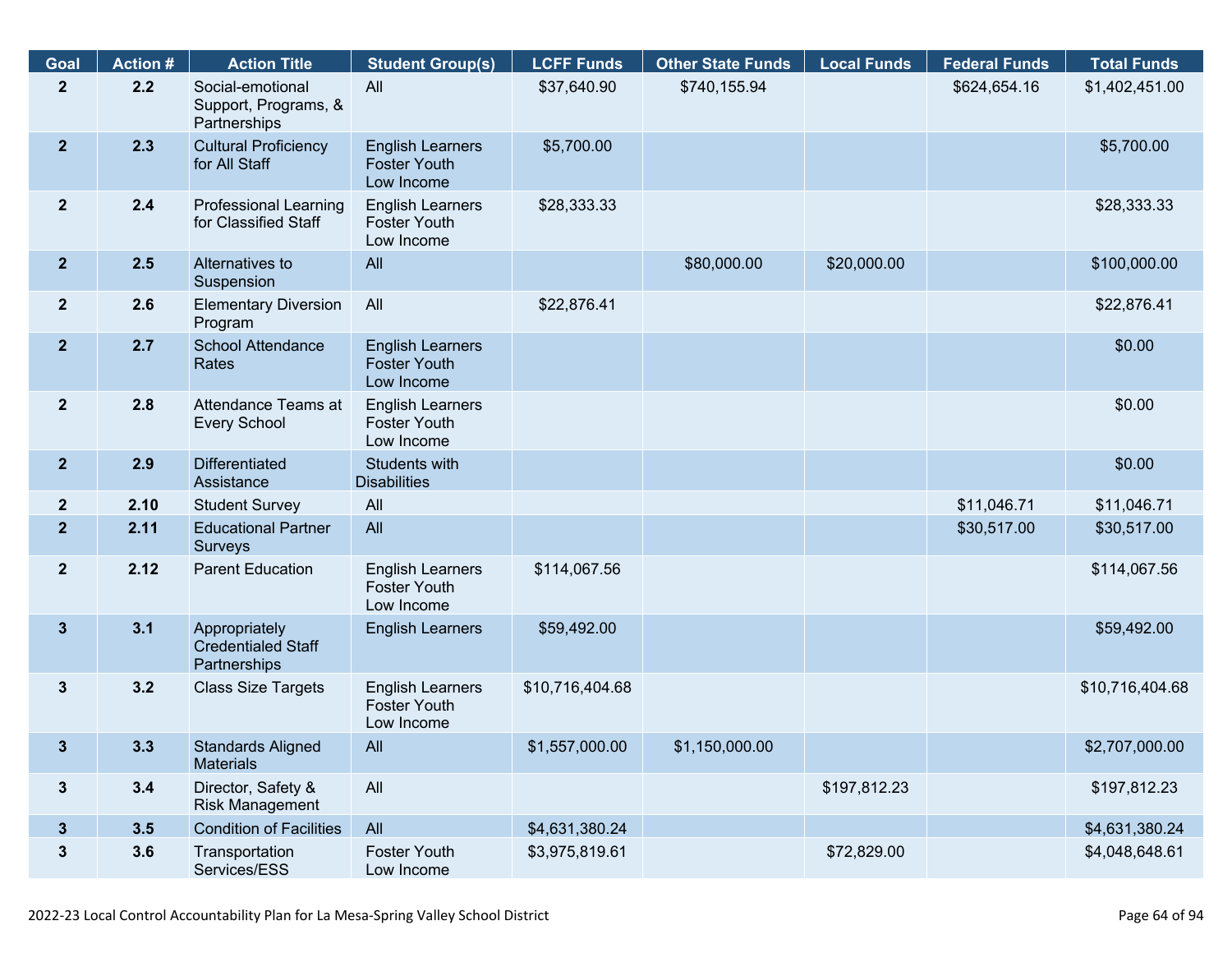| <b>Goal</b>  | <b>Action #</b> | <b>Action Title</b>                                         | <b>Student Group(s)</b>                        | <b>LCFF Funds</b> | <b>Other State Funds</b> | <b>Local Funds</b> | <b>Federal Funds</b> | <b>Total Funds</b> |
|--------------|-----------------|-------------------------------------------------------------|------------------------------------------------|-------------------|--------------------------|--------------------|----------------------|--------------------|
| $\mathbf{3}$ | 3.7             | <b>Child Nutrition</b><br><b>Services</b>                   | All                                            |                   |                          |                    | \$6,088,298.32       | \$6,088,298.32     |
| 3            | 3.8             | <b>District Technology</b><br>Plan                          | English Learners<br>Foster Youth<br>Low Income | \$497,276.47      |                          |                    | \$1,273,770.24       | \$1,771,046.71     |
| 3            | 3.9             | <b>Classroom</b><br>Environments/<br>Furniture<br>**REMOVED | All                                            |                   |                          |                    |                      | \$0.00             |
| 3.           | 3.10            | <b>Site Discretionary</b><br>Funds                          | All                                            | \$606,479.68      |                          |                    |                      | \$606,479.68       |
|              |                 |                                                             |                                                |                   |                          |                    |                      |                    |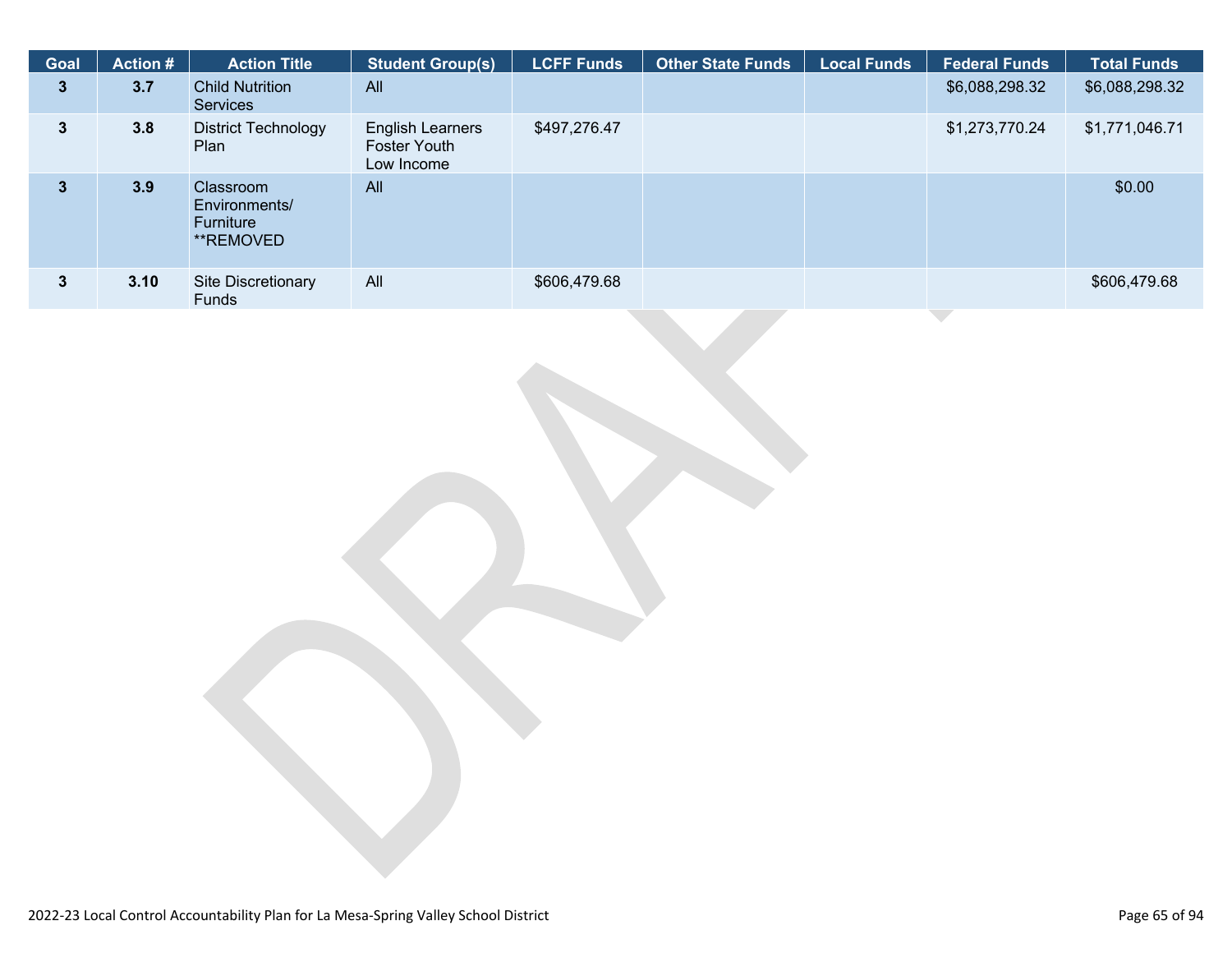### **2022-23 Contributing Actions Table**

| 1. Projected<br><b>LCFF Base</b><br><b>Grant</b> |                | 2. Projected<br><b>LCFF</b><br><b>Supplemental</b><br>and/or<br><b>Concentration</b><br><b>Grants</b> | 3. Projected<br><b>Percentage to</b><br>Increase or<br>Improve<br><b>Services for</b><br>the Coming<br><b>School Year</b><br>(2 divided by<br>1) | <b>LCFF</b><br>Carryover -<br>Percentage<br>(Percentage<br>from Prior<br>Year)       | <b>Total</b><br><b>Percentage to</b><br>Increase or<br>Improve<br><b>Services for</b><br>the Coming<br><b>School Year</b><br>(3 + Carryover<br>% | 4. Total<br><b>Planned</b><br><b>Contributing</b><br><b>Expenditures</b><br>(LCFF Funds) | 5. Total<br><b>Planned</b><br><b>Percentage of</b><br>Improved<br><b>Services</b><br>(%) |                    | <b>Planned</b><br><b>Percentage to</b><br>Increase or<br><b>Improve</b><br><b>Services for</b><br>the Coming<br><b>School Year</b><br>(4 divided by<br>1, plus 5) | <b>Totals by</b><br><b>Type</b>                                                             | <b>Total LCFF</b><br><b>Funds</b>                                  |
|--------------------------------------------------|----------------|-------------------------------------------------------------------------------------------------------|--------------------------------------------------------------------------------------------------------------------------------------------------|--------------------------------------------------------------------------------------|--------------------------------------------------------------------------------------------------------------------------------------------------|------------------------------------------------------------------------------------------|------------------------------------------------------------------------------------------|--------------------|-------------------------------------------------------------------------------------------------------------------------------------------------------------------|---------------------------------------------------------------------------------------------|--------------------------------------------------------------------|
|                                                  | \$86,514,786   | 16,747,149                                                                                            | 19.36%                                                                                                                                           | 0.59%                                                                                | 19.95%                                                                                                                                           | \$17,269,778.3<br>9                                                                      | 0.00%                                                                                    |                    | 19.96 %                                                                                                                                                           | Total:                                                                                      | \$17,269,778.39                                                    |
|                                                  |                |                                                                                                       |                                                                                                                                                  |                                                                                      |                                                                                                                                                  |                                                                                          |                                                                                          |                    |                                                                                                                                                                   | <b>LEA-wide</b><br>Total:                                                                   | \$17,269,778.39                                                    |
|                                                  |                |                                                                                                       |                                                                                                                                                  |                                                                                      |                                                                                                                                                  |                                                                                          |                                                                                          |                    |                                                                                                                                                                   | <b>Limited Total:</b>                                                                       | \$0.00                                                             |
|                                                  |                |                                                                                                       |                                                                                                                                                  |                                                                                      |                                                                                                                                                  |                                                                                          |                                                                                          |                    |                                                                                                                                                                   | <b>Schoolwide</b><br>Total:                                                                 | \$0.00                                                             |
| Goal                                             | <b>Action#</b> | <b>Action Title</b>                                                                                   |                                                                                                                                                  | <b>Contributing to</b><br><b>Increased or</b><br><b>Improved</b><br><b>Services?</b> | <b>Scope</b>                                                                                                                                     | <b>Unduplicated</b><br><b>Student Group(s)</b>                                           |                                                                                          |                    | <b>Location</b>                                                                                                                                                   | Planned<br><b>Expenditures for</b><br><b>Contributing</b><br><b>Actions (LCFF</b><br>Funds) | <b>Planned</b><br><b>Percentage of</b><br>Improved<br>Services (%) |
| $\mathbf{1}$                                     | $1.1$          | Professional Learning for<br>our Certificated Teachers                                                |                                                                                                                                                  | Yes                                                                                  | LEA-wide                                                                                                                                         | <b>English Learners</b><br><b>Foster Youth</b><br>Low Income                             |                                                                                          | <b>All Schools</b> |                                                                                                                                                                   | \$1,162,442.08                                                                              |                                                                    |
| $\mathbf{1}$                                     | $1.2$          | <b>Learning Support TOSAs</b>                                                                         |                                                                                                                                                  | Yes                                                                                  | LEA-wide                                                                                                                                         | <b>English Learners</b><br><b>Foster Youth</b><br>Low Income                             |                                                                                          | <b>All Schools</b> |                                                                                                                                                                   | \$63,884.37                                                                                 |                                                                    |
| 1                                                | $1.3$          | Professional Learning for<br><b>Certificated Administrators</b>                                       |                                                                                                                                                  | Yes                                                                                  | LEA-wide                                                                                                                                         | <b>English Learners</b><br><b>Foster Youth</b><br>Low Income                             |                                                                                          | <b>All Schools</b> |                                                                                                                                                                   | \$18,000.00                                                                                 |                                                                    |
| $\mathbf{1}$                                     | 1.5            | Assessment and<br><b>Intervention Programs</b>                                                        |                                                                                                                                                  | Yes                                                                                  | LEA-wide                                                                                                                                         | <b>English Learners</b><br><b>Foster Youth</b><br>Low Income                             |                                                                                          | <b>All Schools</b> |                                                                                                                                                                   | \$511,669.45                                                                                |                                                                    |
| $\overline{2}$                                   | 2.1            | <b>District Teams to Support</b><br><b>Sites</b>                                                      |                                                                                                                                                  | Yes                                                                                  | LEA-wide                                                                                                                                         | <b>English Learners</b><br><b>Foster Youth</b><br>Low Income                             |                                                                                          | <b>All Schools</b> |                                                                                                                                                                   | \$116,688.84                                                                                |                                                                    |
| $\overline{2}$                                   | 2.3            | <b>Cultural Proficiency for All</b><br><b>Staff</b>                                                   |                                                                                                                                                  | Yes                                                                                  | LEA-wide                                                                                                                                         | <b>English Learners</b><br><b>Foster Youth</b><br>Low Income                             |                                                                                          | <b>All Schools</b> |                                                                                                                                                                   | \$5,700.00                                                                                  |                                                                    |

**A**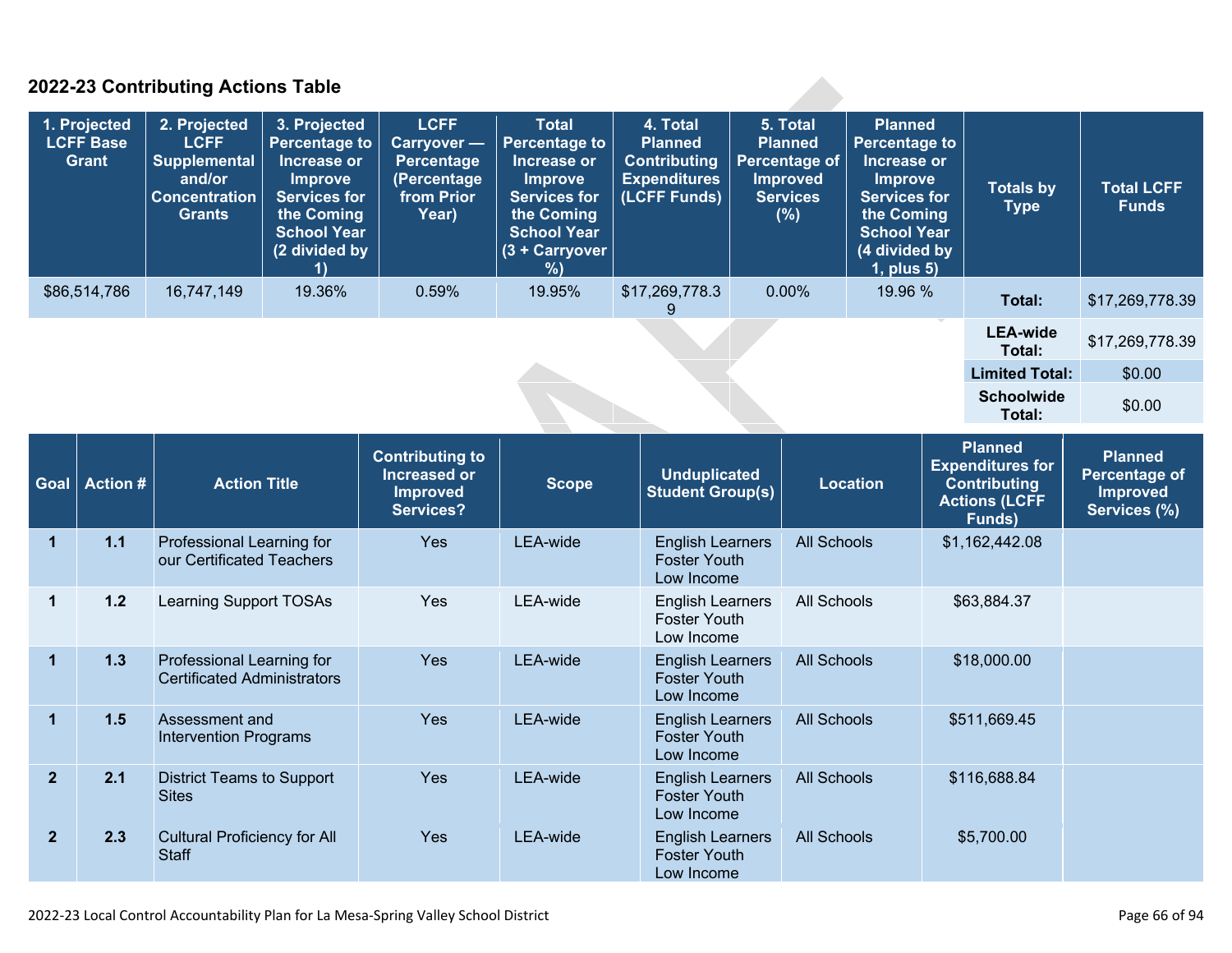| Goal           | <b>Action #</b> | <b>Action Title</b>                                            | <b>Contributing to</b><br><b>Increased or</b><br><b>Improved</b><br><b>Services?</b> | <b>Scope</b>    | <b>Unduplicated</b><br><b>Student Group(s)</b>               | <b>Location</b>    | <b>Planned</b><br><b>Expenditures for</b><br><b>Contributing</b><br><b>Actions (LCFF</b><br>Funds) | <b>Planned</b><br>Percentage of<br><b>Improved</b><br>Services (%) |
|----------------|-----------------|----------------------------------------------------------------|--------------------------------------------------------------------------------------|-----------------|--------------------------------------------------------------|--------------------|----------------------------------------------------------------------------------------------------|--------------------------------------------------------------------|
| $\mathbf{2}$   | 2.4             | Professional Learning for<br><b>Classified Staff</b>           | Yes                                                                                  | LEA-wide        | <b>English Learners</b><br><b>Foster Youth</b><br>Low Income | <b>All Schools</b> | \$28,333.33                                                                                        |                                                                    |
| $\mathbf{2}$   | 2.7             | <b>School Attendance Rates</b>                                 | <b>Yes</b>                                                                           | <b>LEA-wide</b> | <b>English Learners</b><br><b>Foster Youth</b><br>Low Income | All Schools        |                                                                                                    |                                                                    |
| $\mathbf{2}$   | 2.8             | Attendance Teams at Every<br>School                            | Yes                                                                                  | LEA-wide        | <b>English Learners</b><br><b>Foster Youth</b><br>Low Income | All Schools        |                                                                                                    |                                                                    |
| $\overline{2}$ | 2.12            | <b>Parent Education</b>                                        | Yes                                                                                  | LEA-wide        | <b>English Learners</b><br><b>Foster Youth</b><br>Low Income | All Schools        | \$114,067.56                                                                                       |                                                                    |
| $\mathbf{3}$   | 3.1             | <b>Appropriately Credentialed</b><br><b>Staff Partnerships</b> | Yes                                                                                  | <b>LEA-wide</b> | <b>English Learners</b>                                      | <b>All Schools</b> | \$59,492.00                                                                                        |                                                                    |
| 3              | 3.2             | <b>Class Size Targets</b>                                      | Yes                                                                                  | LEA-wide        | <b>English Learners</b><br><b>Foster Youth</b><br>Low Income | All Schools        | \$10,716,404.68                                                                                    |                                                                    |
| 3              | 3.6             | Transportation<br>Services/ESS                                 | Yes                                                                                  | LEA-wide        | <b>Foster Youth</b><br>Low Income                            | All Schools        | \$3,975,819.61                                                                                     |                                                                    |
| 3              | 3.8             | District Technology Plan                                       | Yes                                                                                  | LEA-wide        | <b>English Learners</b><br><b>Foster Youth</b><br>Low Income | All Schools        | \$497,276.47                                                                                       |                                                                    |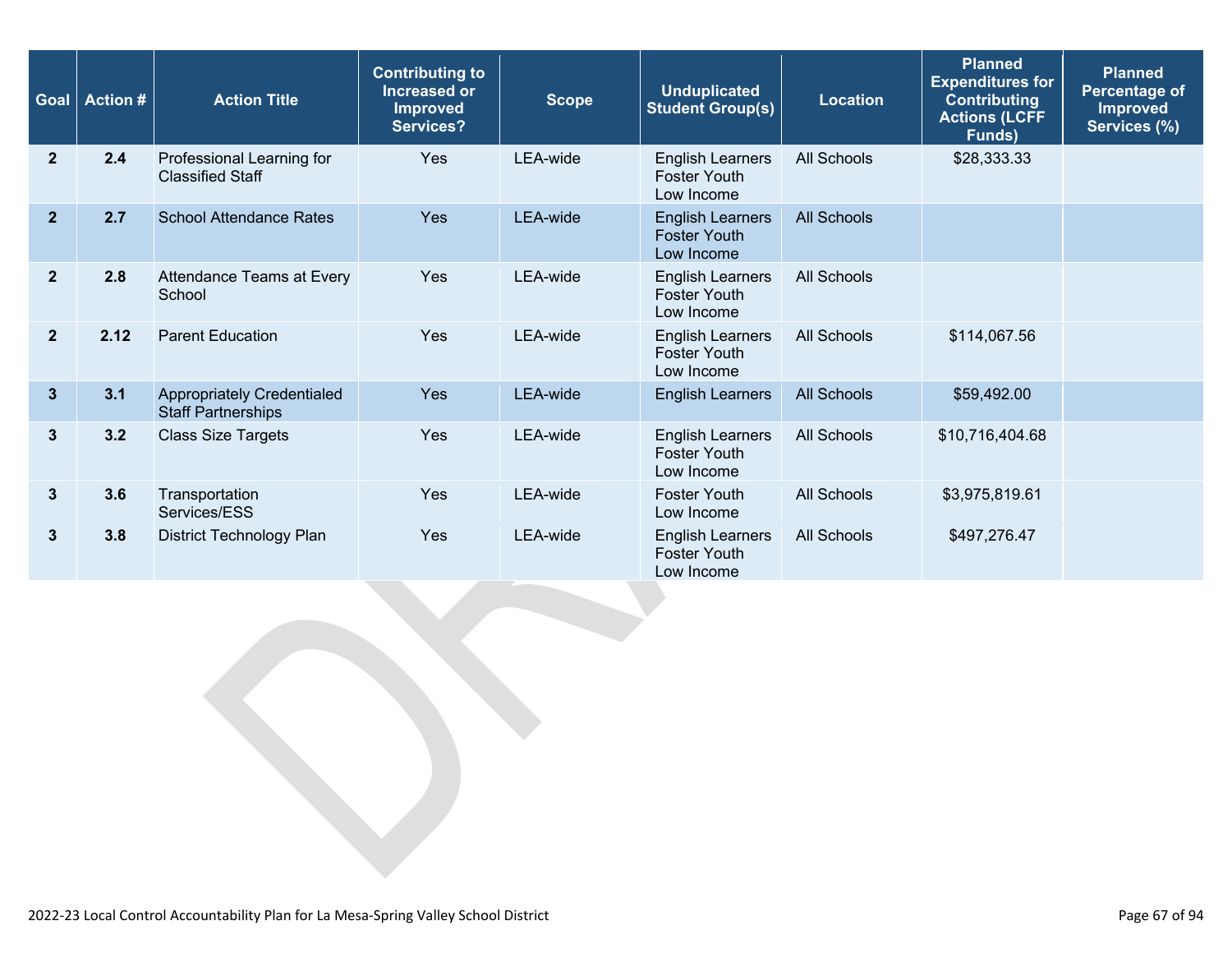### **2021-22 Annual Update Table**

| <b>Totals</b> | <b>Last Year's</b><br><b>Total Planned</b><br><b>Expenditures</b><br>(Total Funds) | <b>Total Estimated</b><br><b>Expenditures</b><br>(Total Funds) |
|---------------|------------------------------------------------------------------------------------|----------------------------------------------------------------|
| <b>Totals</b> | \$70,024,760.73                                                                    | \$61,979,952.42                                                |

| <b>Totals</b>                | <b>Last Year's</b><br><b>Total Planned</b><br><b>Expenditures</b><br>(Total Funds) | <b>Total Estimated</b><br><b>Expenditures</b><br>(Total Funds)          |                                                          |                                                                    |                                                                       |  |  |  |  |
|------------------------------|------------------------------------------------------------------------------------|-------------------------------------------------------------------------|----------------------------------------------------------|--------------------------------------------------------------------|-----------------------------------------------------------------------|--|--|--|--|
| <b>Totals</b>                | \$70,024,760.73                                                                    | \$61,979,952.42                                                         |                                                          |                                                                    |                                                                       |  |  |  |  |
| <b>Last Year's</b><br>Goal # | <b>Last Year's Action</b><br>#                                                     | <b>Prior Action/Service Title</b>                                       | <b>Contributed to Increased</b><br>or Improved Services? | <b>Last Year's Planned</b><br><b>Expenditures</b><br>(Total Funds) | <b>Estimated Actual</b><br><b>Expenditures</b><br>(Input Total Funds) |  |  |  |  |
| $\overline{\mathbf{1}}$      | $1.1$                                                                              | Professional Learning for our<br><b>Certificated Teachers</b>           | Yes                                                      | \$1,134,750.00                                                     | \$1,334,001.14                                                        |  |  |  |  |
| $\overline{1}$               | $1.2$                                                                              | <b>Learning Support TOSAs</b>                                           | Yes                                                      | \$357,262.55                                                       | \$335,488.67                                                          |  |  |  |  |
| $\overline{1}$               | $1.3$                                                                              | Professional Learning for<br><b>Certificated Administrators</b>         | Yes                                                      | \$36,000.00                                                        | \$27,500                                                              |  |  |  |  |
| $\overline{1}$               | $1.4$                                                                              | Instruction and Data Support (IDS)<br>Teachers Assigned to School Sites | <b>No</b>                                                | \$2,741,571.00                                                     | \$2,828,819.70                                                        |  |  |  |  |
| 1                            | 1.5                                                                                | Assessment and Intervention<br>Programs                                 | Yes                                                      | \$736,815.05                                                       | \$511,669.45                                                          |  |  |  |  |
| $\overline{1}$               | 1.6                                                                                | <b>Administrative Education Services</b><br><b>Staff</b>                | <b>No</b>                                                | \$300,000.00                                                       | \$357,621.38                                                          |  |  |  |  |
| $\overline{1}$               | 1.7                                                                                | <b>Summer Academy</b>                                                   | <b>No</b>                                                | \$4,000,000.00                                                     | \$1,159,362.39                                                        |  |  |  |  |
| $\mathbf{1}$                 | 1.8                                                                                | Newcomer "Breakthrough English"                                         | <b>No</b>                                                | \$72,000.00                                                        | \$74,849.65                                                           |  |  |  |  |
| $\overline{1}$               | 1.9                                                                                | <b>Special Education</b>                                                | <b>No</b>                                                | \$25,597,307.95                                                    | \$25,459,156.42                                                       |  |  |  |  |
| $\overline{2}$               | 2.1                                                                                | <b>District Teams to Support Sites</b>                                  | Yes                                                      | \$483,303.00                                                       | \$549,993.04                                                          |  |  |  |  |

2022-23 Local Control Accountability Plan for La Mesa-Spring Valley School District Page 68 of 94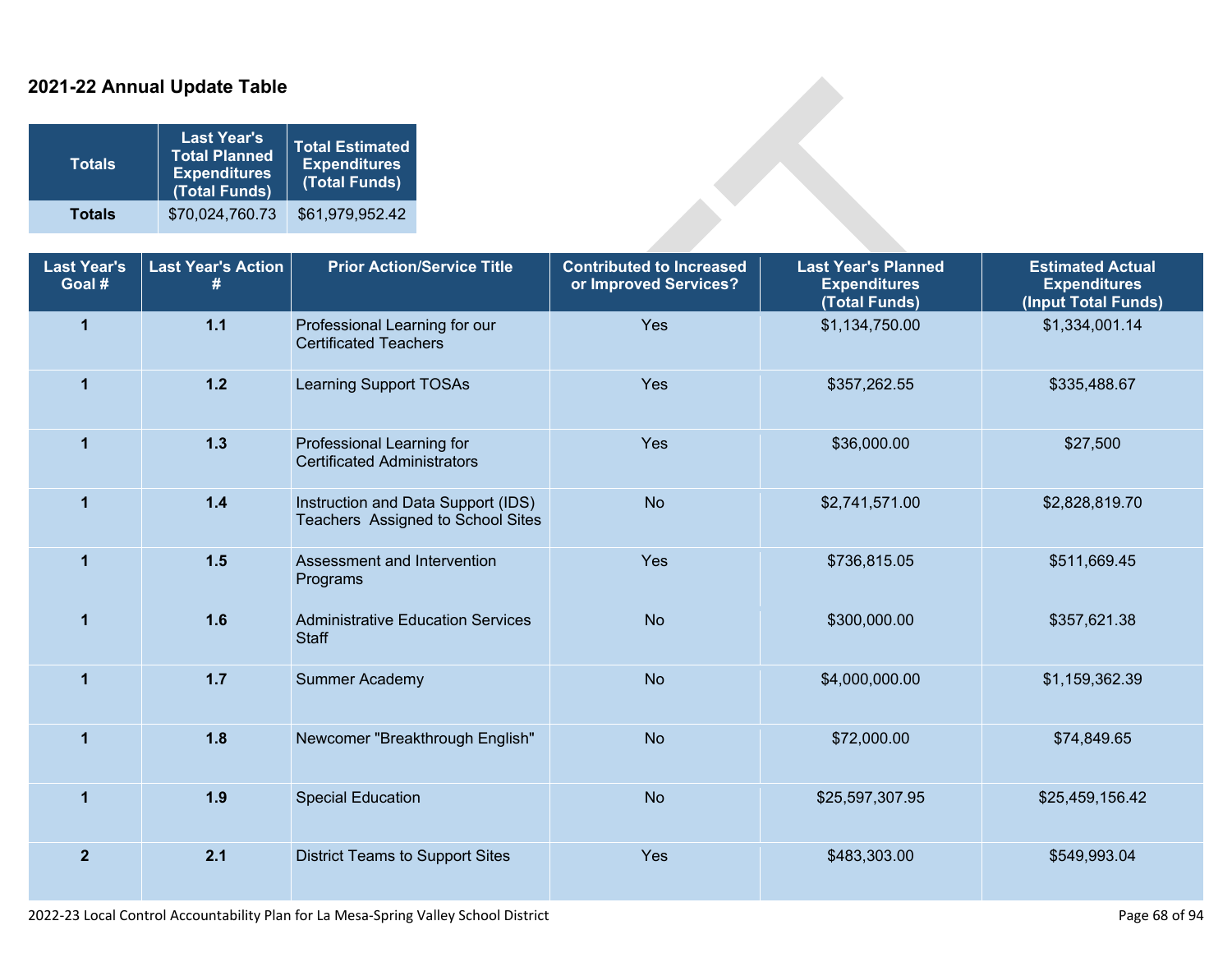| <b>Last Year's</b><br>Goal # | <b>Last Year's Action</b><br># | <b>Prior Action/Service Title</b>                     | <b>Contributed to Increased</b><br>or Improved Services? | <b>Last Year's Planned</b><br><b>Expenditures</b><br>(Total Funds) | <b>Estimated Actual</b><br><b>Expenditures</b><br>(Input Total Funds) |
|------------------------------|--------------------------------|-------------------------------------------------------|----------------------------------------------------------|--------------------------------------------------------------------|-----------------------------------------------------------------------|
| $\overline{2}$               | 2.2                            | Social-emotional Support,<br>Programs, & Partnerships | <b>No</b>                                                | \$912,438.00                                                       | \$1,013,144.24                                                        |
| $\overline{2}$               | 2.3                            | <b>Cultural Proficiency for All Staff</b>             | Yes                                                      | \$5,700.00                                                         | \$3,835.59                                                            |
| $\overline{2}$               | 2.4                            | Professional Learning for Classified<br><b>Staff</b>  | Yes                                                      | \$0.00                                                             | \$0.00                                                                |
| $\overline{2}$               | 2.5                            | Alternatives to Suspension                            | <b>No</b>                                                | \$70,630.00                                                        | \$64,848.42                                                           |
| $\overline{2}$               | 2.6                            | <b>Elementary Diversion Program</b>                   | <b>No</b>                                                | \$32,772.81                                                        | \$22,876.41                                                           |
| $\overline{2}$               | 2.7                            | <b>School Attendance Rates</b>                        | Yes                                                      | \$0.00                                                             | \$0.00                                                                |
| $\mathbf{2}$                 | 2.8                            | Attendance Teams at Every School                      | Yes                                                      | \$0.00                                                             | \$0.00                                                                |
| $\overline{2}$               | 2.9                            | <b>Differentiated Assistance</b>                      | <b>No</b>                                                | \$0.00                                                             | \$0.00                                                                |
| $\overline{2}$               | 2.10                           | <b>Student Survey</b>                                 | <b>No</b>                                                | \$11,046.71                                                        | \$11,046.71                                                           |
| $\overline{2}$               | 2.11                           | <b>Stakeholder Surveys</b>                            | <b>No</b>                                                | \$44,600.00                                                        | \$30,517                                                              |
| $\overline{2}$               | 2.12                           | <b>Parent Education</b>                               | Yes                                                      | \$95,351.15                                                        | \$95,103.84                                                           |
| $\overline{\mathbf{3}}$      | 3.1                            | Appropriately Credentialed Staff<br>Partnerships      | Yes                                                      | \$59,492.00                                                        | \$63,414.00                                                           |
| $\mathbf{3}$                 | 3.2                            | <b>Class Size Targets</b>                             | Yes                                                      | \$10,844,109.20                                                    | \$10,716,404.68                                                       |
| $\mathbf{3}$                 | 3.3                            | <b>Standards Aligned Materials</b>                    | No                                                       | \$537,285.00                                                       | \$276,633.90                                                          |

2022-23 Local Control Accountability Plan for La Mesa-Spring Valley School District Page 69 of 94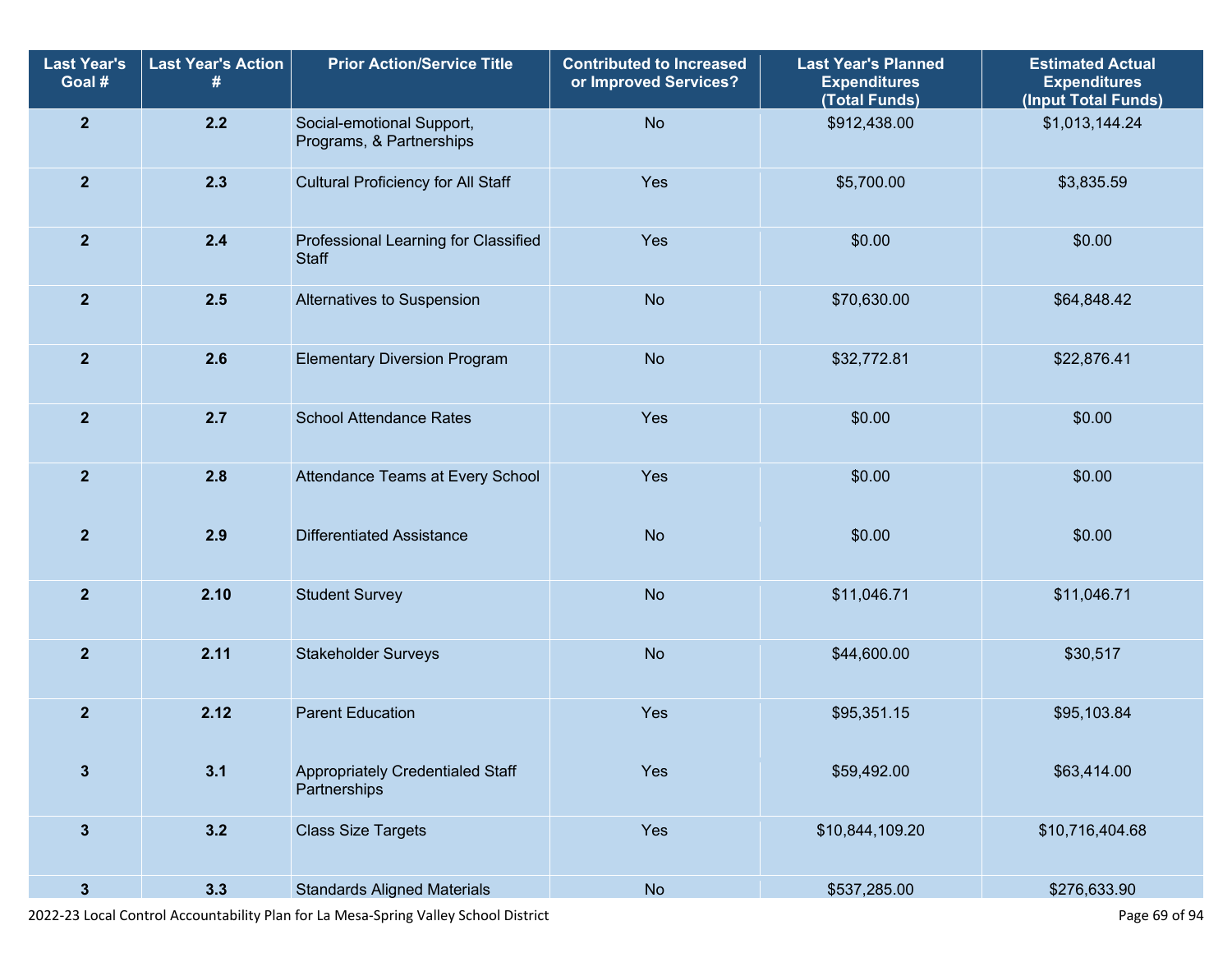| <b>Last Year's</b><br>Goal # | <b>Last Year's Action</b> | <b>Prior Action/Service Title</b>       | <b>Contributed to Increased</b><br>or Improved Services? | <b>Last Year's Planned</b><br><b>Expenditures</b><br>(Total Funds) | <b>Estimated Actual</b><br><b>Expenditures</b><br>(Input Total Funds) |
|------------------------------|---------------------------|-----------------------------------------|----------------------------------------------------------|--------------------------------------------------------------------|-----------------------------------------------------------------------|
|                              |                           |                                         |                                                          |                                                                    |                                                                       |
| $\overline{3}$               | 3.4                       | Director, Safety & Risk<br>Management   | <b>No</b>                                                | \$188,890.00                                                       | 197,812.23                                                            |
| $\overline{3}$               | 3.5                       | <b>Condition of Facilities</b>          | <b>No</b>                                                | \$4,768,882.89                                                     | \$4,631,380.24                                                        |
| $\overline{3}$               | 3.6                       | <b>Transportation Services/ESS</b>      | Yes                                                      | \$4,023,740.41                                                     | \$3,748,648.61                                                        |
| $\overline{3}$               | 3.7                       | <b>Child Nutrition Services</b>         | <b>No</b>                                                | \$5,398,891.01                                                     | \$6,088,298.32                                                        |
| 3                            | 3.8                       | <b>District Technology Plan</b>         | Yes                                                      | \$4,221,863.00                                                     | \$1,771,046.71                                                        |
| $\overline{3}$               | 3.9                       | <b>Classroom Environments/Furniture</b> | <b>No</b>                                                | \$2,700,000.00                                                     | \$0.00                                                                |
| 3                            | 3.10                      | <b>Site Discretionary Funds</b>         | <b>No</b>                                                | \$650,059.00                                                       | \$606,479.68                                                          |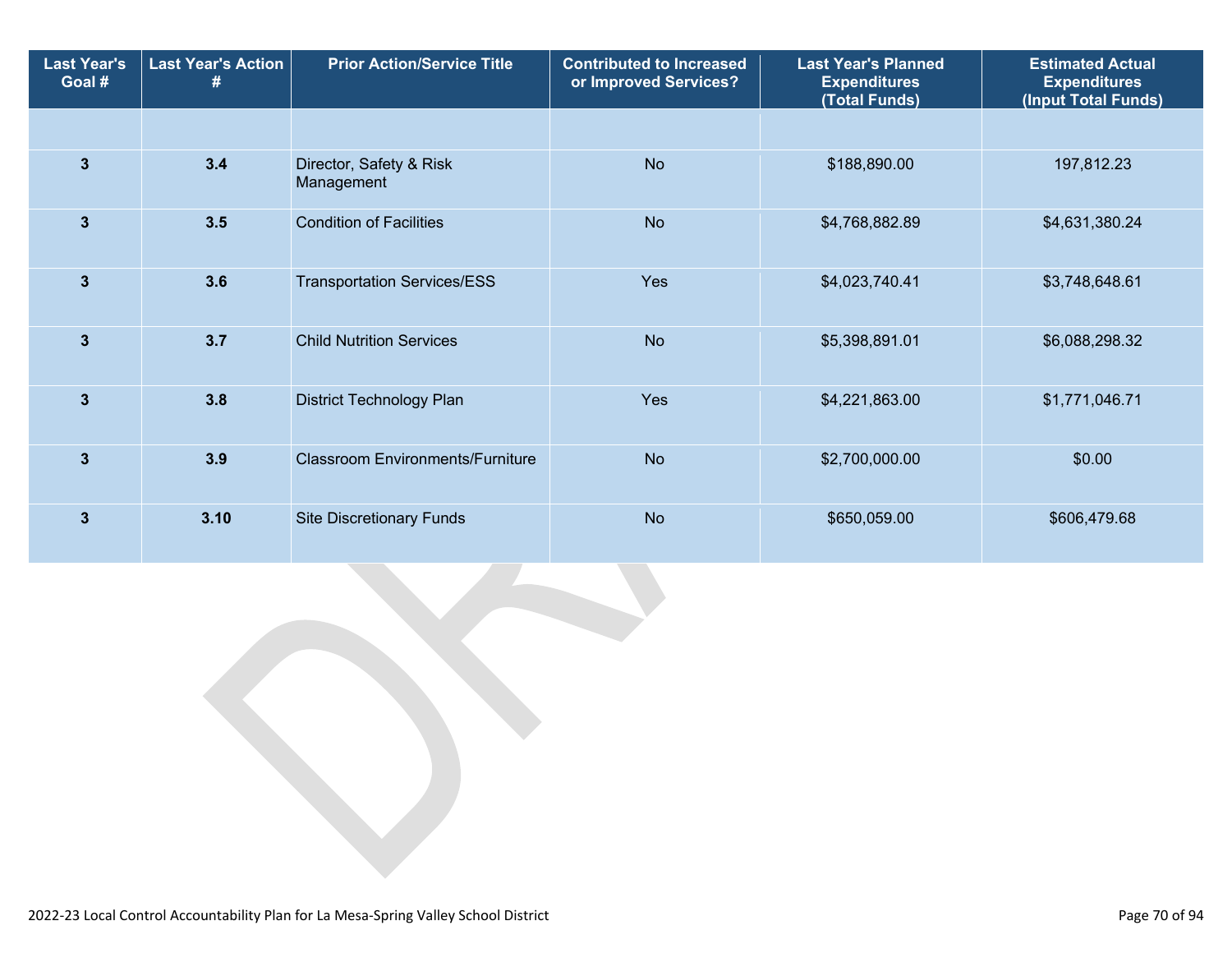### **2021-22 Contributing Actions Annual Update Table**

| 6. Estimated<br><b>LCFF</b><br><b>Supplemental</b><br>and/or<br><b>Concentration</b><br><b>Grants</b><br>(Input Dollar<br><b>Amount)</b> |                                   | 7. Total Estimated<br><b>Expenditures for</b><br>4. Total Planned<br><b>Contributing</b><br><b>Actions</b><br><b>Contributing</b><br><b>Expenditures</b><br>(LCFF Funds)<br>(LCFF Funds) |                 | <b>Difference</b><br><b>Between Planned</b><br>and Estimated<br><b>Expenditures for</b><br><b>Contributing</b><br><b>Actions</b><br>(Subtract 7 from<br>4) |                                                                                                                                                                                              | 5. Total Planned<br>Percentage of<br><b>Improved</b><br>Services (%) |                             | 8. Total Estimated<br>Percentage of<br><b>Improved</b><br><b>Services</b><br>(%) | <b>Difference</b><br><b>Between Planned</b><br>and Estimated<br>Percentage of<br><b>Improved</b><br><b>Services</b><br>(Subtract 5 from<br>8) |                                                             |                                                                                                   |
|------------------------------------------------------------------------------------------------------------------------------------------|-----------------------------------|------------------------------------------------------------------------------------------------------------------------------------------------------------------------------------------|-----------------|------------------------------------------------------------------------------------------------------------------------------------------------------------|----------------------------------------------------------------------------------------------------------------------------------------------------------------------------------------------|----------------------------------------------------------------------|-----------------------------|----------------------------------------------------------------------------------|-----------------------------------------------------------------------------------------------------------------------------------------------|-------------------------------------------------------------|---------------------------------------------------------------------------------------------------|
|                                                                                                                                          | \$17,146,860                      | \$16,794,251.43                                                                                                                                                                          | \$16,595,947.33 |                                                                                                                                                            | \$198,304.10                                                                                                                                                                                 |                                                                      | 0.00%                       |                                                                                  | 0.00%                                                                                                                                         | 0.00%                                                       |                                                                                                   |
| Last<br>Year's<br>Goal #                                                                                                                 | Last<br>Year's<br><b>Action #</b> | <b>Prior Action/Service Title</b>                                                                                                                                                        |                 |                                                                                                                                                            | <b>Last Year's Planned</b><br><b>Contributing to</b><br><b>Expenditures for</b><br><b>Increased or</b><br><b>Contributing</b><br><b>Improved Services?</b><br><b>Actions (LCFF</b><br>Funds) |                                                                      |                             |                                                                                  | <b>Estimated Actual</b><br><b>Expenditures for</b><br><b>Contributing</b><br><b>Actions</b><br>(Input LCFF Funds)                             | <b>Planned Percentage</b><br>of Improved<br><b>Services</b> | <b>Estimated Actual</b><br><b>Percentage of</b><br><b>Improved Services</b><br>(Input Percentage) |
| $\mathbf 1$                                                                                                                              | $1.1$                             | Professional Learning for our<br><b>Certificated Teachers</b>                                                                                                                            |                 |                                                                                                                                                            | Yes                                                                                                                                                                                          |                                                                      | \$724,773.64                | \$862,442.08                                                                     |                                                                                                                                               |                                                             |                                                                                                   |
| $\mathbf 1$                                                                                                                              | $1.2$                             | <b>Learning Support TOSAs</b>                                                                                                                                                            |                 | Yes                                                                                                                                                        |                                                                                                                                                                                              |                                                                      | \$238,175.03<br>\$16,249.36 |                                                                                  |                                                                                                                                               |                                                             |                                                                                                   |
| $\mathbf{1}$                                                                                                                             | 1.3                               | Professional Learning for<br><b>Certificated Administrators</b>                                                                                                                          |                 | Yes                                                                                                                                                        |                                                                                                                                                                                              |                                                                      | \$36,000.00                 |                                                                                  | \$27,500                                                                                                                                      |                                                             |                                                                                                   |
| $\mathbf{1}$                                                                                                                             | 1.5                               | Assessment and Intervention<br>Programs                                                                                                                                                  |                 | Yes                                                                                                                                                        |                                                                                                                                                                                              |                                                                      | \$263,355.00                |                                                                                  | \$511,669.45                                                                                                                                  |                                                             |                                                                                                   |
| 2 <sup>1</sup>                                                                                                                           | 2.1                               | <b>District Teams to Support Sites</b>                                                                                                                                                   |                 | Yes                                                                                                                                                        |                                                                                                                                                                                              | \$15,555.00                                                          |                             |                                                                                  | \$125,984.94                                                                                                                                  |                                                             |                                                                                                   |
| 2 <sup>1</sup>                                                                                                                           | 2.3                               | <b>Cultural Proficiency for All Staff</b>                                                                                                                                                |                 | Yes                                                                                                                                                        |                                                                                                                                                                                              | \$5,700.00                                                           |                             |                                                                                  | \$3,835.59                                                                                                                                    |                                                             |                                                                                                   |
| 2 <sup>1</sup>                                                                                                                           | 2.4                               | Professional Learning for<br><b>Classified Staff</b>                                                                                                                                     |                 |                                                                                                                                                            | Yes                                                                                                                                                                                          | \$0.00                                                               |                             |                                                                                  | \$0.00                                                                                                                                        |                                                             |                                                                                                   |
| 2 <sup>2</sup>                                                                                                                           | 2.7                               | <b>School Attendance Rates</b>                                                                                                                                                           |                 |                                                                                                                                                            | Yes                                                                                                                                                                                          |                                                                      | \$0.00                      |                                                                                  | \$0.00                                                                                                                                        |                                                             |                                                                                                   |
| 2 <sup>1</sup>                                                                                                                           | 2.8                               | Attendance Teams at Every<br>School                                                                                                                                                      |                 |                                                                                                                                                            | Yes                                                                                                                                                                                          |                                                                      | \$0.00                      |                                                                                  | \$0.00                                                                                                                                        |                                                             |                                                                                                   |
| 2 <sup>1</sup>                                                                                                                           | 2.12                              | <b>Parent Education</b>                                                                                                                                                                  |                 |                                                                                                                                                            | Yes                                                                                                                                                                                          |                                                                      | \$95,351.15                 |                                                                                  | \$95,351.15                                                                                                                                   |                                                             |                                                                                                   |
| 3 <sup>5</sup>                                                                                                                           | 3.1                               | <b>Appropriately Credentialed</b><br><b>Staff Partnerships</b>                                                                                                                           |                 |                                                                                                                                                            | Yes                                                                                                                                                                                          |                                                                      | \$59,492.00                 |                                                                                  | \$63,414.00                                                                                                                                   |                                                             |                                                                                                   |
| $\mathbf{3}$                                                                                                                             | 3.2                               | <b>Class Size Targets</b>                                                                                                                                                                |                 |                                                                                                                                                            | Yes                                                                                                                                                                                          |                                                                      | \$10,844,109.20             |                                                                                  | \$10,716,404.68                                                                                                                               |                                                             |                                                                                                   |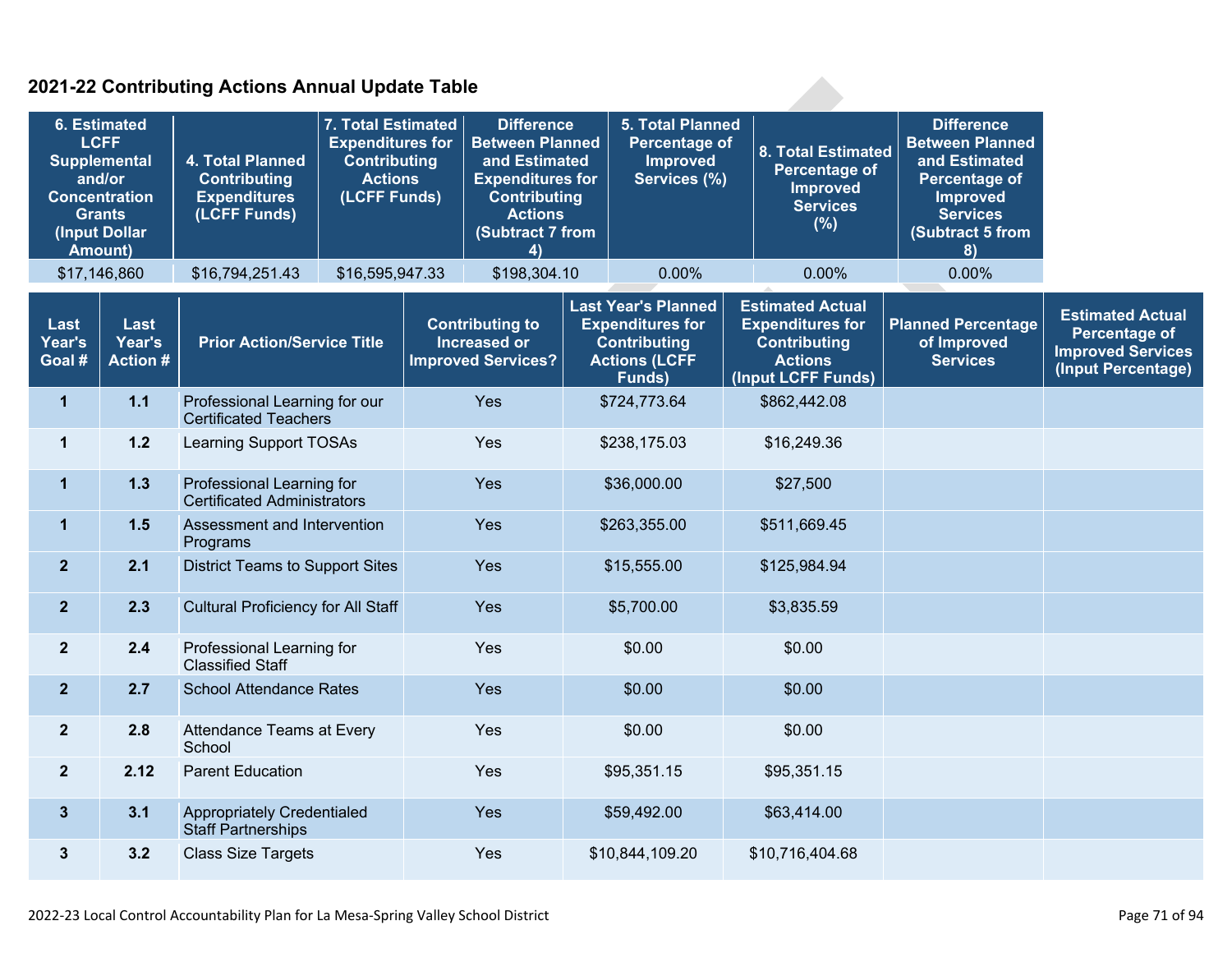| Last<br>Year's<br>Goal# | Last<br>Year's<br><b>Action #</b> | <b>Prior Action/Service Title</b>  | <b>Last Year's Planned</b><br><b>Contributing to</b><br><b>Expenditures for</b><br><b>Contributing</b><br>Increased or<br>Improved Services?<br><b>Actions (LCFF</b><br>Funds) |                | <b>Estimated Actual</b><br><b>Expenditures for</b><br><b>Contributing</b><br><b>Actions</b><br>(Input LCFF Funds) | <b>Planned Percentage</b><br>of Improved<br><b>Services</b> | <b>Estimated Actual</b><br>Percentage of<br><b>Improved Services</b><br>(Input Percentage) |
|-------------------------|-----------------------------------|------------------------------------|--------------------------------------------------------------------------------------------------------------------------------------------------------------------------------|----------------|-------------------------------------------------------------------------------------------------------------------|-------------------------------------------------------------|--------------------------------------------------------------------------------------------|
|                         | 3.6                               | <b>Transportation Services/ESS</b> | <b>Yes</b>                                                                                                                                                                     | \$4,011,740.41 | \$3,675,819.61                                                                                                    |                                                             |                                                                                            |
|                         | 3.8                               | District Technology Plan           | Yes                                                                                                                                                                            | \$500,000.00   | \$497,276.47                                                                                                      |                                                             |                                                                                            |